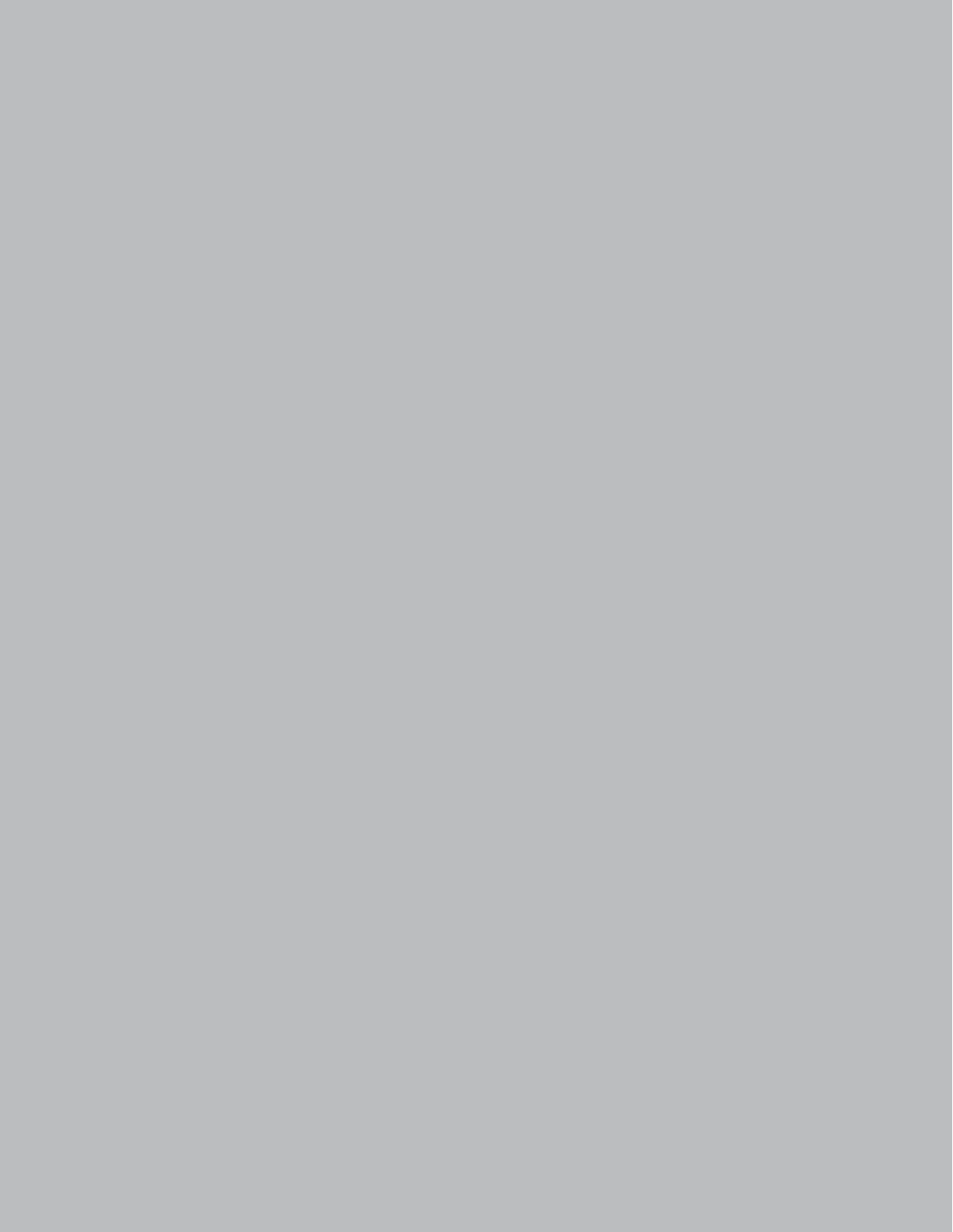#### **C H A P T E R**

 $\overline{\phantom{a}}$ 

# **Part D plan offerings**

#### **Chapter summary**

Part D uses a market-based approach in which private plans deliver Medicare prescription benefits and assume some risk for the drug spending of their enrollees. The law gives organizations that sponsor Part D plans flexibility in designing and administering drug benefits within certain restrictions. For 2006, nearly 80 organizations are offering 1,429 prescription drug plans (PDPs) on a stand-alone basis:

- 9 percent use the defined standard benefit, 48 percent have the same actuarial value as basic coverage but a different benefit design, and 43 percent include enhanced benefits (basic coverage plus some supplemental coverage).
- 15 percent include coverage in the defined standard benefit's coverage gap, typically for generic drugs.
- 66 percent have no deductible or a reduced deductible.
- Nearly 90 percent of the 1,429 PDPs are offered by 16 organizations, which often use the same benefit structure, cost sharing, and formulary among their different plans.

#### **In this chapter**

- Part D's structure and initial levels of enrollment
- Part D plan offerings for 2006
- Part D formularies

Looking ahead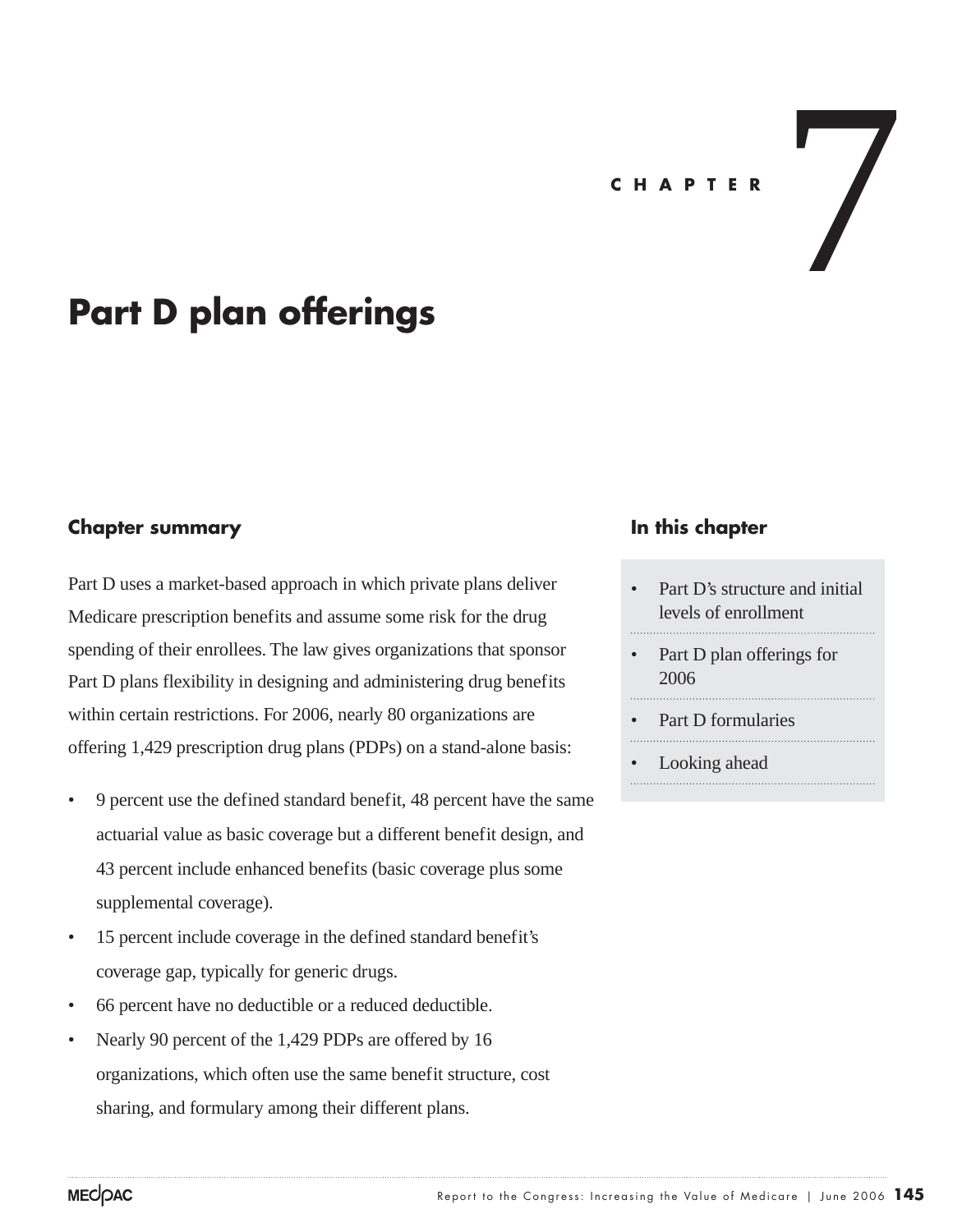Another 1,303 Medicare Advantage–Prescription Drug plans (MA–PDs) are available nationwide, but access to specific plans varies depending on the county in which a beneficiary lives:

- 7 percent use the defined standard benefit, 29 percent have actuarially equivalent basic benefits, and 64 percent include enhanced benefits.
- 28 percent include coverage in the coverage gap, typically for generic drugs.
- 83 percent have no deductible or a reduced deductible.
- Nearly 40 percent of MA–PDs charge no additional premium for Part D coverage beyond what they charge for Parts A and B services.

As of mid-April 2006, CMS estimated that 27 million of the 43 million Medicare beneficiaries (61 percent) either signed up for Part D plans or had prescription drug coverage through employer-sponsored coverage under Medicare's retiree drug subsidy. Another 3.5 million beneficiaries (8 percent) were federal or military retirees who receive drug coverage with at least the same value as the Part D benefit. All of the more than 7 million individuals who are dually eligible for Medicare and Medicaid or who are already enrolled in a Medicare Savings Program within their state are deemed eligible for Part D's low-income subsidy (or "extra help") that pays for some or all of their premiums and cost sharing. About 1.7 million other non-Medicaid beneficiaries with low incomes and assets qualified for Part D's low-income subsidy.

Both MA–PDs and PDPs use formularies to manage the cost and use of prescription drugs. The most frequent tier structure distinguishes preferred and nonpreferred brand name drugs and includes a specialty tier for very expensive drugs, biologicals, and injectables. Plans that distinguish between preferred and nonpreferred brand name drugs charge median copays of \$5 to \$7 for generics, \$22 to \$29 for preferred brands, and \$50 to \$55 for nonpreferred brand name drugs. About 60 percent of all Part D plans have a specialty tier and charge a median of 25 percent to 30 percent coinsurance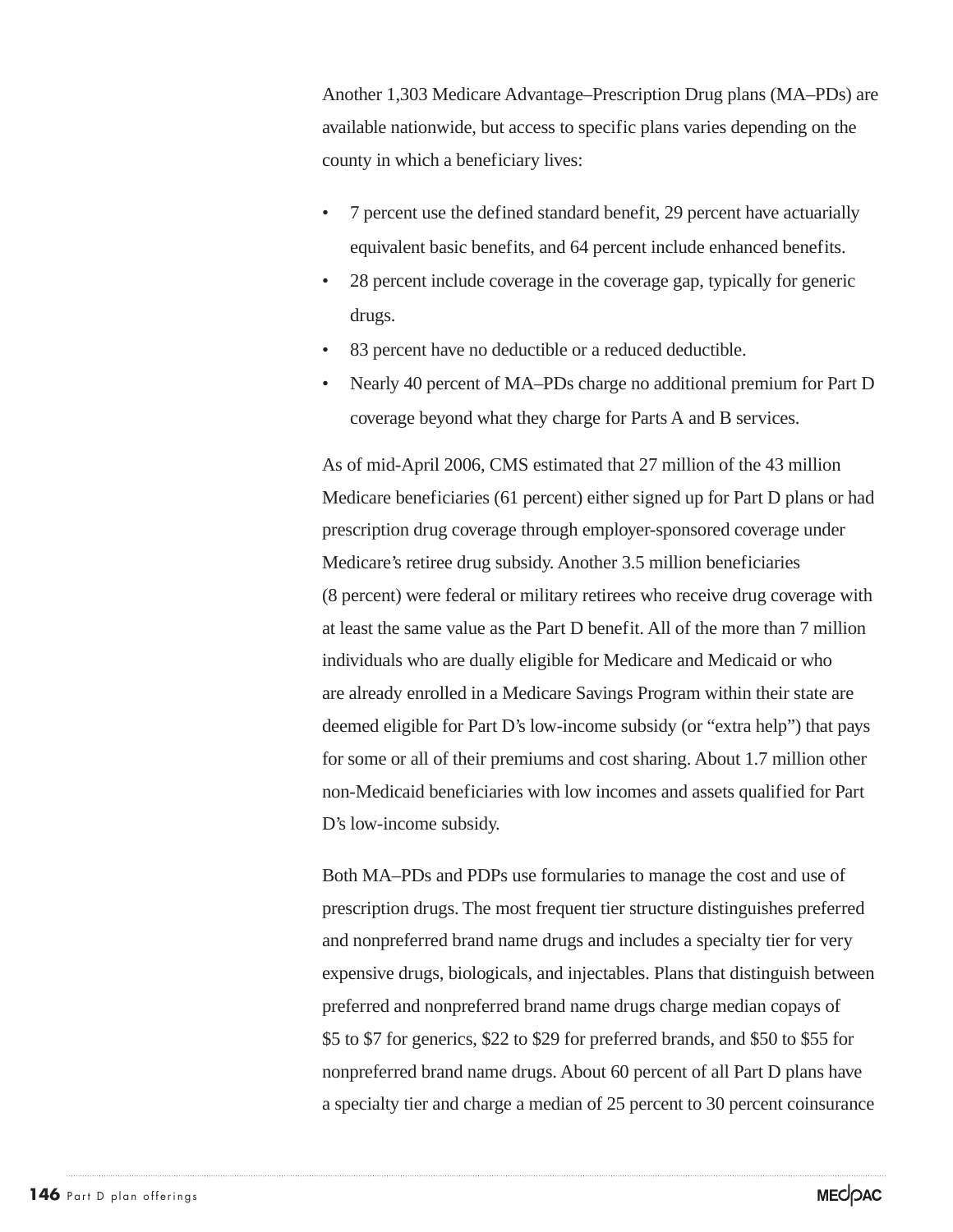for them. Beneficiaries may not appeal the cost-sharing amounts for drugs on a specialty tier.

The median Part D plan lists about 1,000 drugs, with MA–PDs typically listing somewhat more drugs than PDPs. Among all plans, those that offer nonpreferred brand tiers generally list more drugs than plans with only brand and generic distinctions. Our analysis shows little difference in formulary size between plans that are and are not eligible for auto-enrollees. Note that the number of drugs on a plan's formulary does not necessarily represent beneficiary access to needed medications. Unlisted drugs may be covered through the nonformulary exceptions process, which for some plans may be relatively easy, but for other plans may be more burdensome for enrollees and physicians. Alternatively, on-formulary drugs may not be covered in cases where a plan does not approve a prior authorization request.

Most Part D plans apply drug utilization tools, such as prior authorization, to selected drugs. Plans use these tools for drugs that are expensive, potentially risky, or to encourage use of available lower cost therapies. Our analysis shows that Part D plans typically apply prior authorization to less than 10 percent of the drugs on their formularies and use step therapy for a very small share of drugs concentrated in selected therapeutic categories.

In the coming years, the Commission will continue to analyze aspects of cost, quality, and access under Part D. With further data, we would like to examine how plans' benefit designs and formularies affect enrollee plan choice (by characteristics of beneficiaries and plans), beneficiary access to medications, beneficiary out-of-pocket spending, beneficiary health outcomes, and Medicare program spending. Additionally, the Commission will examine how Part D is meeting the needs of special populations, such as those residing in long-term care facilities, and study the consequences of plans' formulary changes and utilization management tools—such as prior authorization—on beneficiaries, pharmacists, and physicians.  $\blacksquare$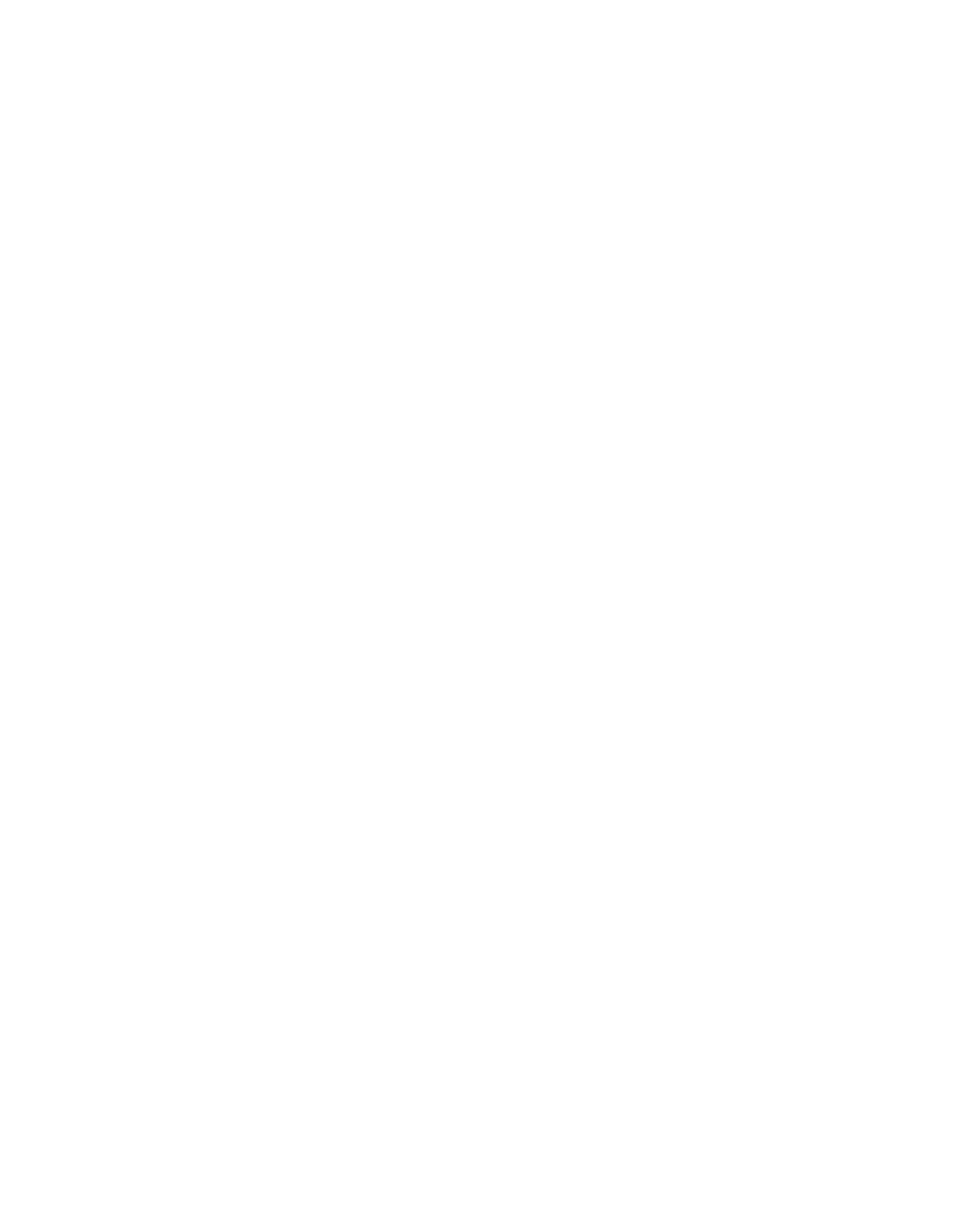Part D, Medicare's new outpatient prescription drug benefit that began in January 2006, is a departure from traditional Medicare. Like the Medicare Advantage (MA) program, Part D differs from Medicare's fee-for-service (FFS) program for Parts A and B services because it uses competing private plans that are at risk for some of their members' benefit spending. The new program encourages both MA plans that include prescription drug benefits—Medicare Advantage–Prescription Drug plans (MA–PDs)—and new stand-alone prescription drug plans (PDPs) to participate. The latter are plans that offer drug benefits without a broader package of medical benefits. Organizations offering Part D plans submit bids to CMS to provide Part D benefits. CMS calculates the national average of bids for basic Part D benefits and then Medicare pays plans the same capitated amount per enrollee based on a percentage of the national average, adjusted for the risk of the individual enrollee. (For more detail about Part D payments to plans and how Medicare subsidizes Part D, see MedPAC 2005b, 2005c.) Plans may also receive additional payments from Medicare for members who qualify to receive Part D's low-income subsidies (also called "extra help") or who have drug spending high enough to trigger individual reinsurance subsidies.<sup>1</sup>

Rather than Medicare specifically defining Part D benefits, organizations that sponsor plans have flexibility in designing and administering drug benefits within certain restrictions. This approach has the advantage of providing a range of plan options that could potentially better suit each individual beneficiary's needs. The approach also lets plans use different mixes of management tools—such as formulary designs—to balance enrollees' desire for access to drug therapies with the need to control benefit costs. At the same time, allowing flexibility in Part D benefit designs means that CMS must monitor plans to help ensure that some do not try to avoid enrolling beneficiaries with higher prescription drug spending.<sup>2</sup> The agency must also strive to ensure that its risk adjusters capture differences in individuals' benefit spending on Part D drugs.

Organizations that offer private plans negotiate prices for pharmaceuticals and pharmacy services, and the results of these negotiations affect plan bids and premiums. Since plans are at risk for some of their members' drug spending, some policymakers believe that delivering Part D benefits through competing private plans will lower Medicare payments and Part D premiums and may help to constrain cost growth. Others believe that a delivery system that is

more like traditional Medicare would provide beneficiaries with better access to prescription drugs, less administrative burden, and lower prices.

Part D's market-based approach also means that beneficiaries who are most familiar with traditional Medicare face new challenges. They must choose among dozens of plans available in their local area, each with somewhat different benefit structures, cost-sharing requirements, premiums, and networks of pharmacies. (Plans must also include long-term care pharmacies in their networks. We provide background about the services they provide and how Part D may affect that industry in the text box on page 150.) Plan options differ in important dimensions that are often not obvious or easy to understand. As a result, CMS and others are challenged to provide even the most knowledgeable beneficiaries with sufficient information to help them make informed choices. (Chapter 8 describes some of those challenges.) In addition, some Medicare beneficiaries may be unfamiliar with the tools that private plans use to manage drug benefits such as formularies and tiered cost sharing, formulary exceptions processes, prior authorization, and grievance and appeals procedures. Individuals may face issues related to the use of these tools as they transition from their previous drug benefits to their new Part D coverage and, over time, if they switch among Part D plans or if their plans exit the market (MedPAC 2004).

### **Part D's structure and initial levels of enrollment**

Policymakers sought to design Part D to promote adequate access to appropriate drug therapies for Medicare beneficiaries while encouraging efficiency, quality, and cost control. Before Part D began, the majority of the noninstitutionalized Medicare population had prescription drug coverage through current or former employers, Medicaid, MA plans, and certain medigap policies.<sup>3</sup> The relative generosity of those sources of coverage varied considerably, ranging from comprehensive Medicaid coverage with low cost sharing to medigap policies that typically had higher cost-sharing requirements, an overall limit on the dollar value of their benefits, and generally were not subject to formularies and management tools. Beneficiaries with employer-sponsored policies had relatively generous coverage but were also typically subject to pharmacy benefit management tools, including limited formularies. Beneficiaries with no prescription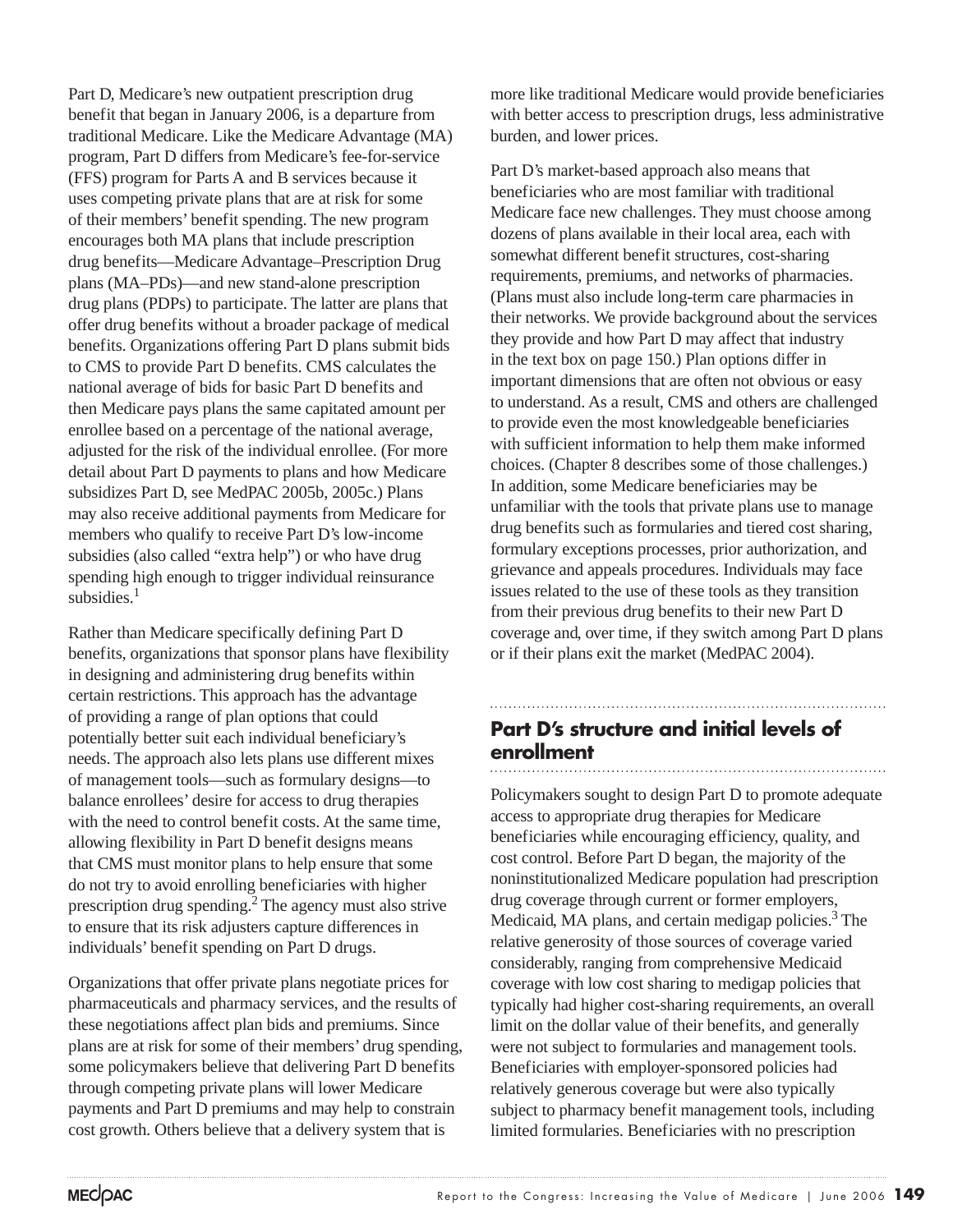### **Long-term care pharmacies**

In order to meet the prescription drug needs of<br>beneficiaries who live in long-term care (LTC<br>facilities (nursing homes and skilled nursing<br>facilities), such facilities contract with long-term n order to meet the prescription drug needs of beneficiaries who live in long-term care (LTC) facilities (nursing homes and skilled nursing care pharmacies (LTCPs). Approximately 3.5 million Medicare beneficiaries (9 percent) live in an LTC facility (Lewin Group 2004). Many have poor overall health with multiple chronic conditions and require 24-hour nursing care. Their health status also means that they are more likely to use a large number of prescription drugs, which increases the probability of adverse drug events. Beneficiaries residing in LTC facilities take an average of 8 to 10 medications per day, compared with 5 to 6 for Medicare beneficiaries who live in the community.

LTCPs generally offer services beyond those provided by retail pharmacies. Among these are specialized compounding and packaging; alternative forms of drug administration (e.g., unit dosing, liquid dosing, chewable tablets, infusion services, or parenteral administration); 24-hour access to a pharmacist; medication delivery (including emergency deliveries); medication and treatment carts; and medical records management. Because of the relatively complex nature of these services, most LTC facilities tend to contract with a single LTCP to provide these services. Under the Part D program, LTCPs are subject to "any willing pharmacy" provisions. These provisions mean that plans must offer standard contracting terms and conditions, including performance and service criteria, for LTCPs specified by CMS. Plans must also provide members with convenient access to LTCPs—all plan enrollees in an LTC facility must be able to access their covered Part D drugs through an LTCP in the plan's network. If LTCPs contract with as many plans as are available in a region, it is possible that even if a facility has residents who are enrolled in different Part D plans, LTC facilities will be able to continue to contract with a single LTCP.

Before the Part D benefit was introduced, LTCPs generally were reimbursed through four primary sources: Medicaid, Medicare Part A, private insurance, or self-pay. The LTCP market represents about \$8 billion in annual revenues (Leavitt 2005). Medicaid has been by far the largest source of revenue for LTCPs, accounting for 60 percent to 65 percent of their revenues, with the other three sources of revenue accounting for a little over 10 percent each. Most, if not all, of the revenues that previously came from Medicaid will now come from individual prescription drug plans (PDPs) and Medicare Advantage–Prescription Drug plans (MA–PDs) under the Part D program, while additional shares of both private pay and private insurance revenue may also be replaced by Part D. Therefore, most LTCPs face a sea change in the source of a majority of their revenues. Now, state Medicaid payment rates and rules are being replaced by payment rates, formularies, and other management tools for PDPs and MA–PDs.

*continued on next page*

drug coverage generally had no supplemental coverage to Medicare at all or purchased medigap plans that did not cover prescription drugs.

#### **Program structure**

A combination of stand-alone PDPs and MA–PDs deliver the Part D benefit throughout the United States and in U.S. territories. Organizations can offer PDPs in one or more of 34 geographic regions; regional MA–PDs may operate in one or more of 26 MA regions; and local MA– PDs may operate in various service areas (one or more counties) throughout the country. Plans bear some risk for their enrollees' drug spending and compete for enrollees

on the basis of premiums, benefit structures, access to specific drug therapies, pharmacy networks, and quality of services. To encourage Medicare beneficiaries to enroll, the government subsidizes premiums by nearly 75 percent and provides additional premium and cost-sharing subsidies for beneficiaries who have low incomes and assets. A late-enrollment penalty similar to that for Part B also provided an incentive for beneficiaries to enroll during an initial open enrollment period, which ended on May 15, 2006.<sup>4</sup>

The Medicare Prescription Drug, Improvement, and Modernization Act of 2003 (MMA) defines a standard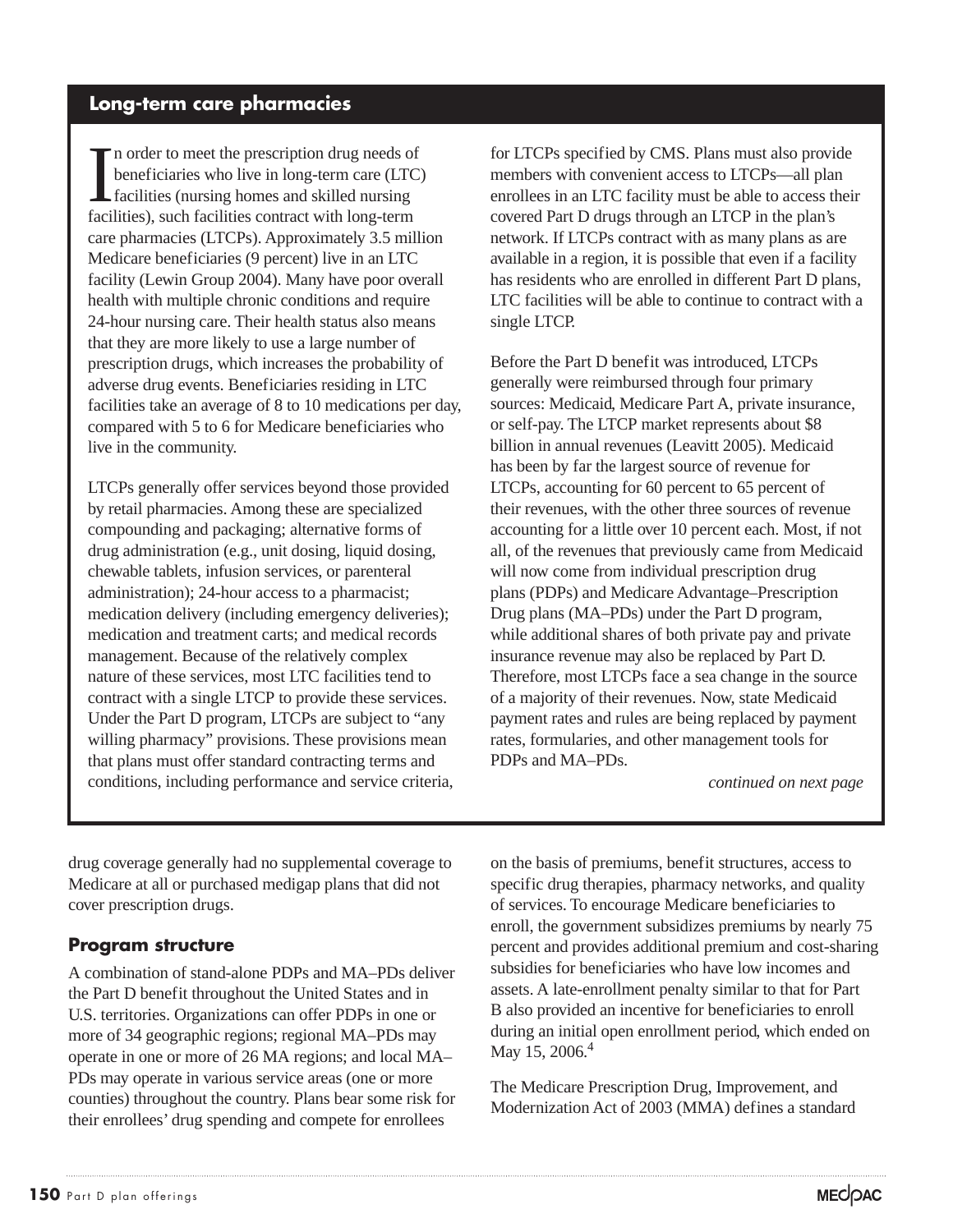### **Long-term care pharmacies (cont.)**

The change from Medicaid to Medicare reimbursement is important because many of the additional services described above are provided by LTCPs at no extra charge to LTC facilities (Lewin Group 2004). LTCPs have not traditionally charged for such services because those costs were covered partly by the margin between Medicaid payment rates and the cost of acquiring drugs and supplies. In addition, LTCPs—particularly the four largest chains—have traditionally collected rebates from drug manufacturers, based on their ability to direct market share to specific drugs. These rebates have also helped to finance additional services. One might argue that the ability of LTCPs to provide these additional services at no charge may indicate that payment rates for drugs were too high and that the competitive pressures created by the Part D program will result in lower prices to both Part D and non-Part D enrollees.

In its instructions to Part D plans for contract year 2007, CMS expressed concern about the continued payment of rebates to LTCPs providing drugs as part of a Part D plan's network (CMS 2006). CMS believes that any rebates to participants in the Part D program ultimately should accrue to the government and beneficiaries through lower premiums. CMS also noted that rebates paid to LTCPs could be in violation of federal anti-kickback standards. CMS requires that all Part D plan sponsors include a provision in their pharmacy contracts in which pharmacies must fully disclose to the sponsor any rebates from drug manufacturers.

Further, the change from a single payer for a majority of LTC facility residents to multiple payers may have implications for beneficiaries, LTCPs, LTC facilities, and Part D plans. In particular, all of these stakeholders face challenges as beneficiaries transition among plans—initially from their Medicaid coverage to enrollment in Part D, as well as when some beneficiaries switch among Part D plans. There may also be administrative burden associated with coordinating between different plans' formularies and complying with CMS requirements regarding the availability of nonformulary drugs.

The Commission will monitor the experience of LTCPs with the Part D program and examine this issue in more  $\delta$  detail in future work.

drug benefit under Part D, which an organization may offer. For 2006, the defined standard benefit includes:

- a \$250 deductible:
- coverage for 75 percent of covered drug expenses up to an initial coverage limit of  $$2,250$ ;<sup>5</sup>
- a coverage gap with 100 percent beneficiary cost sharing between the initial coverage limit and an out-of-pocket threshold reached when the enrollee has accrued \$3,600 of true out-of-pocket costs (or \$5,100 in total drug expenses for enrollees without supplemental drug coverage);<sup>6</sup> and
- beyond the out-of-pocket threshold, the greater of either 5 percent coinsurance or copays of \$2 for generic or preferred brand name drugs and \$5 for brand name drugs.

These threshold amounts will increase each year by CMS's estimate of the annual change in drug spending per person. For 2007, the values are as follows: a \$265 deductible, \$2,400 initial coverage limit, and a \$3,850 out-of-pocket threshold. Above the catastrophic threshold, copayment amounts will increase to \$2.15 for generics or preferred brand name drugs and \$5.35 for other drugs.

The law gives organizations substantial flexibility beyond the defined standard benefit. Plans may, for example, offer a basic plan that has the same actuarial value as the defined standard benefit but with a different design. A plan could offer a tiered cost-sharing design with different copays by tier—such as for generic, preferred brand name, nonpreferred brand name drugs, and specialty drugs—between the deductible and the \$2,250 initial coverage limit. However, cost-sharing requirements under such a tier structure would need to have the same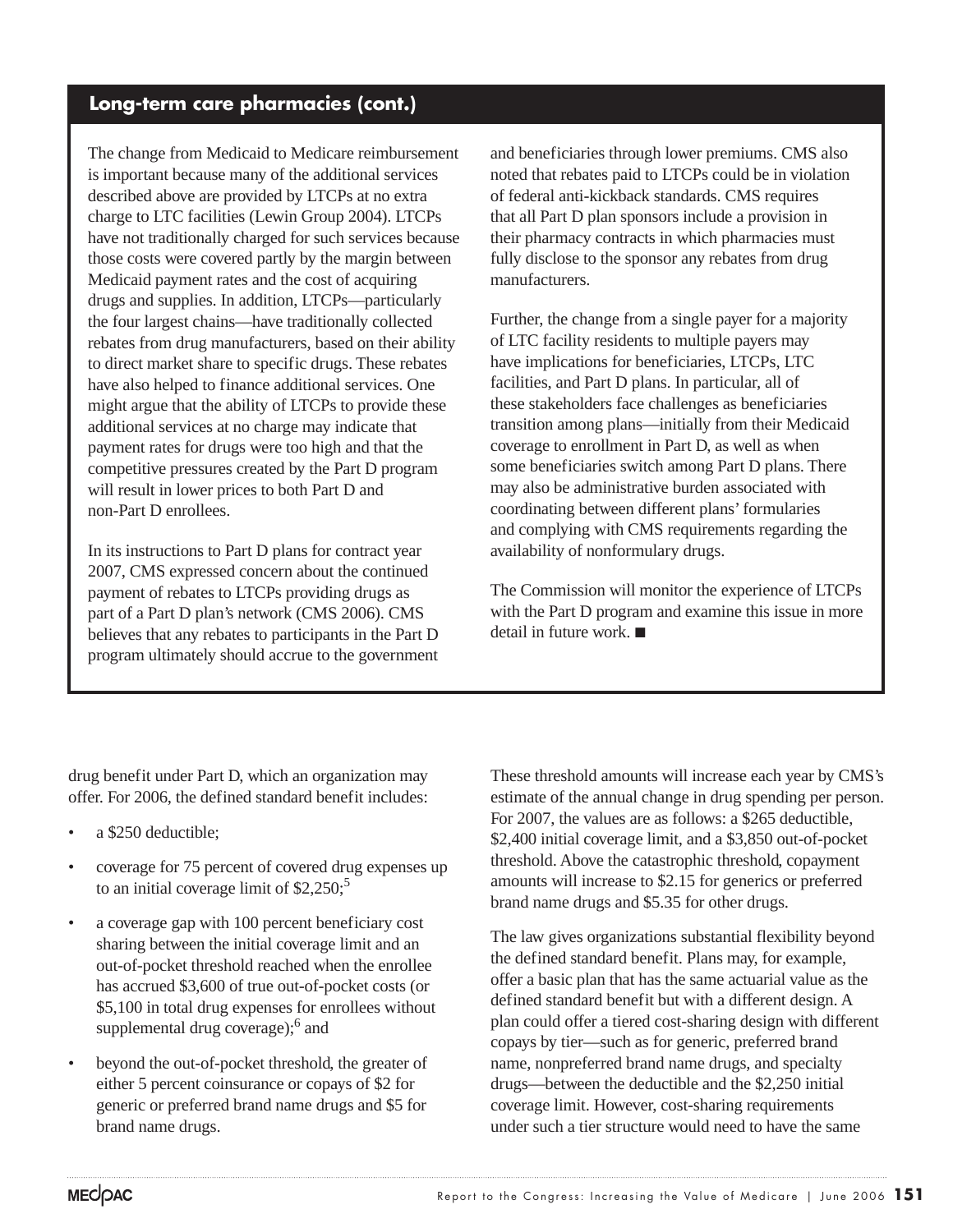actuarial value as the 25 percent coinsurance required under the defined standard benefit. Alternatively, a plan could lower or eliminate its deductible but require cost sharing greater than 25 percent. Plans that offer such actuarially equivalent benefits must meet certain tests to comply with the law. CMS evaluates plan benefit designs to help ensure that competition among plans is based on premiums for comparable benefits rather than selection among enrollees. However, tests of actuarial equivalence do not go so far as to require comparable formularies. Even two competing plans in which both plans offer the defined standard benefit may be somewhat different from one another because they can include different mixes of preferred and nonpreferred drugs on their formularies or have differences in their pharmacy networks. CMS also reviews plan formularies to assure that enrollees have access to certain medications and to ensure that plans do not discriminate against any particular type of beneficiary.

Organizations offering basic Part D coverage (the standard benefit or one that is actuarially equivalent to it) may also choose to offer enhanced alternative coverage. Enhanced coverage combines a basic benefit with supplemental benefits. Supplemental coverage could include either reductions in cost-sharing requirements that increase the actuarial value of the benefit package, coverage of drugs that are specifically excluded as Part D drugs under the MMA, or both. For example, a plan might include zero or reduced cost sharing for generic drugs in the coverage gap. However, the enrollee must pay for all of these additional benefits through a supplemental premium and any additional cost sharing required by the plan. Plans must assure CMS that their premium for supplemental coverage takes into account higher basic drug spending induced by the supplemental coverage.

Part D includes a low-income subsidy (LIS) that provides assistance for out-of-pocket spending by individuals with low incomes and assets. In 2006, individuals who do not receive Medicaid must have an income below \$14,355 for a single person or \$19,245 for a married couple to be eligible. (These values are 150 percent of the federal poverty level, or FPL.) Assets must be no greater than \$10,000 for an individual or \$20,000 for a couple, excluding the beneficiary's primary residence and vehicles. Individuals who receive both full Medicaid and Medicare benefits (called dual eligibles) and other beneficiaries with incomes of up to 135 percent of the FPL who meet asset tests may be eligible to have Medicare pay their entire premiums and significantly reduce their copays for plans that qualify to receive such enrollees.

These beneficiaries have copays ranging from \$1 to \$5 if they live in community settings. Full-benefit dual eligibles residing in long-term care facilities have no cost sharing. Individuals with incomes between 135 percent and 150 percent of the FPL who meet the asset test may qualify for sliding-scale premium assistance and reduced cost sharing. Both groups are effectively exempt from Part D's coverage gap—the range of drug spending between Part D's initial coverage limit and its catastrophic threshold in which beneficiaries would normally pay 100 percent coinsurance. One should note, however, that unless a beneficiary successfully obtains a formulary exception, all Part D enrollees only receive benefit coverage for drugs that are listed on their plan's formulary.

These subsidies are applicable only to Part D plans with premiums that are at or below a certain threshold level calculated for each region.<sup>7</sup> That threshold amount is designed to assure that beneficiaries who qualify for the LIS are enrolled in lower priced plans, while ensuring that at least one stand-alone PDP is available to them. Participating organizations pay attention to the LIS thresholds because those amounts determine whether their plans are eligible to be randomly assigned beneficiaries through CMS's auto-enrollment process—virtually guaranteeing those plans some initial enrollees. Autoenrollment saves plans marketing costs, and qualifying organizations can count on Medicare paying for all or much of those enrollees' premiums and cost sharing. CMS auto-enrolled about 6 million beneficiaries who are dually eligible for Medicare and Medicaid to begin Part D coverage on January 1, 2006—the date that their primary prescription drug coverage through Medicaid officially ended.<sup>8</sup> In a process similar to that for duals, CMS also helped enroll about 1 million of the 1.7 million other individuals who qualified for Part D's LIS as of April 30, 2006.

#### **Enrollment in Part D and other sources of drug coverage**

The program's initial open enrollment period began on November 15, 2005, and ran through May 15, 2006. Early projections of prescription drug coverage for 2006 varied. The Congressional Budget Office (CBO) estimated about 37 million (87 percent) of all Medicare beneficiaries would have coverage, while CMS's Office of the Actuary (OACT) estimated 41 million (94 percent) (CBO 2004, 2004 Technical review panel on the Medicare Trustees Report). Both sets of numbers include beneficiaries who enroll in Part D as well as those with primary drug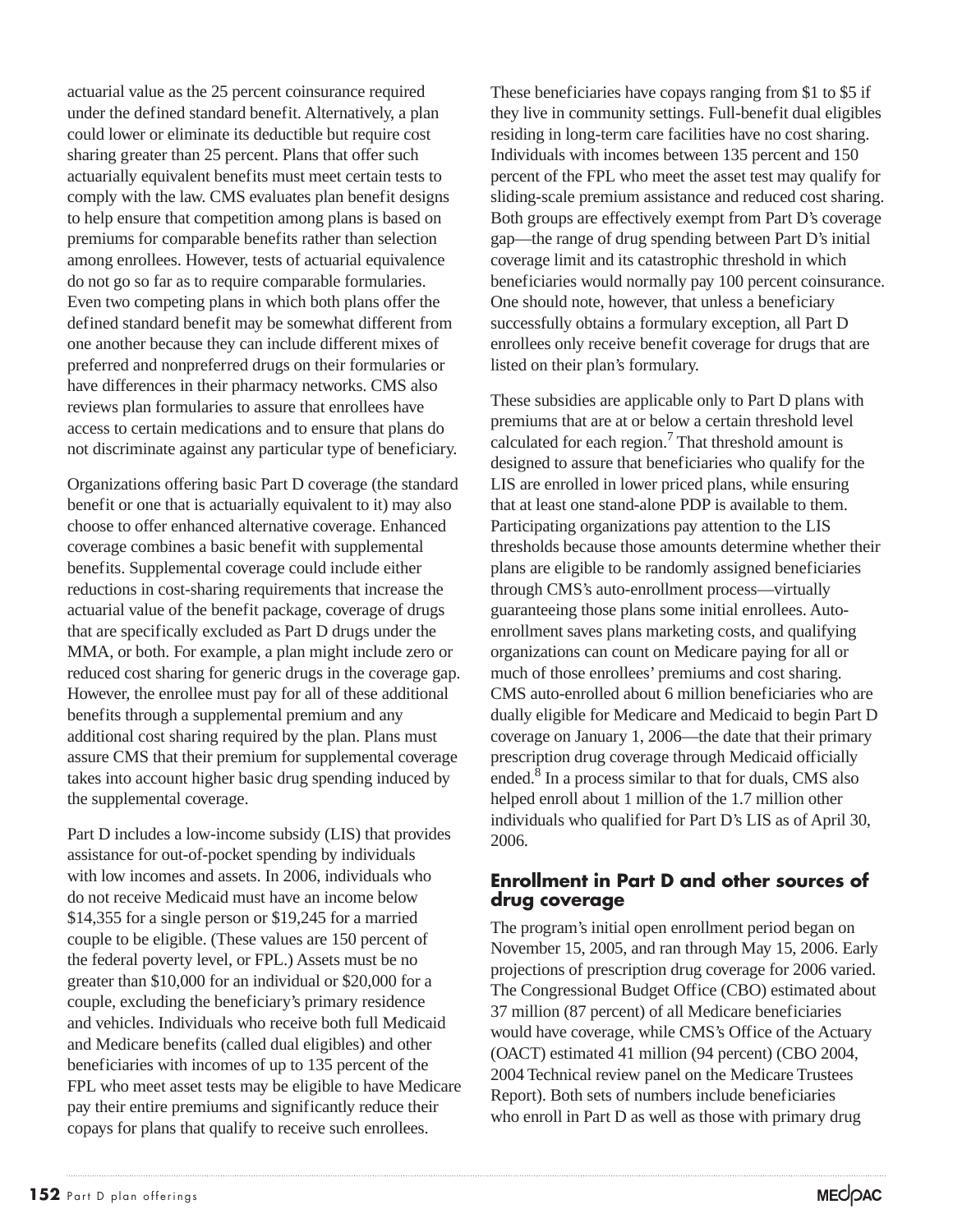

#### Part D enrollment and other sources of drug coverage in early 2006

|                                                              | Millions enrolled as of |           |           |           |  |
|--------------------------------------------------------------|-------------------------|-----------|-----------|-----------|--|
|                                                              | 1/13/2006               | 2/11/2006 | 3/18/2006 | 4/18/2006 |  |
| Enrollment that leads to Medicare program spending:          |                         |           |           |           |  |
| Voluntary enrollees in stand-alone PDPs                      | 3.6                     | 4.9       | 6.4       | 8.1       |  |
| Enrollees in MA-PDs (including some duals)                   | 5.1                     | 5.3       | 5.7       | 5.8       |  |
| Individuals dually eligible for Medicare and Medicaid and    |                         |           |           |           |  |
| auto-enrolled in Part D plans                                | 5.6                     | 5.7       | 5.8       | 5.8       |  |
| Individuals covered by Medicare retiree drug subsidy         | 6.4                     | 6.4       | 6.2       | 6.8       |  |
| Subtotal                                                     | 20.6                    | 22.3      | 24.0      | 26.5      |  |
| Enrollment that does not lead to Medicare program spending:* |                         |           |           |           |  |
| Estimated federal retirees in TRICARE and FEHB               | 3.1                     | 3.1       | 3.5       | 3.5       |  |
| Total                                                        | 23.8                    | 25.4      | 27.6      | 30.0      |  |

Note: PDP (prescription drug plan), MA–PD (Medicare Advantage prescription drug [plan]), FEHB (Federal Employees Health Benefits program). TRICARE is the health program for military retirees and their dependents. For calendar year 2006, CMS projects that an average of 43.1 million beneficiaries will be enrolled in Medicare Parts A and/or B. Columns may not sum due to rounding.

\*In addition, CMS estimates that 5.8 million Medicare beneficiaries have drug coverage of equal or greater value to Part D benefits through the Department of Veterans Affairs, Indian Health Service, former employers that do not receive Medicare's retiree drug subsidy, or through current employers.

Source: CMS press releases dated as shown above.

coverage through employer-sponsored health plans, through which the sponsor receives Medicare's retiree drug subsidy (RDS). Medicare provides a tax-free subsidy to employers for 28 percent of each eligible individual's drug costs that fall within a specified range of spending. These projections exclude beneficiaries with retiree drug benefits through the Federal Employees Health Benefits (FEHB) and TRICARE programs, which cover federal and military retirees and their dependents, as well as other sources of coverage. (Although beneficiaries with FEHB and TRICARE coverage have drug benefits that are equal or greater in value to the Part D benefit (called creditable coverage), those programs do not participate in the RDS.) The Medicare trustees most recently estimated that 31 million Medicare beneficiaries (73 percent) would have Part D or RDS coverage on May 15, 2006 (Boards of Trustees  $2006$ .<sup>9</sup>

As of mid-April 2006, CMS estimated that 26.5 million of the 43 million Medicare beneficiaries (61 percent) either had signed up for Part D plans or had prescription drug coverage through employer-sponsored coverage under the RDS (Table 7-1). Voluntary enrollees in stand-alone drug plans numbered 8.1 million, or 19 percent of the 43

million. Individuals who are dually eligible for Medicare and Medicaid and enrollees in MA–PDs each numbered 5.8 million, and each group made up 13 percent of the 43 million. Individuals whose employers receive the RDS in return for remaining the primary payer of prescription drug coverage made up 6.8 million (16 percent) of the 43 million. Those four groups directly affect Medicare program spending.

Other Medicare beneficiaries have creditable drug coverage, but that coverage does not affect Medicare program spending. For example, 3.5 million beneficiaries (8 percent) were federal retirees who receive drug coverage through FEHB or TRICARE. Another 5.8 million others (13 percent) had prescription drug coverage through the Department of Veterans Affairs, Indian Health Service, former employers that are not a part of Medicare's RDS, or through current employers because the individual is still an active worker (data not shown).

The Commission did not receive information about enrollment levels in specific Part D plans in time to include it in this report. However, data on enrollment levels by plans' parent organizations are shown on page 165.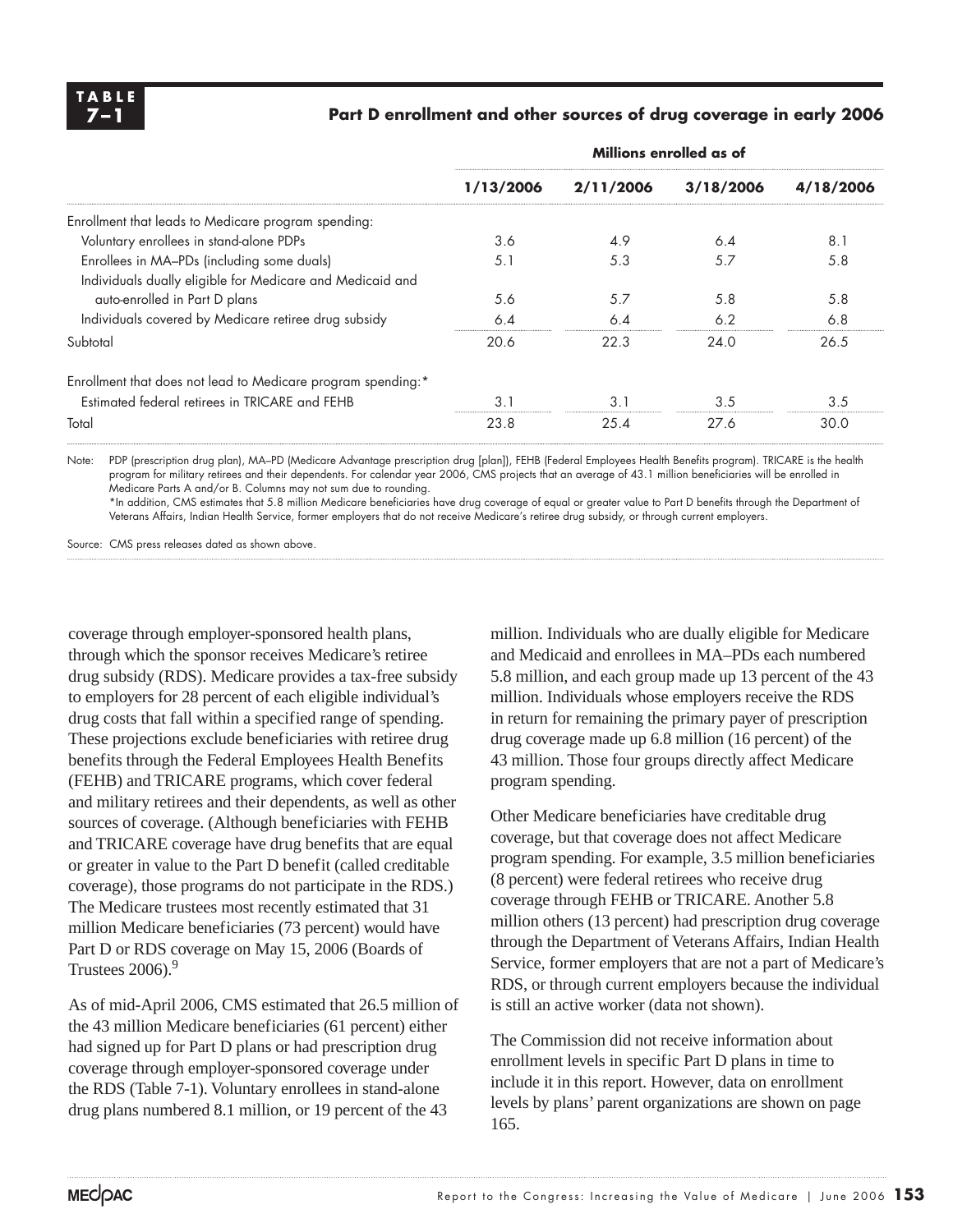### **Defining Part D organizations and plans**

In the property we define an organization as an entity—usually a combination of an insurer or medical plan with a pharmacy benefit management firm and a network of pharmacies—that offers one or more Part D plans. A plan is a specific combination of benefits offered to all Medicare beneficiaries who live within a prescription drug plan (PDP) region or Medicare Advantage prescription drug plan region. When an organization chooses to offer a plan nationwide, it actually offers 34 different PDPs (one for each geographic region), even if those plans share the same benefit design, formulary,

and structure of tiered copays. CMS guidance limits each organization to offering no more than three types of plans in each region. As a result, some larger organizations are offering as many as 102 plans (3 plans multiplied by 34 regions) across the PDP regions, plus additional plans offered in the U.S. territories or designed for specific employer groups. For 2007, CMS had considered limiting each organization to two plan types per region, but ultimately decided to continue permitting organizations to offer up to three PDPs in each region if one of those plans includes benefits in the coverage gap (CMS 2006).  $\blacksquare$ 

#### **Enrollment in Part D's low-income subsidy program**

Prior to the start of Part D, projections of enrollment in the LIS program also varied. OACT estimated that 10.9 million out of 14.5 million eligible Medicare beneficiaries would participate in the LIS program in 2006—all 7.2 million dual eligibles, qualified Medicare beneficiaries (QMBs), and specified low-income Medicare beneficiaries (SLMBs), as well as 3.7 million other individuals who did not previously participate in Medicaid. By comparison, CBO estimated that fewer nonduals would enroll in the LIS program, for total enrollment (dual and nondual) of 8.7 million in 2006. The Medicare trustees currently estimate that 9 million Medicare beneficiaries will be eligible for Part D's LIS program in 2006 (Boards of Trustees 2006).

All individuals who are dually eligible for Medicare and Medicaid or who are already enrolled in a Medicare Savings Program within their state (QMBs and SLMBs) are deemed eligible for Part D's LIS. However, enrolling other non-Medicaid beneficiaries is proving more difficult. The Social Security Administration (SSA), which determines eligibility for the LIS program, received nearly 5 million applications for the LIS program. A number of those applications were denied because beneficiaries had income or assets that were too high, or the SSA received a duplicate application. As of April 30, 2006, 1.7 million non-Medicaid beneficiaries with low incomes and assets qualified for the LIS program. Some of these individuals did not realize that they must apply for the LIS

program and then also enroll in a specific Part D plan. For this reason, CMS auto-enrolled individuals in plans who qualified for the LIS but had not yet chosen a plan themselves.

### **Part D plan offerings for 2006**

This section describes the degree of variation that exists among Part D benefits and premiums for 2006. Throughout this chapter we exclude plans that are exclusive to certain groups of enrollees, such as plans available only to employer groups, Programs of All-Inclusive Care for the Elderly, special needs plans, and demonstrations. We also limit the analysis to plans offered within the 50 states. Although much variation exists, our analysis reveals patterns in the structure of benefit designs that organizations have chosen to offer.

#### **Plan entry, benefit designs, and premiums among PDPs**

Although 1,429 PDPs are available across the country, most of those plans are offered by 16 larger actors in Part D—that is, organizations or groups of organizations offering at least one plan nationwide or a total of 30 or more plans in one or more of the 34 regions (the text box defines organizations and plans). In many cases, those organizations offer the same two or three benefit structures in the regions of the country in which they participate, and they typically use the same formulary. While individual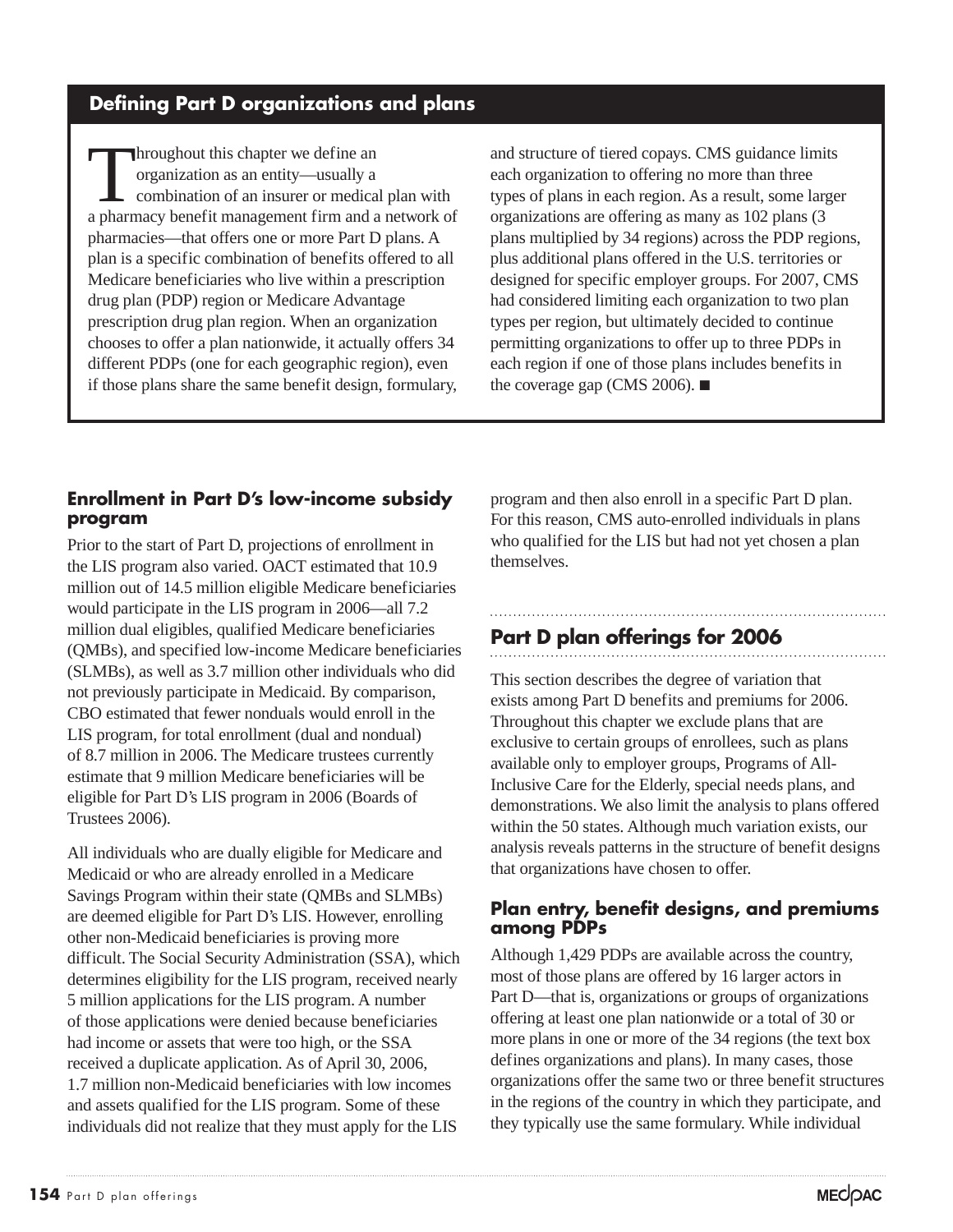#### **7–2 Characteristics of PDPs in 2006**

|                                                          |                                 | <b>Basic benefits</b>      |                                  |                             |
|----------------------------------------------------------|---------------------------------|----------------------------|----------------------------------|-----------------------------|
|                                                          | All types of<br><b>benefits</b> | <b>Defined</b><br>standard | <b>Actuarially</b><br>equivalent | <b>Enhanced</b><br>benefits |
| Total number of plans                                    | 1,429                           | 132                        | 689                              | 608                         |
| Distribution of plans (in percent):                      |                                 |                            |                                  |                             |
| Plan type                                                | 100%                            | 9%                         | 48%                              | 43%                         |
| Type of deductible                                       |                                 |                            |                                  |                             |
| Zero                                                     | 58                              | N/A                        | 18                               | 40                          |
| Reduced                                                  | 8                               | N/A                        | 5                                | 3                           |
| \$250                                                    | 34                              | 9                          | 25                               | 0                           |
| Cost-sharing structure before the initial coverage limit |                                 |                            |                                  |                             |
| Uses 25% coinsurance                                     | 9                               | 9                          | $\Omega$                         | $\Omega$                    |
| Uses tiered cost sharing                                 | 91                              | N/A                        | 48                               | 43                          |
| Copays                                                   | 21                              | N/A                        | 8                                | 13                          |
| Coinsurance                                              | 3                               | N/A                        | 2                                | $\Omega$                    |
| Both                                                     | 67                              | N/A                        | 38                               | 30                          |
| Coverage in the gap                                      |                                 |                            |                                  |                             |
| Generics                                                 | 13                              | N/A                        | 0                                | 13                          |
| Generics and brands                                      | $\overline{2}$                  | N/A                        | $\Omega$                         | $\overline{2}$              |
| None                                                     | 85                              | N/A                        | 48                               | 27                          |
| Offers mail-order pharmacy services                      | 91                              | 8                          | 43                               | 40                          |

Note: PDP (prescription drug plan), N/A (not applicable). Percentages are not weighted by plan enrollment. The PDPs described here exclude plans offered in U.S. territories. Benefits labeled actuarially equivalent to Part D's standard benefit include what CMS calls "actuarially equivalent standard" and "basic alternative benefits. Plans with "gap coverage" include some benefits in the range of beneficiary drug spending above the standard benefit's initial coverage limit and below its out-of-pocket threshold. Part D's defined standard benefit requires the enrollee to pay 100 percent coinsurance in this coverage gap.

Source: MedPAC based on CMS plan benefit design and landscape data.

beneficiaries still face many plan options, the degree of variation across the country may not be as large as 1,429 PDPs might suggest. Although availability varies by county, MA–PDs are offering an additional 1,303 plans around the country.10 MA–PDs are more likely than PDPs to offer enhanced (supplemental) benefits and charge no deductible, often at no additional premium beyond the monthly premium that the enrollee pays for medical services.

#### **Characteristics of PDPs offered by all organizations**

A relatively small number of organizations (16) accounts for 1,225 of the 1,429 PDPs offered among the 34 regions, and nearly 60 other organizations are offering the remaining 204 PDPs. In this section, we provide statistics for all 1,429 PDPs. Note that this analysis is not weighted

by each plan's enrollment. Few plans use Part D's standard benefit design; instead, many offer a reduced or no deductible design and most use tiered cost sharing.

Among all PDPs, 57 percent provide basic benefits either Part D's standard benefit design (9 percent) or a benefit that is actuarially equivalent to the standard benefit (48 percent) (Table 7-2). The remaining plans are enhanced (43 percent); they include basic benefits and supplemental coverage.

Organizations may be testing the waters by trying several different benefit designs. Still, the design of a sizable number of PDPs reflects a widely held perception that beneficiaries do not want to pay deductibles. About 58 percent of all PDPs do not charge a deductible, 34 percent use the standard benefit's \$250 deductible, and the remainder use deductibles that are less than \$250.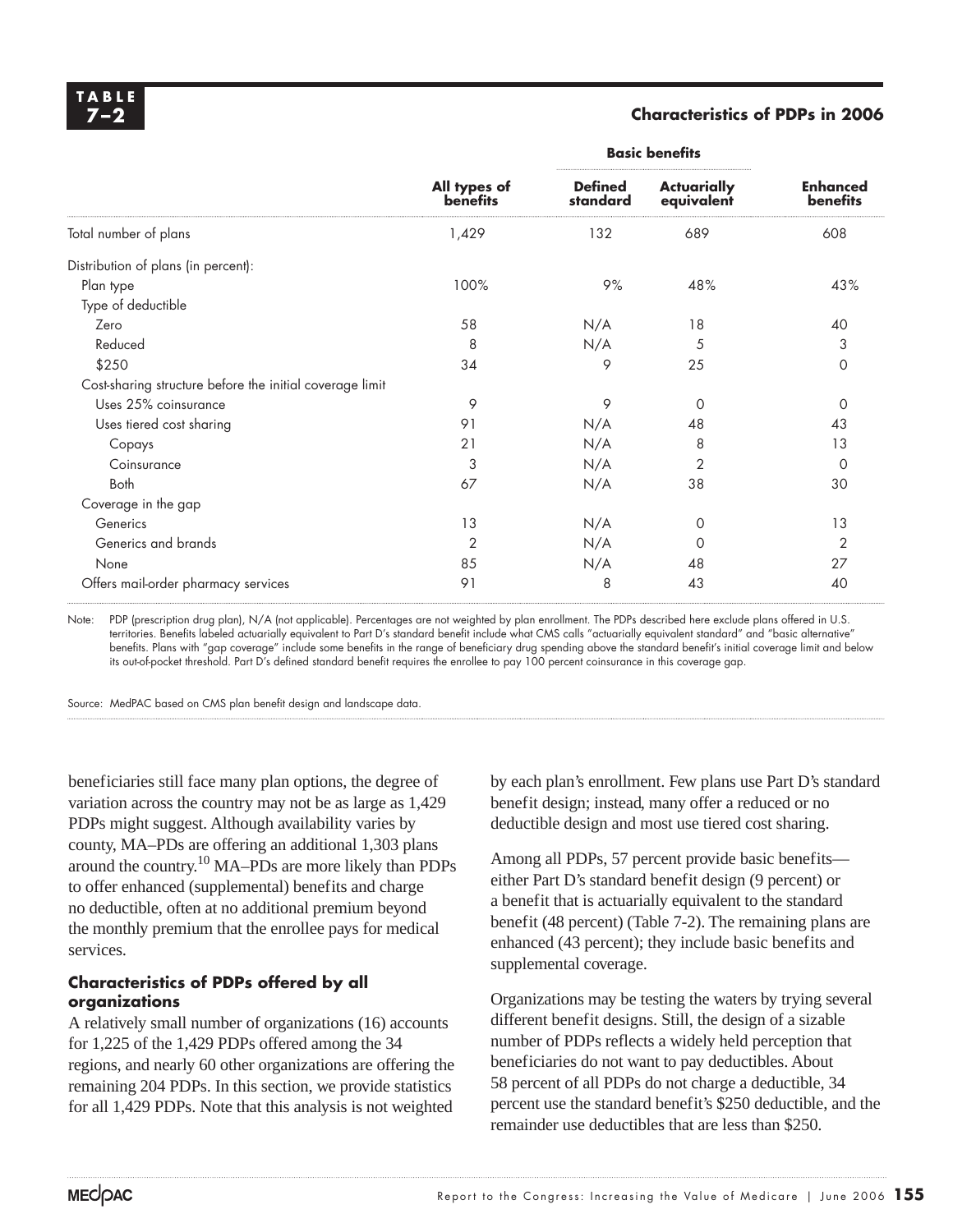**FIGURE 7–1**

**Distribution of PDP and MA–PD premiums for basic and enhanced plans in 2006**



**Monthly premium (in dollars)**

Note: PDP (prescription drug plan), MA–PD (Medicare Advantage prescription drug [plan]). Distributions are not weighted by beneficiary enrollment. Total number of PDPs is 1,429, which excludes plans offered in U.S. territories. Total number of MA–PDs is 1,303, which excludes demonstration programs, 1876 cost plans, and plans offered in U.S. territories. MA–PD enrollees must pay any other Medicare Advantage premiums in order to obtain Part D prescription drug coverage. Benefits labeled basic include Part D's standard benefit design as well as benefits that are actuarially equivalent to standard benefits. Enhanced plans include supplemental coverage.

Source: MedPAC based on CMS plan benefit package and landscape data.

No enhanced plans use the standard benefit's deductible, and many actuarially equivalent plans charge no deductible either. A plan could charge no deductible yet maintain actuarial equivalence to the standard benefit by charging higher cost sharing or lowering the benefit's initial coverage limit.

Most plans (91 percent) use cost-sharing tiers rather than Part D's defined standard benefit with flat 25 percent coinsurance. This probably reflects organizations' judgment that beneficiaries will prefer the relative predictability of fixed-dollar copays over coinsurance. However, 67 percent of all PDPs use a combination of copays (usually for lower price tiers) and coinsurance (typically for specialty drugs on higher price tiers). Some plans use copays for preferred drugs but charge

coinsurance for nonpreferred drugs or for prescriptions filled at out-of-network pharmacies. Relatively few PDPs offer any coverage in the standard benefit's coverage gap.

Among all basic PDPs (defined standard benefits and those that are actuarially equivalent) in our analysis, the simple average monthly premium is \$33. By comparison, CMS officials have noted that beneficiary premiums are expected to average \$25 a month (McClellan 2006). The reason for this difference is that the \$25 figure is weighted by Part D enrollment. CMS auto-enrolled beneficiaries in Part D plans with lower price premiums, which partly explains the difference in averages. Additionally, CMS's administrator also noted that the majority of beneficiaries who were not dually eligible for Medicare and Medicaid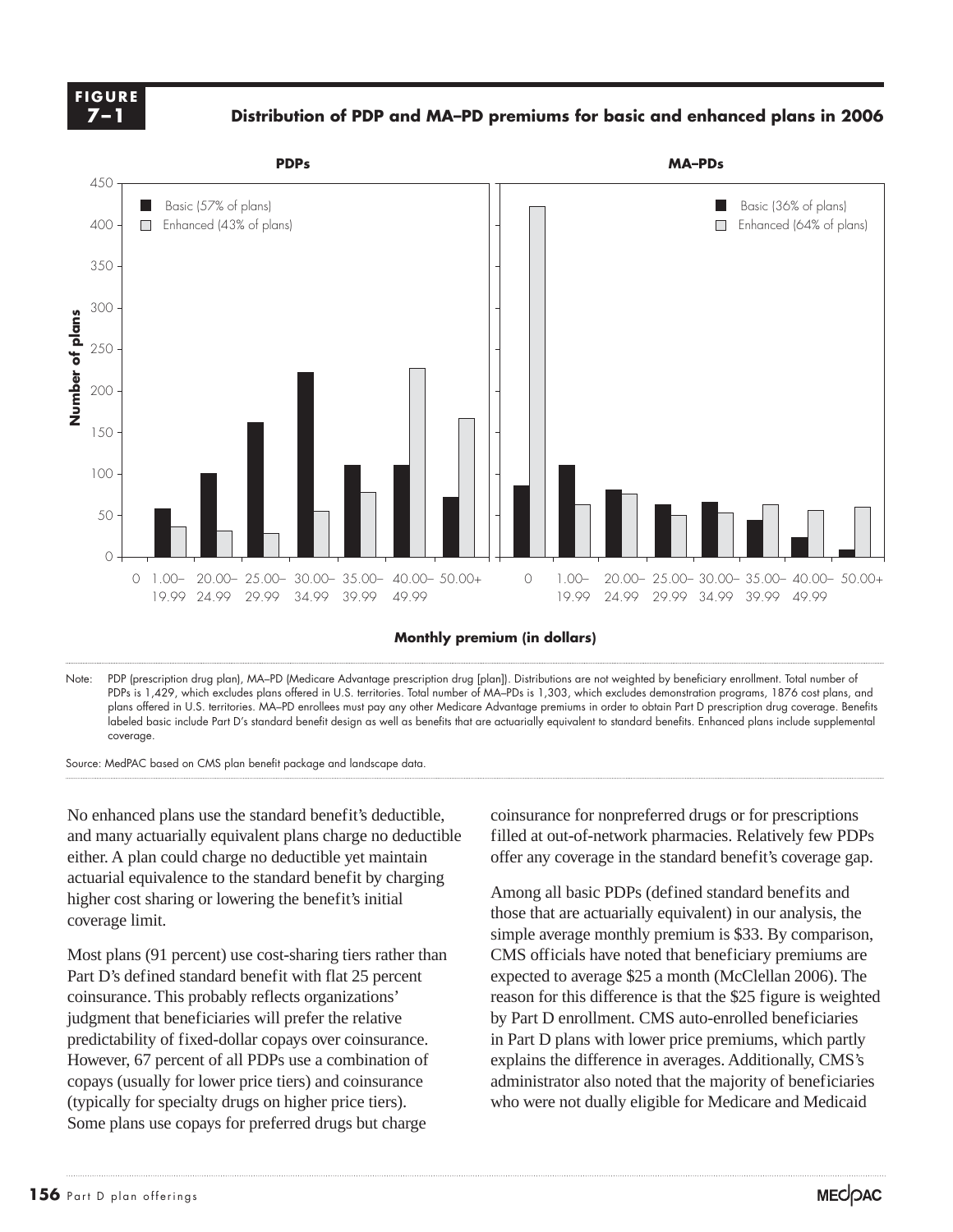#### **7–3 Premiums and cost-sharing requirements among PDPs in 2006**

|                                                                      | <b>Basic benefits</b>       |                                  |                                    |
|----------------------------------------------------------------------|-----------------------------|----------------------------------|------------------------------------|
|                                                                      | <b>Defined</b><br>standard* | <b>Actuarially</b><br>equivalent | <b>Enhanced</b><br><b>benefits</b> |
| Monthly premium                                                      |                             |                                  |                                    |
| Minimum                                                              | \$2                         | \$14                             | \$5                                |
| Maximum                                                              | 85                          | 63                               | 105                                |
| Median                                                               | 28                          | 32                               | 44                                 |
| Mean                                                                 | 26                          | 35                               | 43                                 |
| Deductible                                                           |                             |                                  |                                    |
| Minimum                                                              | 250                         | $\Omega$                         | $\Omega$                           |
| Maximum                                                              | 250                         | 250                              | 150                                |
| Median                                                               | 250                         | 250                              | $\Omega$                           |
| Median cost sharing for:                                             |                             |                                  |                                    |
| Plans with generic/brand tier structure                              |                             |                                  |                                    |
| Generic copay                                                        | N/A                         | 5                                | 7                                  |
| <b>Brand</b> copay                                                   | N/A                         | 28                               | 30                                 |
| Specialty tier coinsurance (where applicable)                        | N/A                         | 25%                              | 25%                                |
| Plans with generic/preferred brand/nonpreferred brand tier structure |                             |                                  |                                    |
| Generic copay                                                        | N/A                         | \$7                              | \$5                                |
| Preferred brand copay                                                | N/A                         | 22                               | 26                                 |
| Nonpreferred brand copay                                             | N/A                         | 55                               | 50                                 |
| Specialty tier coinsurance (where applicable)                        | N/A                         | 25%                              | 30%                                |

Note: PDP (prescription drug plan), N/A (not applicable). Values do not reflect plan enrollment. The PDPs described here exclude plans offered in U.S. territories. Cost sharing is for median cost sharing among plans that use tiered cost sharing before the initial coverage limit. Benefits labeled actuarially equivalent to Part D's standard benefit include actuarially equivalent standard and basic alternative benefits.

\*Part D's defi ned standard benefi t has a \$250 deductible (in 2006) and 25% coinsurance below the initial coverage limit.

Source: MedPAC based on CMS plan benefit package and landscape data.

selected plans with premiums below the national average premium (McClellan 2006).

Turning again to the simple (unweighted) distribution of plans' premiums, note that at the median, premiums for enhanced plans run about \$10 more per month than premiums for basic benefits (left-hand side, Figure 7-1). Within each category of basic and enhanced plans, there is quite a bit of variation among premiums. Some enhanced benefits cost less than \$20 per month in certain regions, while a handful of basic plans cost more than \$75 per month. Across all types of PDP benefits offered in the 34 regions—including both basic and enhanced packages—the plan with the lowest premium is a defined standard benefit at a cost of just under \$2 per month, while the highest premium plan provides enhanced coverage for about \$105 per month (Table 7-3).

Plans that are actuarially equivalent to the defined standard benefit have median and mean premium values that are \$5 to nearly \$9 higher, respectively, than those for the defined standard benefit.<sup>11</sup> This occurs even though, by design, they have the same expected benefit value. The higher average premium could reflect a higher willingness to pay among beneficiaries for the relative predictability of fixed copays over coinsurance. This result may also reflect higher costs for providing a benefit with fixeddollar copays than one with coinsurance; a benefit design with copays could put a plan at greater risk for increases in pharmaceutical prices.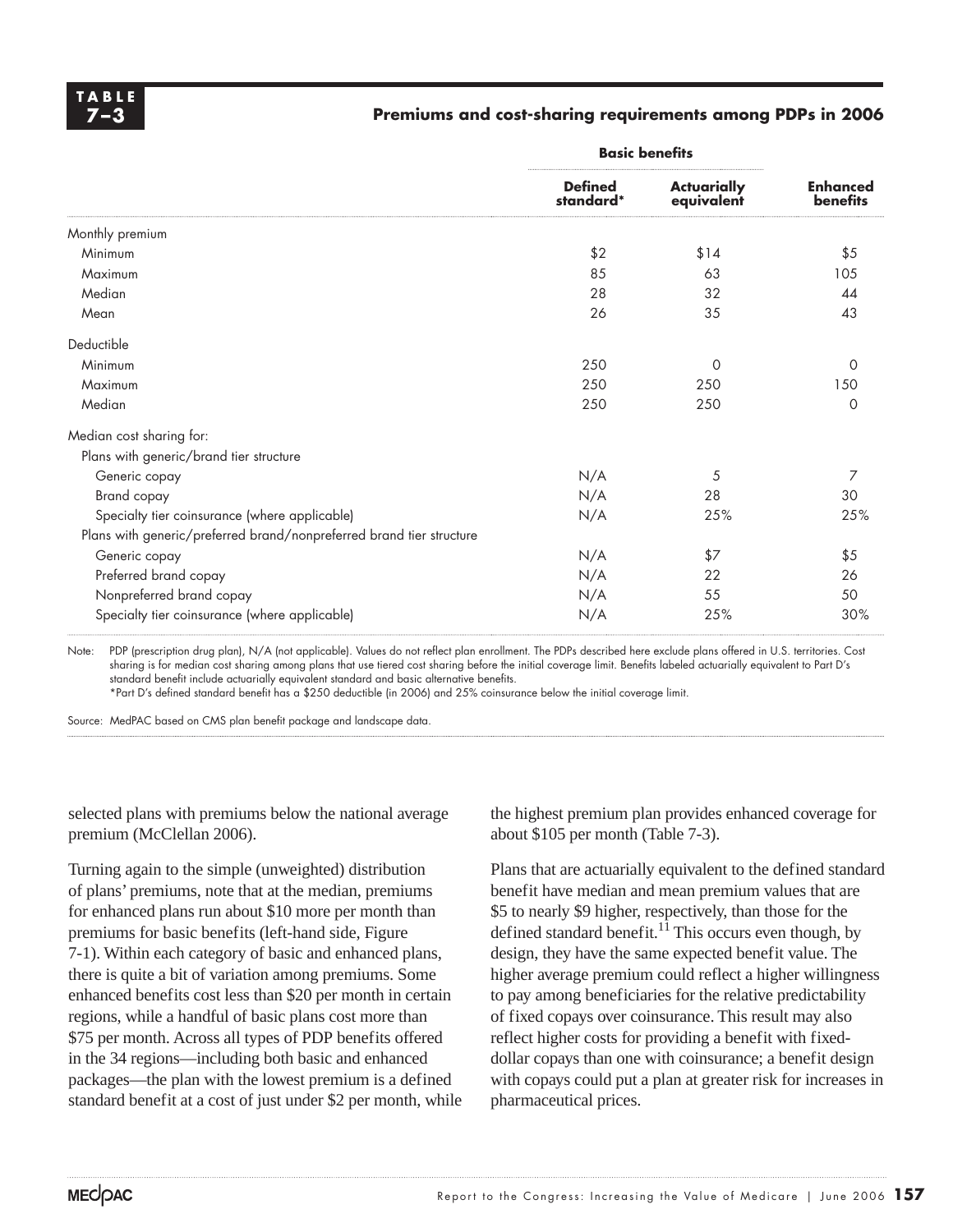### **7–4 PDPs offered in 2006 by organizations with at least one nationwide plan**

| <b>Organization and</b><br>plan name | <b>Regions</b><br>in which<br>plan is<br>offered | Plans<br>qualifying<br>for auto-<br>enrollment | Type of<br>benefit        | <b>Range of</b><br>monthly<br>premiums | <b>Deductible</b> | <b>Cost sharing</b><br>by tier at in-network<br>preferred pharmacies | Gap<br>coverage |
|--------------------------------------|--------------------------------------------------|------------------------------------------------|---------------------------|----------------------------------------|-------------------|----------------------------------------------------------------------|-----------------|
| Aetna                                |                                                  |                                                |                           |                                        |                   |                                                                      |                 |
| Medicare Rx:                         |                                                  |                                                |                           |                                        |                   |                                                                      |                 |
| <b>Essentials</b>                    | 34                                               | 6                                              | Actuarially<br>equivalent | $$28 - $39$                            | \$250             | $$5/$ \$25                                                           | None            |
| Plus                                 | 34                                               | 0                                              | Enhanced                  | $37 - 50$                              | 0                 | $$7/$ \$35                                                           | Generics        |
| Premier                              | 34                                               | $\circ$                                        | Enhanced                  | $52 - 67$                              | 0                 | \$2/\$20/\$40                                                        | Generics        |
| Cigna                                |                                                  |                                                |                           |                                        |                   |                                                                      |                 |
| <b>CIGNATURE Rx:</b>                 |                                                  |                                                |                           |                                        |                   |                                                                      |                 |
| Value Plan                           | 34                                               | 7                                              | Actuarially<br>equivalent | $30 - 37$                              | 250               | \$4/\$20/\$40                                                        | None            |
| Plus Plan                            | 34                                               | $\mathbf 0$                                    | Enhanced                  | $40 - 42$                              | 0                 | \$5/\$30/\$50                                                        | None            |
| Complete Plan                        | 34                                               | 0                                              | Enhanced                  | $43 - 51$                              | 0                 | \$5/\$30/\$50                                                        | Generics        |
| Coventry<br>AdvantraRx:              |                                                  |                                                |                           |                                        |                   |                                                                      |                 |
| Value                                | 34                                               | 0                                              | Enhanced                  | $18 - 25$                              | 0                 | \$10-\$15/\$36-\$60                                                  | None            |
| Premier                              | 34                                               | 0                                              | Enhanced                  | $29 - 38$                              | 0                 | \$5-\$10/\$20-\$40/<br>\$50-\$70                                     | None            |
| Premier Plus                         | 34                                               | $\circ$                                        | Actuarially<br>equivalent | $40 - 50$                              | 0                 | \$5/\$20-\$40/\$54-\$70                                              | None            |
| Medco                                |                                                  |                                                |                           |                                        |                   |                                                                      |                 |
| <b>YOURx Plan</b>                    | 34                                               | 19                                             | Actuarially<br>equivalent | $27 - 36$                              | 250               | \$4/\$17/75%/25%                                                     | None            |
| MemberHealth                         |                                                  |                                                |                           |                                        |                   |                                                                      |                 |
| Community Care Rx:                   |                                                  |                                                |                           |                                        |                   |                                                                      |                 |
| <b>Basic</b>                         | 34                                               | 23                                             | Actuarially<br>equivalent | $26 - 33$                              | 250               | 0%/25%/45%                                                           | None            |
| Choice                               | 34                                               | 0                                              | Actuarially<br>equivalent | $34 - 41$                              | 250               | \$4/\$20/\$40                                                        | None            |
| Gold                                 | 34                                               | $\circ$                                        | Enhanced                  | $38 - 45$                              | 100               | \$4/\$25/\$50                                                        | None            |
| PacifiCare                           |                                                  |                                                |                           |                                        |                   |                                                                      |                 |
| PacifiCare:                          |                                                  |                                                |                           |                                        |                   |                                                                      |                 |
| Saver Plan                           | 34                                               | 31                                             | Actuarially<br>equivalent | $19 - 35$                              | $\circ$           | \$8/\$22/\$47-\$53/33%                                               | None            |
| Select Plan                          | 34                                               | 2                                              | Actuarially<br>equivalent | $30 - 49$                              | 0                 | \$8/\$22/\$56-\$73/33%                                               | None            |
| Comprehensive<br>Plan                | $\mathbf{2}$                                     | $\mathsf{O}\xspace$                            | Enhanced                  | $37 - 41$                              | 0                 | \$8/\$22/\$53-\$54/33%                                               | Generics        |
| Complete Plan                        | 32                                               | 0                                              | Enhanced                  | $34 - 55$                              | 0                 | \$8/\$22/\$22-\$54/\$53/<br>33%/33%                                  | Generics        |

Note: PDP (prescription drug plan). Benefits labeled actuarially equivalent to Part D's standard benefit include actuarially equivalent standard and basic alternative benefits. Plans that "qualify for auto-enrollment" have premiums that are at or below threshold values calculated by CMS for each PDP region. Plans with "gap coverage" include some benefits in the range of beneficiary drug spending above the standard benefit's initial coverage limit and below its out-of-pocket threshold. Part D's defined standard benefit requires the enrollee to pay 100 percent coinsurance in this coverage gap.

Source: MedPAC based on CMS plan benefit package and landscape data.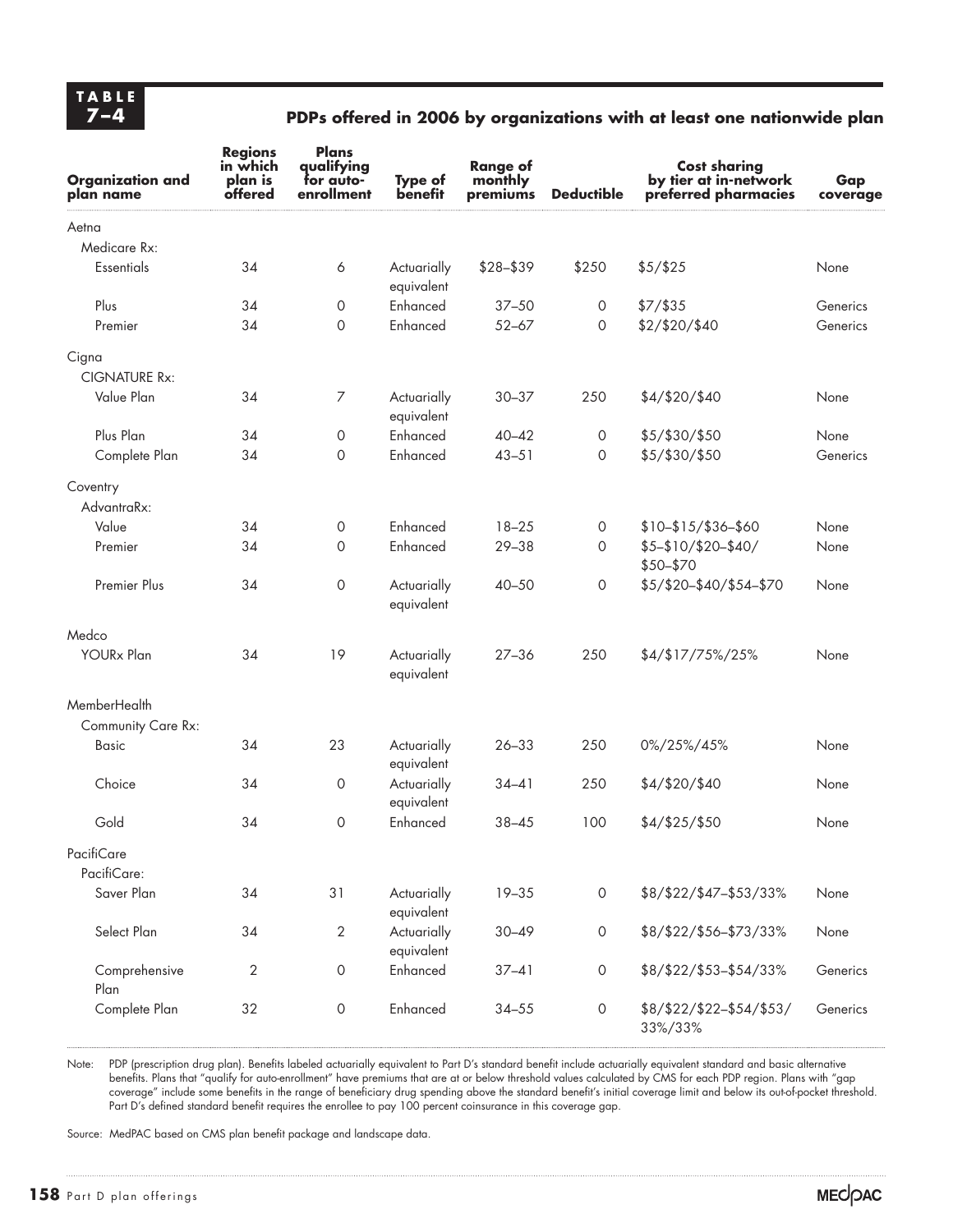#### **7–4 PDPs offered in 2006 by organizations with at least one nationwide plan (cont.)**

| <b>Organization and</b><br>plan name | <b>Regions</b><br>in which<br>plan is<br>offered | <b>Plans</b><br>qualifying<br>for auto-<br>enrollment | <b>Type of</b><br>benefit | <b>Range of</b><br>monthly<br>premiums | <b>Deductible</b> | <b>Cost sharing</b><br>by tier at in-network<br>preferred pharmacies | Gap<br>coverage |
|--------------------------------------|--------------------------------------------------|-------------------------------------------------------|---------------------------|----------------------------------------|-------------------|----------------------------------------------------------------------|-----------------|
| Silverscript                         |                                                  |                                                       |                           |                                        |                   |                                                                      |                 |
| SilverScript                         | 34                                               | 27                                                    | Actuarially<br>equivalent | $$24 - 33$                             | \$250             | $$7-$9/25\%/25\%$                                                    | None            |
| SilverScript Plus                    | 34                                               | $\circ$                                               | Actuarially<br>equivalent | 49-63                                  | 100               | $$7-$8/$22-$25/$<br>\$60-\$62/25%                                    | None            |
| Unicare                              |                                                  |                                                       |                           |                                        |                   |                                                                      |                 |
| Medicare Rx:                         |                                                  |                                                       |                           |                                        |                   |                                                                      |                 |
| Rewards                              | 34                                               | 34                                                    | Actuarially<br>equivalent | $17 - 31$                              | 250               | \$5/\$25/25%/25%                                                     | None            |
| <b>Rewards Plus</b>                  | 33                                               | 0                                                     | Enhanced                  | $26 - 39$                              | 0                 | \$10/\$30/25%/25%                                                    | None            |
| <b>Rewards Premier</b>               | 33                                               | 0                                                     | Enhanced                  | $35 - 52$                              | $\Omega$          | \$10/\$30/\$60/30%/30%                                               | Generics        |
| United                               |                                                  |                                                       |                           |                                        |                   |                                                                      |                 |
| <b>AARP</b> Medicare Rx              | 34                                               | 33                                                    | Actuarially<br>equivalent | $23 - 30$                              | $\circ$           | \$5/\$28/<br>\$55-\$56/25%                                           | None            |
| United Health Rx                     | $\overline{4}$                                   | $\overline{4}$                                        | Actuarially<br>equivalent | $21 - 23$                              | 50                | \$7/\$23/\$54/25%                                                    | None            |
| <b>United Medicare</b><br>MedAdvance | 34                                               | 28                                                    | Actuarially<br>equivalent | $27 - 32$                              | $\circ$           | \$10/\$23/\$52-\$55/25%                                              | None            |
| WellCare<br>WellCare:                |                                                  |                                                       |                           |                                        |                   |                                                                      |                 |
| Signature                            | 34                                               | 33                                                    | Actuarially<br>equivalent | $17 - 33$                              | $\circ$           | $$0/$0/$62-$73/$<br>\$62-\$73/30%-33%                                | None            |
| Complete                             | 34                                               | 0                                                     | <b>Enhanced</b>           | $33 - 51$                              | $\circ$           | \$0/\$0/\$15/\$50/30%                                                | None            |
| Premier                              | 34                                               | 0                                                     | Enhanced                  | $35 - 54$                              | $\Omega$          | \$0/\$0/\$30/\$60/30%                                                | None            |

Note: PDP (prescription drug plan). Benefits labeled actuarially equivalent to Part D's standard benefit include actuarially equivalent standard and basic alternative benefits. Plans that "qualify for auto-enrollment" have premiums that are at or below threshold values calculated by CMS for each PDP region. Plans with "gap coverage" include some benefits in the range of beneficiary drug spending above the standard benefit's initial coverage limit and below its out-of-pocket threshold. Part D's defined standard benefit requires the enrollee to pay 100 percent coinsurance in this coverage gap.

Source: MedPAC based on CMS plan benefit package and landscape data.

Plans that use tiered cost sharing tend to charge fixeddollar copayments rather than a percentage coinsurance of the prescription's price. Among plans that use a generic/ brand name tier structure, median copays for generic drugs are \$5 to \$7, and those for brand name drugs are \$28 to \$30. Plans that distinguish between preferred and nonpreferred brand name drugs have the following median copay values: \$7 to \$5 for generics, \$22 to \$26 for preferred brand name drugs, and \$55 to \$50 for nonpreferred brand name drugs. As we discuss in greater detail later in the chapter, many plans use a separate tier for higher-cost specialty drugs, such as biologics. PDPs

that incorporate a specialty tier into their tier structure tend to charge 25 percent to 30 percent coinsurance. Based on CMS guidance, plan enrollees may not appeal payment of a lower tier's cost-sharing requirement for such specialty drugs.

#### **Organizations with nationwide participation**

Ten organizations have at least one plan in all 34 of the PDP regions (Table 7-4). The offerings of these 10 organizations account for nearly 900 of the 1,429 PDPs available across the 34 regions. None of these organizations offer Part D's standard benefit design.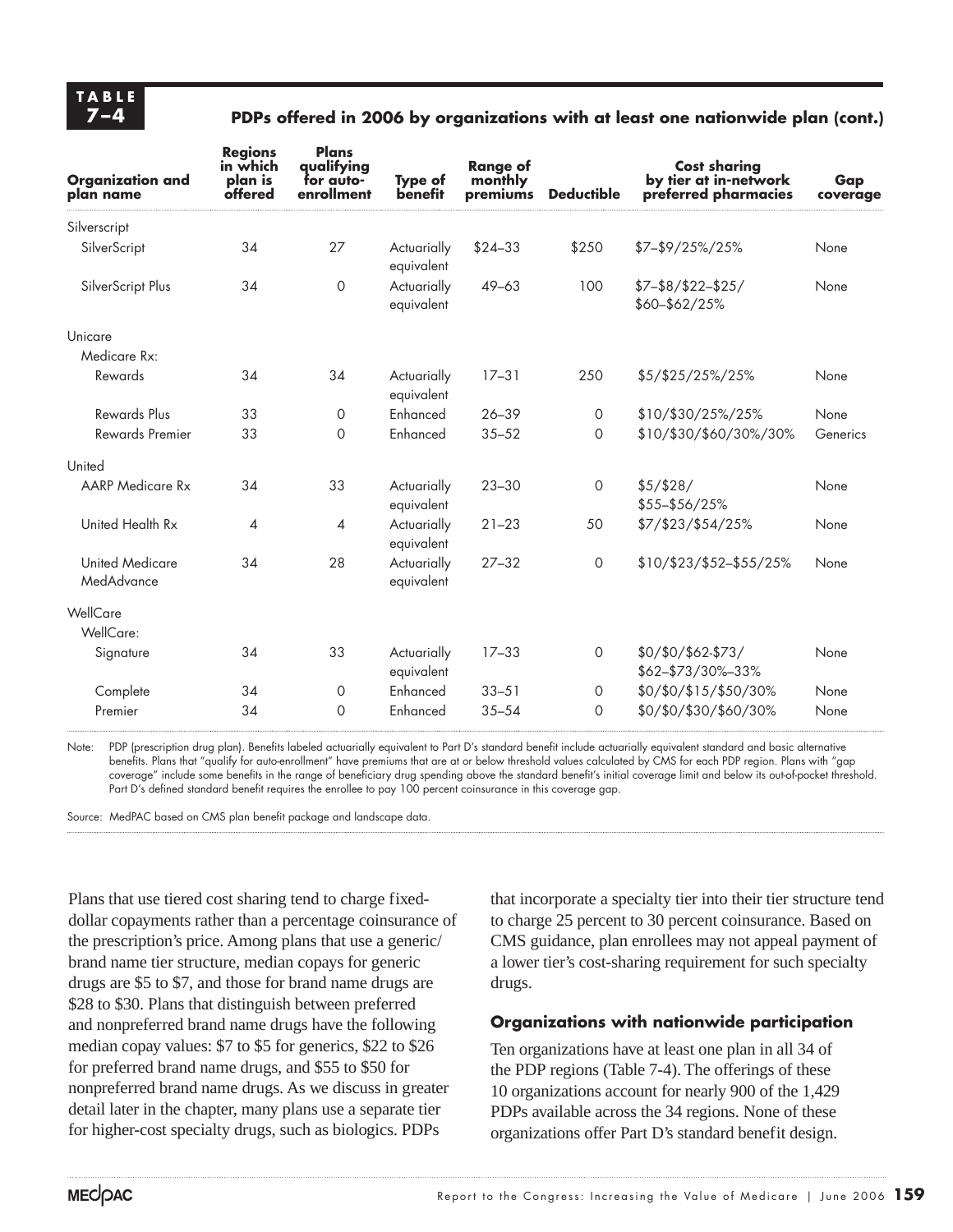Instead, most use tiered copays or a combination of copays and coinsurance and keep the standard benefit's \$2,250 initial coverage limit. Many of the plans have equivalent actuarial values to the standard benefit, but charge no deductible or a deductible lower than the standard benefit's \$250. While most of these sponsoring organizations chose to offer one or more enhanced plans, fewer than half of those enhanced plans provide coverage in the standard benefit's coverage gap. As discussed in Chapter 9, beneficiaries in many regions have access to at least one MA–PD that includes coverage in the gap. The enhanced plans that do provide such coverage tend to cover generic drugs but not brand name drugs.

Organizations use different combinations of cost-sharing tiers and coverage approaches for their different benefit packages. For example, Aetna Medicare Rx Essentials lists a smaller number of drugs on its formulary than its Medicare Rx Premier product. The Medicare Rx Essentials product includes a \$5 copay for a tier-one drug and \$25 for a tier-two drug, where tiers generally correspond to covered generic and brand name prescriptions. Aetna Medicare Rx Premier's formulary charges \$2 for a tierone, \$20 for a tier-two, and \$40 for a tier-three drug (covered but nonpreferred drugs).

While they are not national plans, another six organizations are major participants in Part D; they offer 30 or more PDPs across the 34 regions (Table 7-5). A few of these entities offer a larger total number of plans than do some of the 10 organizations with nationwide offerings. Combined, these "near-national" entities contribute more than 300 of the 1,429 PDPs available across the 34 regions. Several of these organizations offer the defined standard benefit. Thirty-one Humana PDP Complete plans provide coverage in the standard benefit's coverage gap and cover generic and brand name drugs.

#### **Characteristics of plans that qualify for autoenrollees**

About 29 percent of all PDPs qualified to receive autoenrollees in 2006. Since the LIS threshold amounts are calculated among premiums for basic benefits (or the portion of enhanced benefits associated with basic coverage), no plans with enhanced benefits were assigned auto-enrollees. As a result, auto-enrolled members are much more likely to be assigned to a plan that uses Part D's defined standard benefit than not. Plans that qualified for auto-enrollees in 2006 are somewhat less likely to use tiered cost sharing: 76 percent do so versus 91 percent

among all PDPs. This is because more plans that qualified for auto-enrollees use the defined standard benefit with 25 percent coinsurance.

The potentially higher cost-sharing liability of coinsurance might be a cause for concern if those LIS enrollees were paying for most of their plans' cost-sharing requirements. However, since the LIS covers most of the out-of-pocket spending for these enrollees, the more relevant issue is how the formularies of plans that qualify for auto-enrollees compare with those that did not. We discuss this issue in greater detail later in this chapter.

#### **Geographic variation in plan entry and premiums**

All regions of the country experienced strong plan entry among stand-alone Part D plans. Every region has at least 27 PDPs offering Part D coverage and the median number of plans per region is 43. Alaska has the fewest, with 27 plans, while the Pennsylvania-West Virginia region has the most, with 52 PDPs (Table 7-6, p. 162). Similarly, Medicare beneficiaries who qualify to receive Part D's LIS also have a broad choice of PDPs available. For example, Arizona and Florida had the fewest PDPs qualifying for auto-enrollees (6), while Virginia, South Carolina, and Texas each had 16 PDPs qualifying. All regions but Alaska have at least one PDP available with a monthly premium of \$20 or less.

Although the average monthly premium in each region varies, the variation is not as large as one might have expected. The simple average (that is, not weighted by enrollment) monthly premium for basic benefits varies by as much as \$10: Mean basic premiums range from \$28 to \$38 (Table 7-6, p. 162). Similarly, unweighted monthly premiums for enhanced benefits range between \$37 and \$48.

### **Offerings by MA–PDs**

In addition to PDPs, which offer Part D drug coverage separately to beneficiaries in the FFS program, private health plans are offering 1,303 MA–PDs around the country. In order to enroll in an MA–PD plan, beneficiaries must elect to have their health care services (e.g., hospital and physician care) provided by the MA– PD. As discussed in Chapter 9, MA–PDs are available to practically all beneficiaries nationwide, and as of mid-April 2006, about 13 percent of the Medicare population was enrolled in MA–PD plans. The vast majority of these are offered at a local level; that is, availability varies depending on the county in which a beneficiary lives.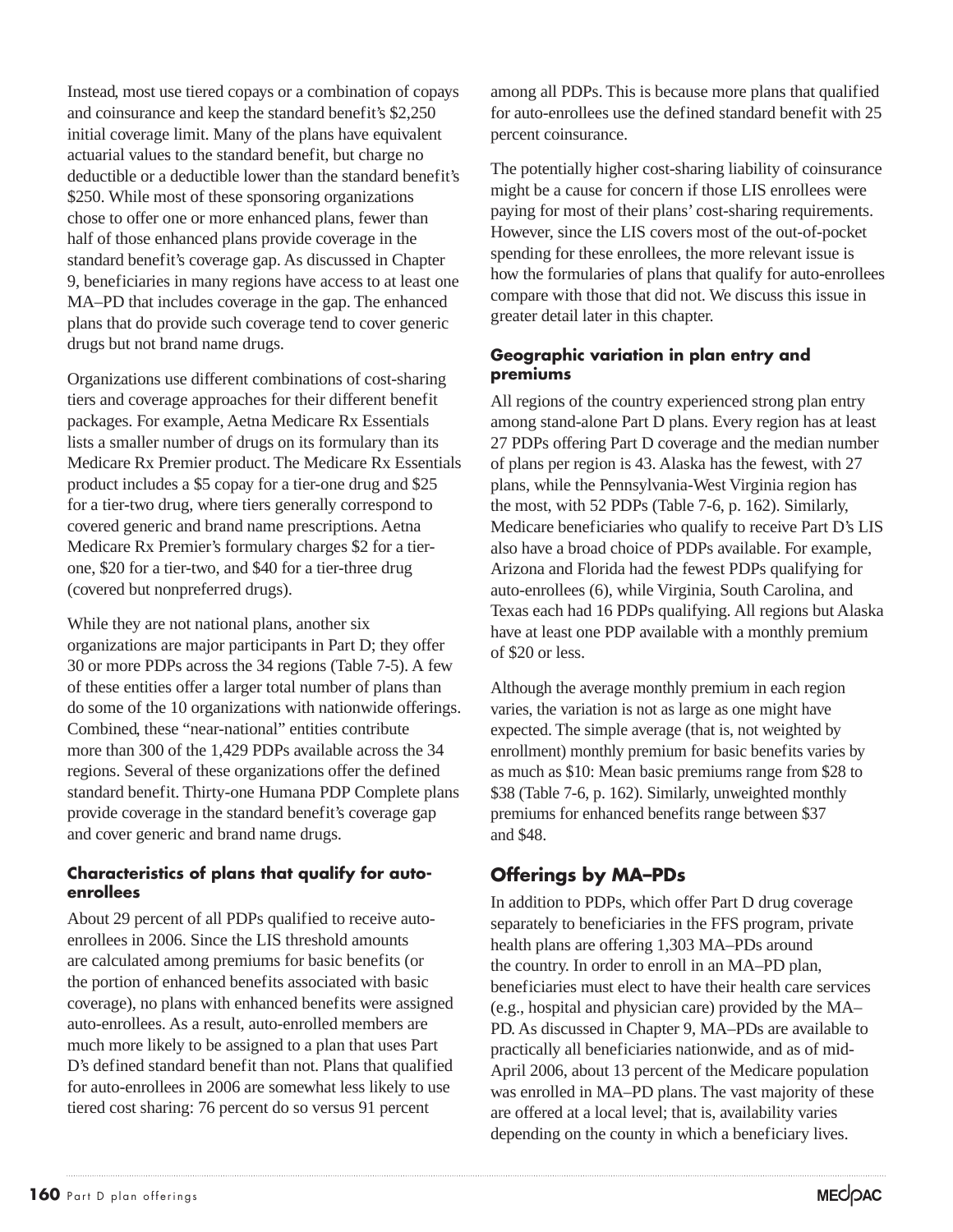### **7–5 "Near-national" organizations with 30 or more PDPs among the 34 regions**

| <b>Organization and</b><br>plan name                | <b>Regions</b><br>in which<br>plan is<br>offered | Plans<br>qualifying<br>for auto-<br>enrollment | <b>Type of</b><br>benefit | <b>Range of</b><br>monthly<br>premiums | <b>Deductible</b> | <b>Cost sharing</b><br>by tier at in-network<br>preferred pharmacies | Gap<br>coverage     |
|-----------------------------------------------------|--------------------------------------------------|------------------------------------------------|---------------------------|----------------------------------------|-------------------|----------------------------------------------------------------------|---------------------|
| American Progressive                                |                                                  |                                                |                           |                                        |                   |                                                                      |                     |
| Prescription Pathway:                               |                                                  |                                                |                           |                                        |                   |                                                                      |                     |
| <b>Bronze</b>                                       | 1                                                | $\mathbf{1}$                                   | Defined<br>standard       | \$25                                   | \$250             | 25%                                                                  | None                |
| Silver                                              | 8                                                | 0                                              | Actuarially<br>equivalent | $34 - 41$                              | 250               | \$5-\$6/\$27-\$28/25%                                                | None                |
| Gold                                                | 8                                                | 0                                              | Enhanced                  | $46 - 52$                              | 0                 | \$5-\$6/\$27-\$28/25%                                                | None                |
| Platinum                                            | $\overline{7}$                                   | 0                                              | Enhanced                  | 64-69                                  | $\circ$           | \$6/\$24/\$40/25%                                                    | None                |
| Marquette                                           |                                                  |                                                |                           |                                        |                   |                                                                      |                     |
| Prescription Pathway:                               |                                                  |                                                |                           |                                        |                   |                                                                      |                     |
| Silver                                              | 22                                               | 0                                              | Actuarially<br>equivalent | $34 - 43$                              | 250               | \$4/\$29/25%                                                         | None                |
| Gold                                                | 22                                               | 0                                              | Enhanced                  | $46 - 54$                              | $\circ$           | \$4/\$29/25%                                                         | None                |
| Platinum                                            | 22                                               | 0                                              | Enhanced                  | $62 - 71$                              | $\circ$           | \$4/\$26/\$42/25%                                                    | None                |
| Pennsylvania Life<br>Prescription Pathway:          |                                                  |                                                |                           |                                        |                   |                                                                      |                     |
| <b>Bronze</b>                                       | 31                                               | 25                                             | Defined<br>standard       | $24 - 34$                              | 250               | 25%                                                                  | None                |
| Silver                                              | 31                                               | 0                                              | Actuarially<br>equivalent | $34 - 43$                              | 250               | \$5/\$28/25%                                                         | None                |
| Gold                                                | 31                                               | 0                                              | Enhanced                  | $46 - 54$                              | $\circ$           | \$5/\$28/25%                                                         | None                |
| Humana                                              |                                                  |                                                |                           |                                        |                   |                                                                      |                     |
| Humana PDP:                                         |                                                  |                                                |                           |                                        |                   |                                                                      |                     |
| Standard                                            | 31                                               | 30                                             | Defined<br>standard       | $2 - 18$                               | 250               | 25%                                                                  | None                |
| Enhanced                                            | 31                                               | 0                                              | Enhanced                  | $5 - 25$                               | 0                 | \$7/\$30/\$60/25%                                                    | None                |
| Complete                                            | 31                                               | 0                                              | Enhanced                  | $39 - 73$                              | $\mathbf 0$       | \$7/\$30/\$60/25%                                                    | Generics,<br>brands |
| Sterling                                            |                                                  |                                                |                           |                                        |                   |                                                                      |                     |
| Sterling Prescription<br>Drug Plan                  | 32                                               | $\circ$                                        | Actuarially<br>equivalent | 49-61                                  | 100               | $$10/$22-$28/$<br>40%-50%/25%                                        | None                |
| <b>United American</b>                              |                                                  |                                                |                           |                                        |                   |                                                                      |                     |
| UA Medicare Part D<br>Prescription<br>Drug Coverage | 31                                               | $\overline{2}$                                 | Actuarially<br>equivalent | $30 - 41$                              | $\circ$           | \$9/\$30/\$60/33%                                                    | None                |

Note: PDP (prescription drug plan). Benefits labeled actuarially equivalent to Part D's standard benefit include actuarially equivalent standard and basic alternative benefits. Plans that "qualify for auto-enrollment" have premiums that are at or below threshold values calculated by CMS for each PDP region. Plans with "gap coverage" include some benefits in the range of beneficiary drug spending above the standard benefit's initial coverage limit and below its out-of-pocket threshold. Part D's defined standard benefit requires the enrollee to pay 100 percent coinsurance in this coverage gap.

Source: MedPAC based on CMS plan benefit package and landscape data.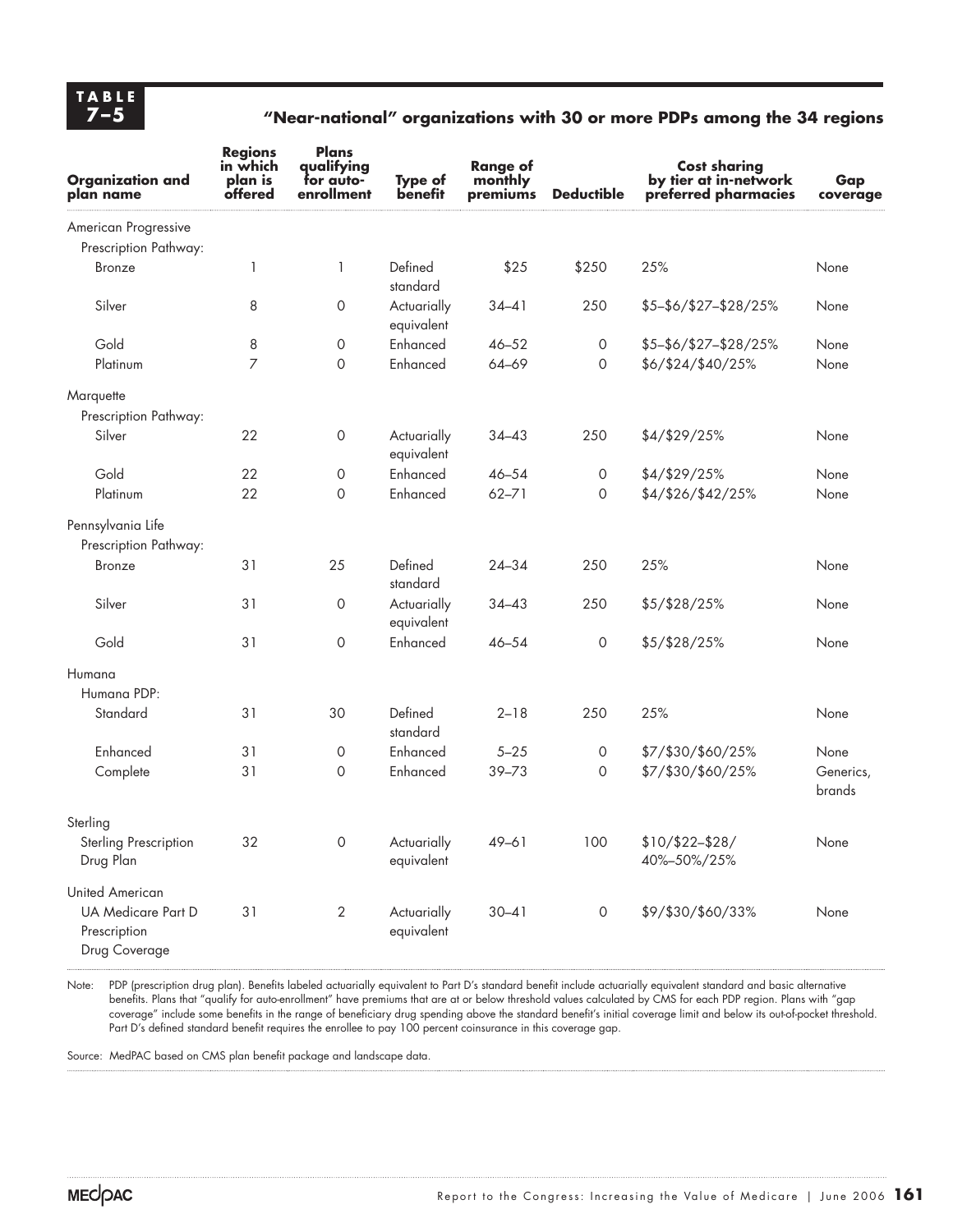**TABLE**

#### **7–6 Geographic distribution of PDPs in 2006**

|                      |                                   |       | <b>Number of PDPs</b>               | <b>Mean premium for:</b>              |                       |                             |
|----------------------|-----------------------------------|-------|-------------------------------------|---------------------------------------|-----------------------|-----------------------------|
| <b>PDP</b><br>region | <b>States in the region</b>       | Total | That qualify for<br>auto-enrollment | With monthly<br>premium ≤\$20         | <b>Basic benefits</b> | <b>Enhanced</b><br>benefits |
| 1                    | ME, NH                            | 41    | 14                                  | $\mathbf{1}$                          | \$35                  | \$44                        |
| $\sqrt{2}$           | CT, MA, RI, VT                    | 44    | 11                                  | 4                                     | 31                    | 42                          |
| 3                    | <b>NY</b>                         | 46    | 15                                  | 6                                     | 32                    | 37                          |
| $\overline{4}$       | $N_{\rm J}$                       | 44    | 14                                  | 4                                     | 32                    | 41                          |
| 5                    | DC, DE, MD                        | 47    | 15                                  | 3                                     | 33                    | 45                          |
| 6                    | PA, WV                            | 52    | 15                                  | $\overline{c}$                        | 34                    | 45                          |
| $\overline{z}$       | VA                                | 41    | 16                                  | $\overline{2}$                        | 34                    | 44                          |
| 8                    | NC                                | 38    | 13                                  | $\overline{2}$                        | 37                    | 46                          |
| 9                    | SC                                | 45    | 16                                  | $\mathbf{1}$                          | 35                    | 47                          |
| 10                   | GA                                | 42    | 14                                  | $\mathbf{1}$                          | 34                    | 43                          |
| 11                   | $\mathsf{FL}$                     | 43    | 6                                   | 4                                     | 34                    | 47                          |
| 12                   | AL, TN                            | 41    | 9                                   |                                       | 35                    | 48                          |
| 13                   | M <sub>l</sub>                    | 40    | 14                                  | $\overline{1}$                        | 34                    | 43                          |
| 14                   | OH                                | 43    | 10                                  | 3                                     | 33                    | 42                          |
| 15                   | IN, KY                            | 42    | 13                                  | $\mathbf{1}$                          | 36                    | 46                          |
| 16                   | WI                                | 45    | 14                                  | 4                                     | 31                    | 41                          |
| 17                   | $\ensuremath{\mathsf{IL}}\xspace$ | 42    | 15                                  | 1                                     | 32                    | 43                          |
| 18                   | <b>MO</b>                         | 41    | 10                                  | $\overline{2}$                        | 34                    | 43                          |
| 19                   | AR                                | 40    | 13                                  | $\overline{2}$                        | 35                    | 46                          |
| 20                   | <b>MS</b>                         | 38    | 12                                  | $\overline{2}$                        | 36                    | 47                          |
| 21                   | LA                                | 39    | 11                                  | $\begin{array}{c} \hline \end{array}$ | 38                    | 48                          |
| 22                   | TX                                | 47    | 16                                  | $\overline{2}$                        | 33                    | 44                          |
| 23                   | OK                                | 42    | 12                                  | $\overline{c}$                        | 36                    | 46                          |
| 24                   | KS                                | 40    | 11                                  | $\overline{c}$                        | 34                    | 42                          |
| 25                   | IA, MN, MT, ND, NE, SD, WY        | 41    | 14                                  | 3                                     | 32                    | 44                          |
| 26                   | <b>NM</b>                         | 43    | $\,8\,$                             | 6                                     | 29                    | 41                          |
| 27                   | CO                                | 43    | 10                                  | 3                                     | 32                    | 41                          |
| 28                   | $\mathsf{AZ}$                     | 43    | $\acute{\rm{o}}$                    | 4                                     | 31                    | 40                          |
| 29                   | N <sub>V</sub>                    | 44    | $\overline{7}$                      | 3                                     | 30                    | 40                          |
| 30                   | OR, WA                            | 45    | 15                                  | 5                                     | 31                    | 41                          |
| 31                   | ID, UT                            | 44    | 14                                  | 3                                     | 34                    | 44                          |
| 32                   | CA                                | 47    | 10                                  | 6                                     | 28                    | 38                          |
| 33                   | $\mathsf{H}\mathsf{I}$            | 29    | 8                                   | 3                                     | 31                    | 37                          |
| 34                   | AK                                | 27    | 8                                   | 0                                     | 34                    | 41                          |
| Total                |                                   | 1,429 | 409                                 | 90                                    | 33                    | 43                          |

Note: PDP (prescription drug plan). Mean values are not weighted by plan enrollment. The PDPs described here exclude plans offered in U.S. territories. Benefits labeled basic include Part D's standard benefit design as well as benefits that are actuarially equivalent to standard benefits. Enhanced plans include supplemental coverage. Plans that "qualify for auto-enrollment" have premiums that are at or below threshold values calculated by CMS for each PDP region.

Source: MedPAC based on CMS plan benefit package and landscape data.

However, 48 regional PPOs (4 percent of all MA–PDs) offer a package of Parts A, B, and D services to Medicare beneficiaries who live anywhere within the MA region.

Because of certain provisions in law and regulation, offerings through MA–PDs differ systematically from PDPs. For example, the law allows MA–PDs to use 75 percent of the difference between an MA plan's benchmark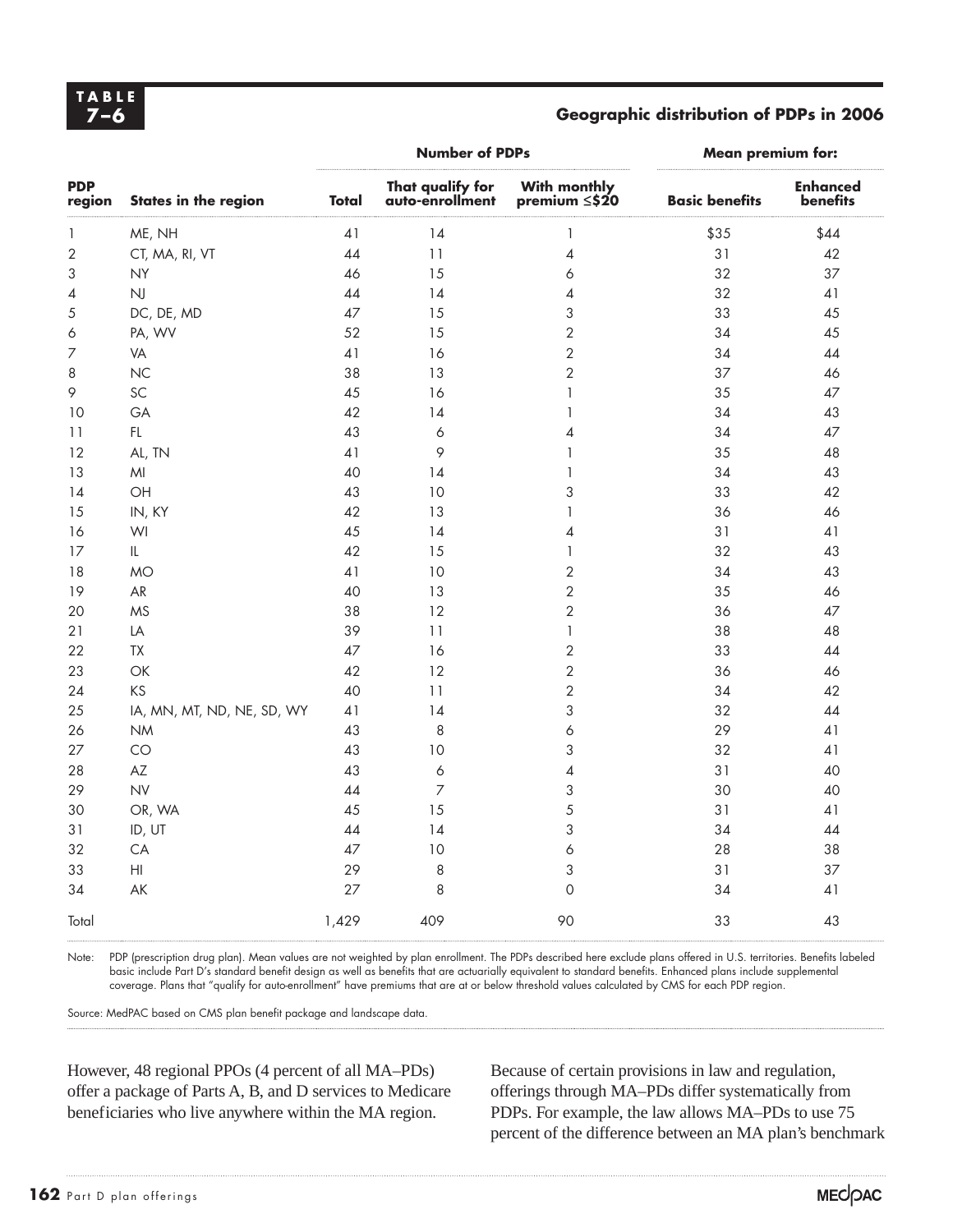#### **7–7 Characteristics of MA–PD drug benefits in 2006**

|                                                          |                                 | <b>Basic benefits</b>      |                                  |                             |
|----------------------------------------------------------|---------------------------------|----------------------------|----------------------------------|-----------------------------|
|                                                          | All types of<br><b>benefits</b> | <b>Defined</b><br>standard | <b>Actuarially</b><br>equivalent | <b>Enhanced</b><br>benefits |
| Total number of plans                                    | 1,303                           | 96                         | 376                              | 831                         |
| Distribution of plans (in percent):                      |                                 |                            |                                  |                             |
| Plan type                                                | 100%                            | 7%                         | 29%                              | 64%                         |
| Type of organization                                     |                                 |                            |                                  |                             |
| Local HMO                                                | 66                              | 4                          | 18                               | 43                          |
| Local PPO                                                | 21                              |                            | 8                                | 12                          |
| <b>PFFS</b>                                              | 10                              |                            | 2                                | 7                           |
| Regional PPO                                             | 4                               |                            |                                  | $\overline{2}$              |
| Type of deductible                                       |                                 |                            |                                  |                             |
| Zero                                                     | 80                              | N/A                        | 18                               | 62                          |
| Reduced                                                  | 3                               | N/A                        | 2                                |                             |
| \$250                                                    | 17                              | 7                          | 8                                |                             |
| Cost-sharing structure before the initial coverage limit |                                 |                            |                                  |                             |
| Uses 25% coinsurance                                     | 7                               | 7                          | $\Omega$                         | $\Omega$                    |
| Uses tiered cost sharing                                 | 93                              | N/A                        | 29                               | 64                          |
| Copays                                                   | 34                              | N/A                        | 16                               | 17                          |
| Coinsurance                                              | $\circ$                         | N/A                        | 0                                | $\Omega$                    |
| <b>Both</b>                                              | 59                              | N/A                        | 13                               | 46                          |
| Coverage in the gap                                      |                                 |                            |                                  |                             |
| Generics                                                 | 23                              | N/A                        | 0                                | 23                          |
| Generics and brands                                      | 5                               | N/A                        | $\Omega$                         | 5                           |
| None                                                     | 72                              | N/A                        | 29                               | 36                          |
| Offers mail-order pharmacy services                      | 96                              | 7                          | 27                               | 62                          |

Note: MA-PD (Medicare Advantage prescription drug [plan]), PPO (preferred provider organization), PFFS (private fee-for-service), N/A (not applicable). Local plans (HMOs, PPOs, and PFFS plans) select individual counties in which they operate. Regional PPOs must provide Medicare services throughout a CMS-defined region that encompasses one or more states. Percentages are not weighted by plan enrollment. The MA–PDs described here exclude demonstration programs, 1876 cost plans, and plans offered in U.S. territories. Benefits labeled actuarially equivalent to Part D's standard benefit include what CMS calls "actuarially equivalent standard" and "basic alternative" benefits. Plans with "coverage in the gap" include some benefits in the range of beneficiary drug spending above the standard benefit's initial coverage limit and below its out-of-pocket threshold. Part D's defined standard benefit requires the enrollee to pay 100 percent coinsurance in this coverage gap.

Source: MedPAC based on CMS plan benefit package and landscape data.

payment and its bid for providing Parts A and B services (called rebate dollars) to supplement its package of benefits or lower its premium. MA–PDs appear to have used this provision to lower the portion of their premium attributable to Part D or to supplement Part D's benefit. A much larger proportion of MA–PD plans provide enhanced benefits than do PDPs—64 percent of MA–PDs (Table 7-7) compared with 43 percent of PDPs (Table 7-2, p. 155). In addition, more than 500 MA–PDs (nearly 40 percent) charge no additional premium for Part D coverage

beyond what they charge for Parts A and B services (righthand side of Figure 7-1, p. 156).

MA–PDs are less likely to charge a deductible than PDPs. For 2006, 80 percent of all MA–PDs have no deductible (Table 7-7), compared with 58 percent of PDPs (Table 7-2, p. 155). They are similar to PDPs in that they are just as likely to use a tiered cost-sharing structure, but MA–PDs are somewhat more likely to use four tiers than their standalone counterparts. They are also more likely to provide coverage within Part D's coverage gap: 23 percent of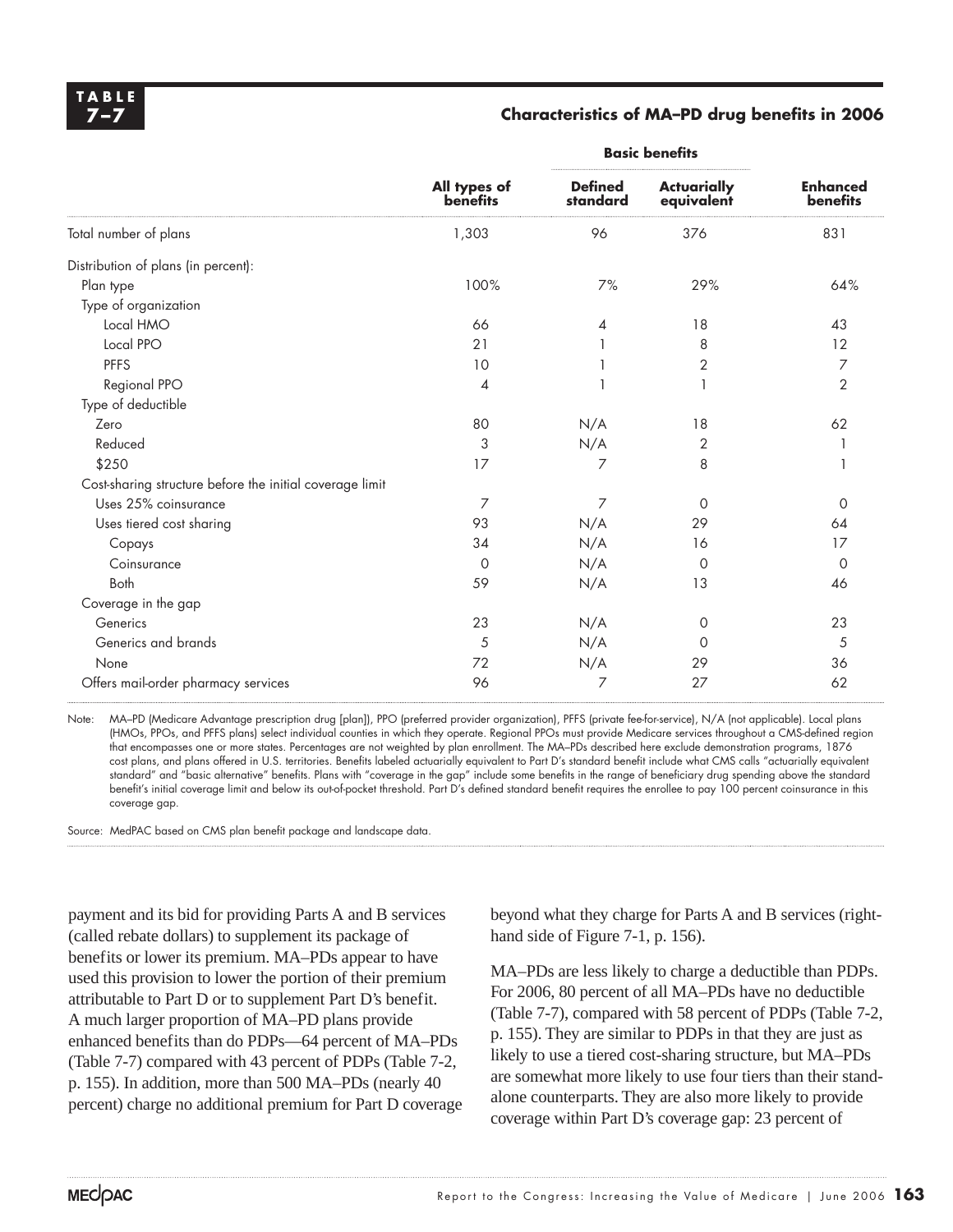#### **7–8 Premiums and cost-sharing requirements among MA–PD drug benefits in 2006**

|                                                                      | <b>Basic benefits</b>       |                                  |                                    |  |
|----------------------------------------------------------------------|-----------------------------|----------------------------------|------------------------------------|--|
|                                                                      | <b>Defined</b><br>standard* | <b>Actuarially</b><br>equivalent | <b>Enhanced</b><br><b>benefits</b> |  |
| Monthly drug premium                                                 |                             |                                  |                                    |  |
| Minimum                                                              | \$0                         | \$0                              | \$0                                |  |
| Maximum                                                              | 77                          | 78                               | 120                                |  |
| Median                                                               | 23                          | 24                               | $\Omega$                           |  |
| Mean                                                                 | 25                          | 21                               | 16                                 |  |
| Monthly total plan premium (including medical and drug premiums)     |                             |                                  |                                    |  |
| Minimum                                                              | $\circ$                     | $\circ$                          | 0                                  |  |
| Maximum                                                              | 202                         | 179                              | 260                                |  |
| Median                                                               | 63                          | 63                               | 29                                 |  |
| Mean                                                                 | 68                          | 61                               | 41                                 |  |
| Deductible                                                           |                             |                                  |                                    |  |
| Minimum                                                              | 250                         | $\Omega$                         | $\Omega$                           |  |
| Maximum                                                              | 250                         | 250                              | 250                                |  |
| Median                                                               | 250                         | $\Omega$                         | $\Omega$                           |  |
| Median cost sharing for:                                             |                             |                                  |                                    |  |
| Plans with generic/brand tier structure                              |                             |                                  |                                    |  |
| Generic copay                                                        | N/A                         | 5                                | 7                                  |  |
| Brand copay                                                          | N/A                         | 30                               | 30                                 |  |
| Specialty tier coinsurance (where applicable)                        | N/A                         | 25%                              | 30%                                |  |
| Plans with generic/preferred brand/nonpreferred brand tier structure |                             |                                  |                                    |  |
| Generic copay                                                        | N/A                         | \$5                              | \$5                                |  |
| Preferred brand copay                                                | N/A                         | 29                               | 28                                 |  |
| Nonpreferred brand copay                                             | N/A                         | 55                               | 50                                 |  |
| Specialty tier coinsurance (where applicable)                        | N/A                         | 25%                              | 25%                                |  |

Note: MA–PD (Medicare Advantage prescription drug [plan]), N/A (not applicable). Values are not weighted for plan enrollment. The MA–PDs described here exclude demonstration programs, 1876 cost plans, and plans offered in U.S. territories. Cost sharing is for median cost sharing among plans that use tiered cost sharing before the initial coverage limit. Benefits labeled actuarially equivalent to Part D's standard benefit include actuarially equivalent standard and basic alternative benefits.

\*Part D's defined standard benefit has a \$250 deductible (in 2006) and 25% coinsurance below the initial coverage limit.

Source: MedPAC based on CMS plan benefit package and landscape data.

MA–PDs offer coverage of generic drugs, and another 5 percent of MA–PDs provide coverage of both generic and brand name drugs. By comparison, 13 percent of PDPs offered generic coverage in the gap and 2 percent covered generic and brand name drugs (Table 7-2, p. 155). The higher availability of drug coverage in the gap may prove attractive to beneficiaries and increase the proportion of beneficiaries enrolled in MA plans.

Many MA organizations have applied some of their rebate dollars toward the premiums of enhanced plans (Table

7-8). The median monthly premium for an enhanced MA– PD is essentially zero. However, as discussed in Chapter 9, not every beneficiary has access to a zero-premium enhanced plan; availability depends on the county in which they live.12 Also, in order to obtain MA–PD coverage, enrollees must pay the Part B premium and any other premium amount charged by their plan for regular medical services. The median combined MA–PD premiums for medical services and prescription drugs range from \$63 to \$29 per month (Table 7-8).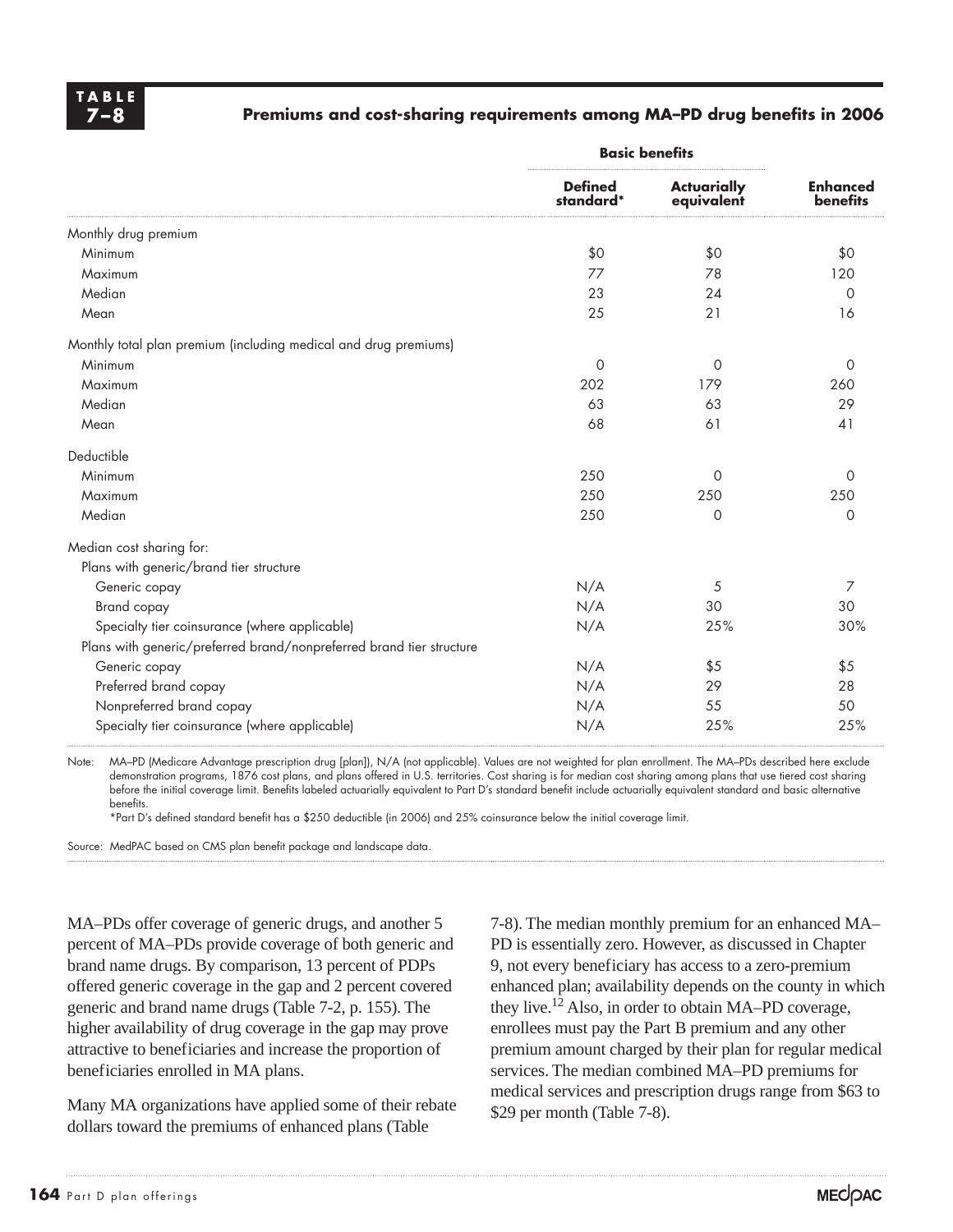

#### **Distribution of Part D enrollees by organization**



Note: PDP (prescription drug plan), MA–PD (Medicare Advantage prescription drug [plan]). Data are as of April 27, 2006. \*Includes Blue Cross Blue Shield New England Alliance, Blue Medicare Rx, and Unicare.

Source: MedPAC based on CMS enrollment data.

Unlike for PDPs, there is little difference between the mean and median premium values for defined standard benefits and plans that are actuarially equivalent (Table 7-8). As is the case with PDPs, MA–PDs frequently use fixed-dollar copayments. However, it is also common to combine copays with coinsurance for certain tiers such as those for specialty drugs. Median cost-sharing amounts are similar to those used by PDPs. MA–PDs that use a generic/brand name tier structure typically charge \$5 to \$7 to fill a generic prescription and \$30 for brand name prescriptions. Plans that distinguish between preferred and nonpreferred brand name drugs have the following median copays: \$5 for generics, \$29 to \$28 for preferred brand name drugs, and \$55 to \$50 for nonpreferred brand name drugs. Plans often charge 25 percent coinsurance for specialty and higher priced drugs.

### **Enrollment by organization**

As of late April 2006, Part D enrollment was concentrated among plans offered by a small number of parent organizations (Figure 7-2). Several of those organizations offer both stand-alone PDPs and MA–PDs. For example, United and PacifiCare (which merged recently) had 27 percent of the 13.9 million enrollees in PDPs and 20 percent of the 5.9 million enrollees in MA–PDs. Similarly, Humana had a considerable portion of both markets: 18 percent of PDP enrollees and 13 percent of MA–PD enrollees. As information on enrollment in specific Part D plans becomes available, the Commission will monitor those data to see how enrollment patterns affect plans' decision to enter or exit the market. Also, for 2007 and beyond, CMS will begin to weight Part D plans bids by enrollment when the agency calculates the nationwide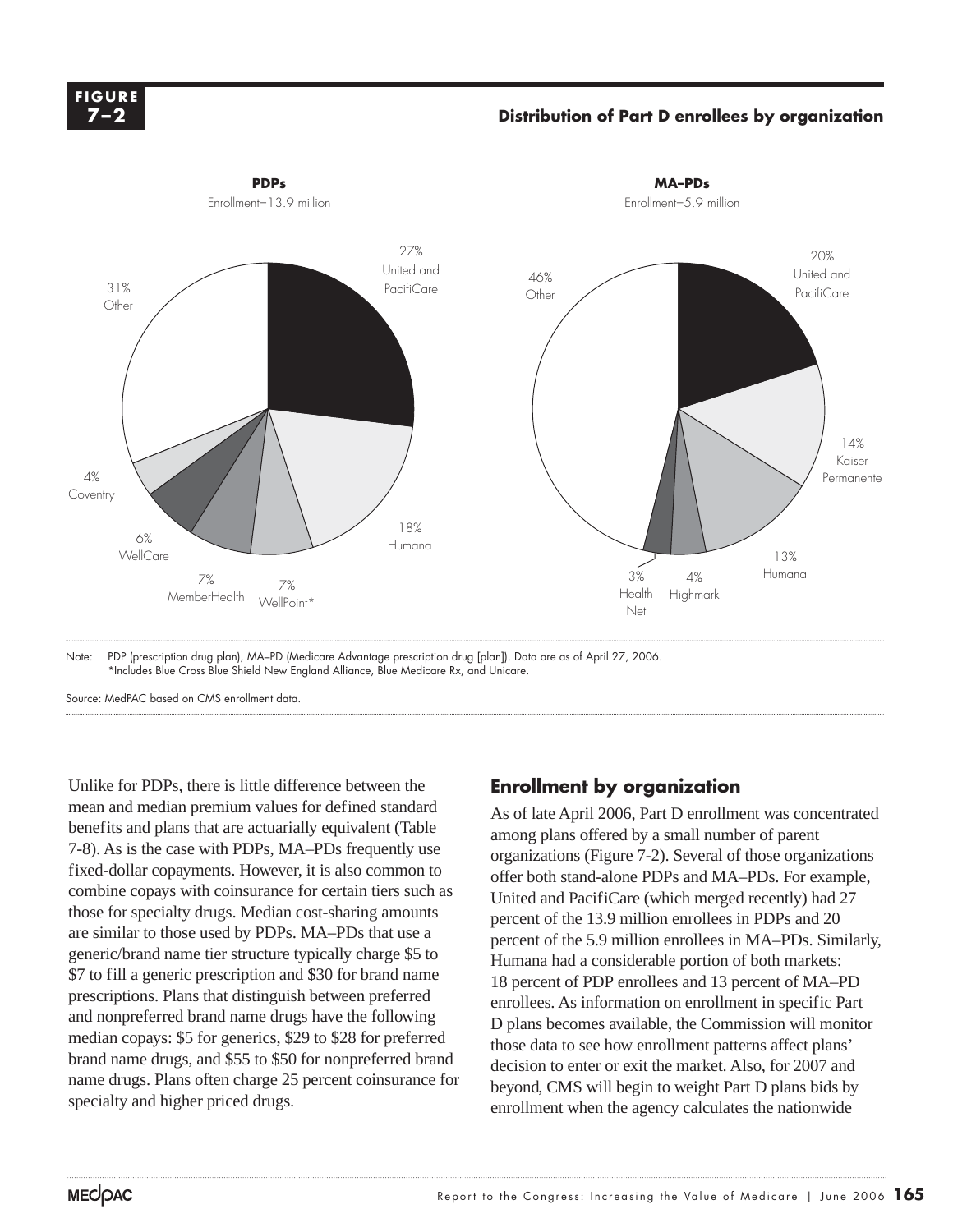### **Guidance for plan formularies in 2006**

The Medicare Prescription Drug, Improvement, and Modernization Act of 2003 (MMA) designated the U.S. Pharmacopeia (USP)—a nongovernmental, nonprofit organization—to develop a model therapeutic classification system that plans could use to design their formularies. Plans were not required to use this model, but the USP Model Guidelines were used as the classification structure for 74 percent of the Part D formularies in place at the start of the Medicare drug benefit (USP 2006).<sup>13</sup> The 2006 USP guidelines provided the following therapeutic classification system:

- 41 broad therapeutic categories (e.g., cardiovascular agents),
- 137 pharmacologic classes (e.g., dyslipidemics), and
- 118 formulary key drug types (e.g., statins).

CMS's guidance on the formulary drug lists includes the following requirements:

- Plan formularies must generally include at least two drugs in each approved therapeutic category and class, regardless of the drug classification system used.14
- In specified categories and classes, formularies must include at least one drug from USP's category of key drug types.15
- Plans must list "all or substantially all" of the drugs listed in six drug categories: antidepressant, antipsychotic, anticonvulsant, anticancer, immunosuppressant, and HIV/AIDS drugs.16
- Plans may only have one specialty tier that may be designed for high-cost and unique drugs and biologicals, such as injectable drugs. Beneficiaries may not appeal the cost-sharing amount—generally limited to 25 percent—for drugs placed on a specialty tier.<sup>17</sup>

• Formularies should list drugs on a nonpreferred tier only when therapeutically similar drugs are available on a lower tier.

The text box on page 168 describes some of the challenges CMS faced, and will continue to face, when determining whether plans fulfill these requirements.

The MMA excludes certain categories of drugs from Part D coverage. These are the same categories of drugs that states have had the option to exclude from their Medicaid programs. Enhanced plans can cover these drugs, but beneficiaries must pay for this added coverage themselves, typically through premiums.<sup>18</sup>

All beneficiaries have the right to request Part D coverage of a nonformulary drug and to appeal denials. To obtain coverage for a nonformulary drug, the prescribing physician must provide a statement (and supporting documentation upon request) that the nonformulary drug is medically necessary because all drugs on the formulary would not be as effective for the enrollee or would have adverse effects. Plans may manage enrollees' drug utilization by requiring prior authorization or other action to obtain coverage for specific drugs.

During the early months of the drug benefit, CMS released several guidance documents on plan transition polices for new enrollees who were on medications which are nonformulary or require other action, such as prior authorization. CMS extended the general minimum transition period during which time plans had to temporarily cover such prescriptions and ensure that pharmacists did not encounter plan delays or denials for them. The extension increased the minimum transition period from 30 days to 90 days.  $\blacksquare$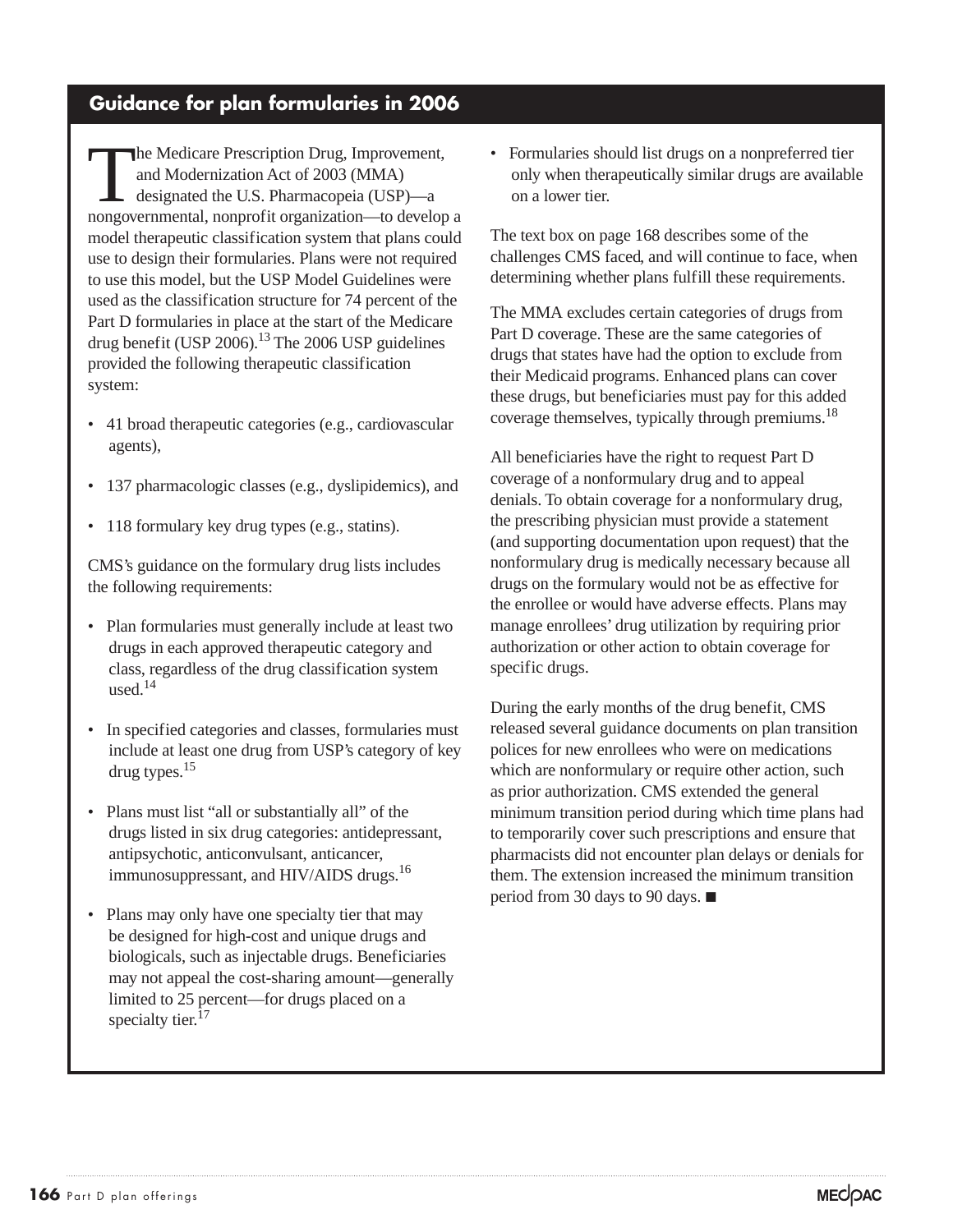average plan bid, federal subsidies, and beneficiary premiums. Thus, patterns of enrollment in 2006 could lead to significant changes in beneficiary premiums for 2007.

### **Part D formularies**

The Medicare drug benefit allows plans to develop and use formularies to manage the cost and use of prescription drugs. Indeed, all PDPs and MA–PDs participating in the new Medicare drug benefit use formularies to designate the coverage and tiered cost-sharing status of outpatient drugs. To the extent that formularies assist plans in encouraging safe, effective, and cost-conscious drug prescribing and utilization, they are a key to the success of the overall Medicare drug benefit. Attention to formulary implementation is important to ensure that beneficiaries have access to a range of needed medications. In our June 2004 report to the Congress, the Commission discussed formulary structure and design issues (MedPAC 2004).

In this section, we review statutory and regulatory standards for Part D formularies and present some descriptive analyses of the formularies that PDPs and MA–PDs submitted to CMS for the launch of the Medicare drug benefit. This early study provides some basic analysis and a beginning point for tracking changes in plan formularies over time. In the future, with enrollment and drug claims data, we will be able to examine how plan formularies affect enrollee plan choice (by beneficiary and plan characteristics), beneficiary access to medications, beneficiary out-of-pocket spending, Medicare spending, and beneficiary health outcomes.

At this point, we are able to examine the formularies and benefit designs that Part D plans submitted to CMS for use at the start of the drug benefit. For our analysis, researchers at the National Opinion Research Center (NORC) and Georgetown University examined all the formularies submitted to CMS beginning January 1, 2006. Findings from this analysis indicate that most Part D formularies distinguish between preferred and nonpreferred brand name drugs and include specialty tiers. Plan formularies typically list about 1,000 drugs (where the method for counting drugs is defined in the following section), but the number of drugs covered varies somewhat based on several plan characteristics, such as a plan's tier structure. Also, plans typically apply some utilization management tools to drugs in certain therapeutic categories.

### **Formulary designs**

All MA–PDs and PDPs submitted their plan formularies to CMS for review and approval. CMS examined several factors to verify that the formularies met minimum standards. These standards were established to enhance beneficiary access to medications that may present unique therapeutic advantages in safety and efficacy, and to prevent plans from discouraging enrollment of beneficiaries with certain diseases—above and beyond the explicit prohibition of this practice in the MMA. The text box on page 166 describes these standards in more detail.

The text box on page 168 describes some of the challenges CMS faced, and will continue to face, when determining whether plans fulfill these requirements. In particular, the definition of what constitutes appreciable differences in drug products and entities can affect how formulary rules and standards are applied. Such definitions are not formally a part of current U.S. Pharmacopeia (USP) or CMS guidelines. For example, should oral and topical forms of a drug be counted separately? Should all available dosages of a drug be considered on a plan's formulary if at least one is listed? Decisions about whether or not different forms, strengths, and extended-release versions of a given drug are counted as one drug may affect the number and variety of products plans list. In general, CMS appears to have decided that a plan can not satisfy the requirement of two drugs per class by simply using two different forms or strengths of a given drug. The different versions of a drug can be treated differently, however, in terms of coverage and cost sharing.

For purposes of our analysis, we used a proprietary classification system developed by Medi-Span to translate the drugs that plans reported on their formularies into standardized drug entities. Different strengths and release mechanisms (e.g., regular vs. sustained release) are grouped into a single drug entity. Most forms of an entity (e.g., capsule vs. tablet) are typically counted as one drug, but some forms are considered separately if they are used for a notably different purpose. We differentiate between brand name and generic drugs. However, if a generic drug entity is available from several different manufacturers, all are counted as the same drug. Other researchers may categorize drug entities differently and thus obtain slightly different results. In our analysis, plan formularies are not weighted by beneficiary enrollment. We examined all drugs that plans listed and consequently did not select drugs by their frequency of use in the Medicare population.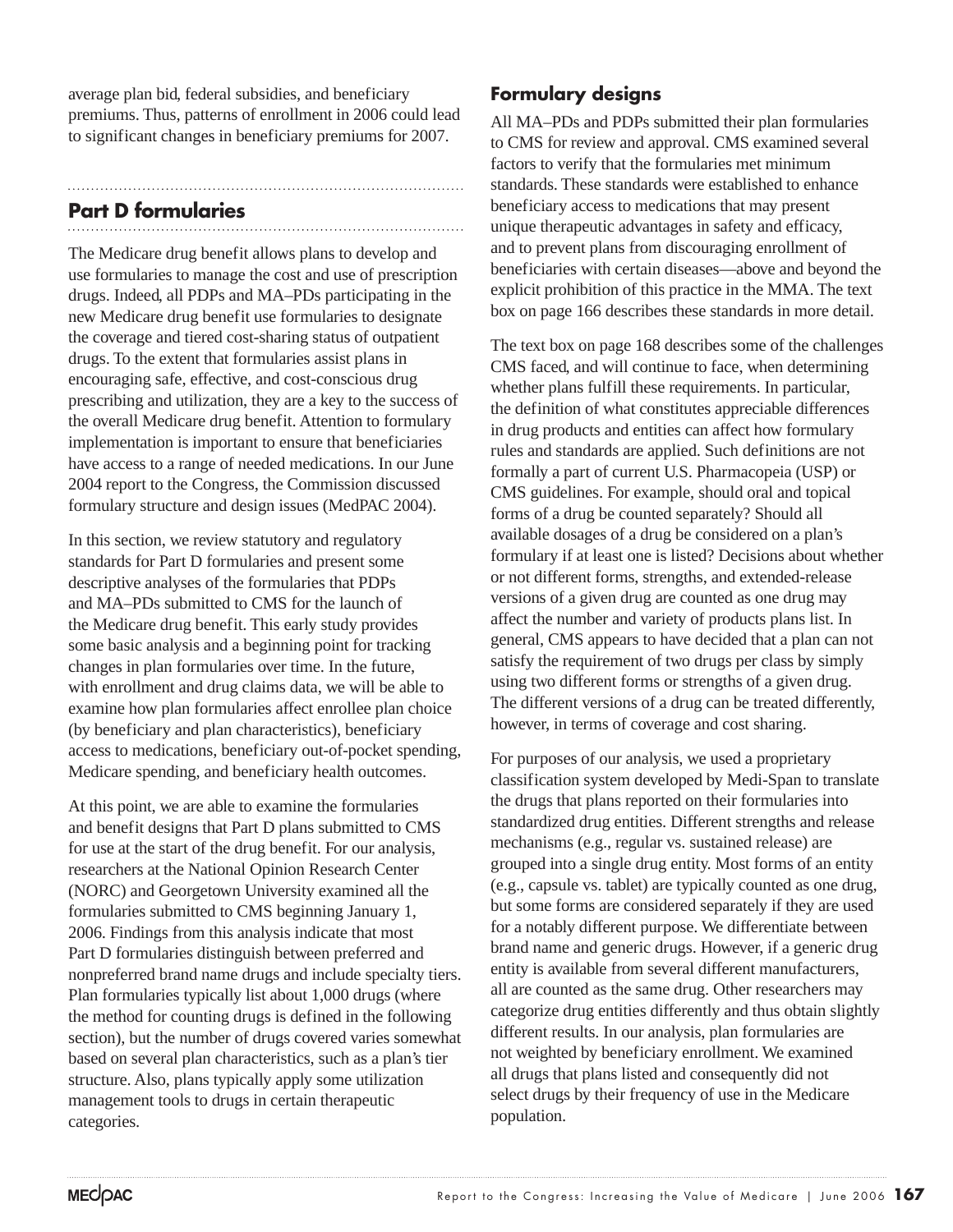### **Defining a drug**

ow drugs are defined can have a significant impact on formulary rules and standards. CMS generally requires that plan formularies include at least two drugs in each of its therapeutic categories and classes (unless only one drug is available). Yet, two products may be considered the same drug by one measure, while they are treated as separate entities by another.

The Food and Drug Administration's national drug codes (NDCs) are extremely exact and give a separate code for every possible combination of chemical ingredients, strength (e.g., number of milligrams), form, package size (how many doses are typically included in one container used by the pharmacy), and the firm that manufactures or distributes the drug. The U.S. Pharmacopeia (USP) coding, on the other hand, is more general and lists only chemical ingredients. Considerations such as brand name versus generic, strength, and (in most cases) form are absent from the USP scheme.

#### **What drugs are counted**

The absence of a clear-cut definition of which drug products should be considered different entities makes it considerably more difficult to interpret the statutory requirement that two drugs be covered in a given category or class. Some of the considerations that complicate this determination include the following:

- Should oral and topical forms be counted separately, especially if they are used to treat different conditions? It appears that the answer could be different for different drugs, as some appear in separate places in the USP classification and others do not.
- Should all versions of a drug (i.e., all NDCs) be covered if at least one is covered? In its June guidance to plans, CMS stated that it will not require all dosages to be included, or all manufacturers' versions of a multisource product to be included. In addition, CMS's guidance on displaying plan formularies makes it clear that plans may place different strengths of a drug on different costsharing tiers.
- How should extended-release versions of a drug be treated? It appears that CMS will neither require plans to cover extended-release versions of drugs, nor count them as an additional drug toward the coverage requirements.
- Should two chemically similar, but not identical, drugs count as two drugs? In the case of two chemically similar antidepressants with rather different treatment indications, CMS has allowed an exception to the requirement that plan formularies include all antidepressants and allowed plans to exclude one of these two drugs.  $\blacksquare$

Source: NORC 2005.

#### **Tier structures**

We examined plan formularies to determine if there were differences in their designs associated with the following plan characteristics:

- national or non-national,
- eligible for auto-enrolled beneficiaries,
- basic or enhanced plans, and
- tier structure.

Plans submitted formularies to CMS with a variety of tier structures, ranging from one to eight tiers. However, not

all tiers reflect cost-sharing differences for enrollees; some plan formularies include several tiers that, in fact, have the same cost sharing. For our formulary analysis, therefore, we delineate tiers only when they mark differences in cost sharing. Most plans' formularies fall into five tier structures, grouped into the following three categories:

- 25 percent cost sharing for all listed drugs;
- generic and brand name tiers (some with and some without an additional specialty tier); and
- generic, preferred brand name, nonpreferred brand name tiers (some with and some without an additional specialty tier).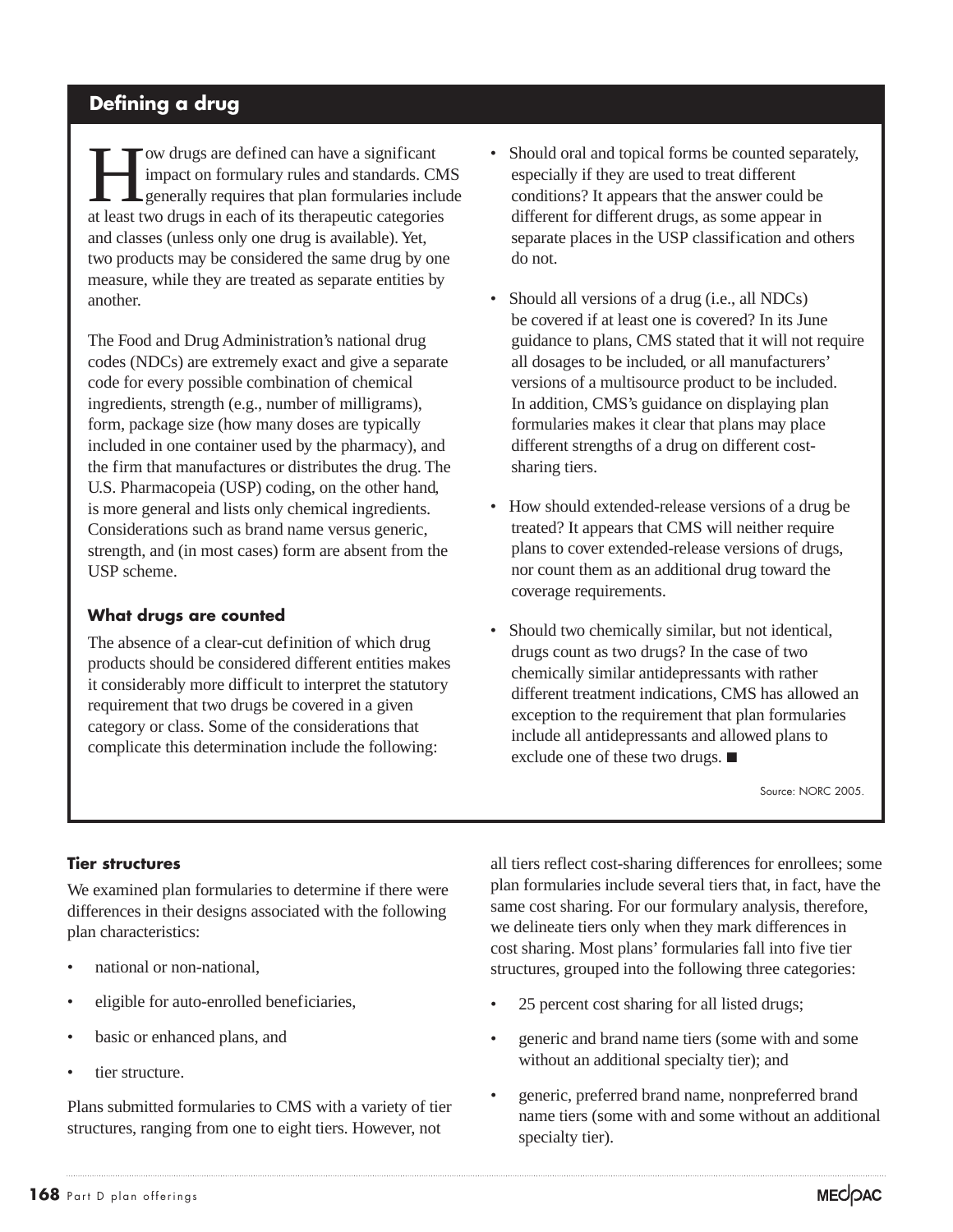#### **7–9 Most Part D plans distinguish between preferred and nonpreferred brands and include specialty tiers**

|                             |                                  | Generic/brand                |                                  | Generic/preferred brand/<br>nonpreferred brand |                                  |          |
|-----------------------------|----------------------------------|------------------------------|----------------------------------|------------------------------------------------|----------------------------------|----------|
| <b>Plan characteristics</b> | 25%<br>coinsurance,<br>all tiers | Without<br>specialty<br>tier | <b>With</b><br>specialty<br>tier | Without<br>specialty<br>tier                   | <b>With</b><br>specialty<br>tier | Other    |
| All Part D plans            | 8%                               | 11%                          | 15%                              | 19%                                            | 45%                              | 2%       |
| All PDPs                    | 9                                | 8                            | 22                               | 23                                             | 38                               |          |
| National, near-national     | 5                                | 8                            | 21                               | 25                                             | 40                               | $\Omega$ |
| Non-national                | 31                               | 3                            | 28                               | 12                                             | 21                               | 4        |
| Auto-enrollment             | 23                               | $\overline{2}$               | 33                               | 9                                              | 33                               |          |
| No auto-enrollment          | 3                                | 10                           | 18                               | 29                                             | 40                               | $\Omega$ |
| <b>Basic</b>                | 16                               | 5                            | 25                               | 18                                             | 36                               |          |
| Enhanced                    | $\mathbf 0$                      | 12                           | 18                               | 30                                             | 40                               | $\Omega$ |
| All MA-PDPs                 | 7                                | 16                           | 6                                | 15                                             | 53                               | 3        |
| Local HMO                   | 6                                | 15                           | 5                                | 14                                             | 58                               | 2        |
| Local PPO                   | 6                                | 21                           | 8                                | 24                                             | 37                               | 5        |
| Regional PPO                | 29                               | 8                            | 15                               | 10                                             | 38                               | 0        |
| <b>PFFS</b>                 | 10                               | 11                           | 11                               | $\Omega$                                       | 67                               | $\Omega$ |
| <b>Basic</b>                | 18                               | 21                           | 10                               | 16                                             | 32                               | 2        |
| Enhanced                    |                                  | 13                           | 5                                | 14                                             | 65                               | 3        |

**Distribution of plans by tier structures**

Note: PDP (prescription drug plan), MA–PD (Medicare Advantage prescription drug [plan]), PPO (preferred provider organization), PFFS (private fee-for-service). The PDPs described here exclude plans offered in U.S. territories. The MA–PDs described here exclude demonstration programs, 1876 cost plans, and plans offered in U.S. territories. Auto-enrollment refers to PDPs that were eligible for automatically enrolled beneficiaries based on low-income status. Cost-sharing structures are for before the initial coverage limit of Part D. A specialty tier generally includes expensive products and unique drugs and biologicals, such as biotechnology drugs, for which enrollees may not appeal for lower cost-sharing amounts. Numbers may not sum to 100 percent due to rounding.

Source: National Opinion Research Center/Georgetown University analysis for MedPAC of formularies submitted to CMS for January 1, 2006.

Shown in Table 7-9, our analysis found that 61 percent of PDPs and 68 percent of MA–PDs use the generic, preferred, and nonpreferred brand name structure; 30 percent of Part D plans distinguish only between brand name and generic drugs; and fewer than 10 percent have 25 percent coinsurance for all covered drugs. Enhanced plans almost never use this latter structure. PDPs with 25 percent coinsurance were more likely to be nonnational, basic, and qualify for auto-enrollment (vs. no auto-enrollees).

As described in the text box on page 166, plans may have a specialty tier. For 2006, CMS did not establish specific criteria for placing drugs on a specialty tier but indicated

that this tier could be used for expensive products and unique drugs and biologicals, such as biotechnology drugs. (For 2007, CMS defined the specialty tier more clearly and has stated that only Part D drugs with plan negotiated prices that exceed \$500 per month may be placed on a specialty tier.) Beneficiaries may not appeal the cost-sharing amount for drugs listed on a specialty tier as they can for drugs on nonpreferred brand name tiers. Cost sharing for a specialty tier is generally limited to 25 percent below the initial coverage limit. Our analysis shows that about 60 percent of the PDPs and MA–PDs include a specialty tier in their formularies.<sup>19</sup> Among these plans, the median PDP lists 46 drugs on a specialty tier and the median MA–PD lists 90.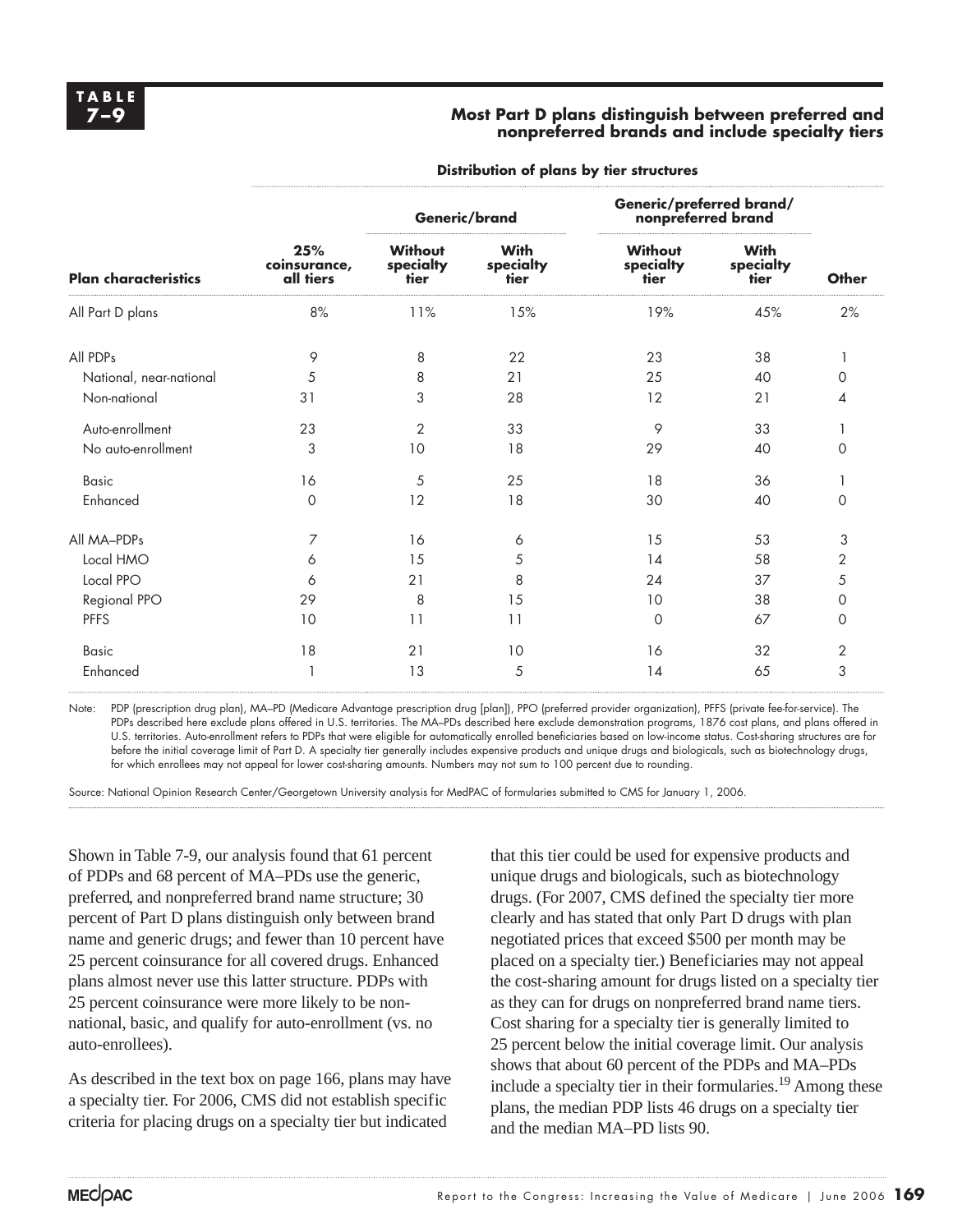Plans that use tiered formularies can reduce their financial liability for expensive drugs by placing them on a specialty tier with higher beneficiary cost sharing than other tiers. If beneficiaries reach their annual out-of-pocket spending limits, however, plans must cover these drugs—along with all other medically necessary drugs—at significantly reduced cost-sharing levels.

### **Formulary sizes**

The number of drugs that plans list on their formulary can be another starting place for analyzing Part D formularies. Note, however, that the number of drugs on a plan's formulary does not necessarily represent beneficiary access to needed medications. Plans' processes for nonformulary exceptions, prior authorization, and step therapy requirements can have a strong influence on access. For example, unlisted drugs may be covered through the nonformulary exceptions process, which in some plans may be relatively easy for enrollees and physicians, while for other plans it may be more burdensome. Alternatively, on-formulary drugs may not be covered in cases where a plan does not approve a prior authorization request. Also, a formulary's size can be deceptively large if it includes drugs that are no longer used in common practice.

As can be expected, we found that Part D formulary sizes vary somewhat. The median PDP lists fewer drugs than the median MA–PDs, but broadly speaking, they each typically list about a 1,000 drugs on their formularies, with brand name drugs making up a little more than half (Figure 7-3).20 Among PDPs, the total number of drugs listed ranges from 618 drugs to 1,743, with a median of 957 drugs. Among MA–PDs, the total number of drugs listed ranges from 509 to 2,130, with a median of 1,096. Formularies that are very large approach open formularies, in which all or mostly all drugs are covered. The median plan appears to have many therapeutic categories that exclude some drugs.

When analyzing formulary size by plan type, we see some patterns. At the median, regional PPO and private FFS MA–PDs have the largest formularies, but these only represent 6 percent of the total number of Part D plans. Among PDPs, the non-national plans have the largest formularies. Plans that are eligible for auto-enrollment typically list almost the same number of total drugs and total brand name drugs as plans without auto-enrollment. It is somewhat reassuring that PDPs eligible for autoenrollees (through lower bids to CMS) have similar formulary sizes—and in particular include similar numbers of brand name drugs—as other plans. Major differences could have signaled concern of inequitable access to drugs between auto-enrollees and other beneficiaries. While formulary sizes appear similar, further analysis of drug claims and utilization management tools by therapeutic category will be important for measuring beneficiary access to needed medications because formulary size alone does not directly measure access.

For both MA–PDs and PDPs, enhanced plans' formularies are also larger than basic plans' formularies, but this difference is small (particularly for PDPs). Enhanced plans appear to have focused more of their added benefits on other areas, such as coverage in the gap. Our previous analysis of plan benefit designs shows that 36 percent of enhanced PDPs and 43 percent of enhanced MA–PDs offer coverage in the gap (most offering coverage only for generic drugs).

We see more variation in formulary size when we compare by tier structure. As shown in Figure 7-3, for both PDPs and MA–PDs, formularies that have preferred and nonpreferred brand name tiers list more brand name drugs overall than formularies that have a single brand name tier (whether or not they have a specialty tier). In other words, adding a nonpreferred brand name tier is associated with including more drugs on a plan formulary and specifically, more brand name drugs. $^{21}$  This finding is expected because plans generally take on less financial risk for drugs they place on nonpreferred and higher cost-sharing tiers.

We found that plans with specialty tiers do not necessarily list more brand name drugs. In fact, for PDPs, adding a specialty tier to a given tier structure is associated with including slightly fewer brand name listings at the median. However, among MA–PDs, plans that list the most brand name drugs are often those with a nonpreferred brand name tier plus a specialty tier. In some cases, some of the drugs plans place on specialty tiers are drugs that plans are required to list (e.g., some expensive oral anticancer drugs), but in other cases, plans may have listed drugs on the specialty tier that they may not have otherwise listed at all. $^{22}$ 

In addition to regulatory coverage rules for certain therapeutic categories, the number of drugs listed in a therapeutic class also reflects the size of the class of drugs available in the marketplace. In classes with fewer drugs available, plans typically cover a larger share of them. Conversely, when there are more drugs available in a given class, plans are able to negotiate better prices by listing only selected drugs on their formulary. In addition,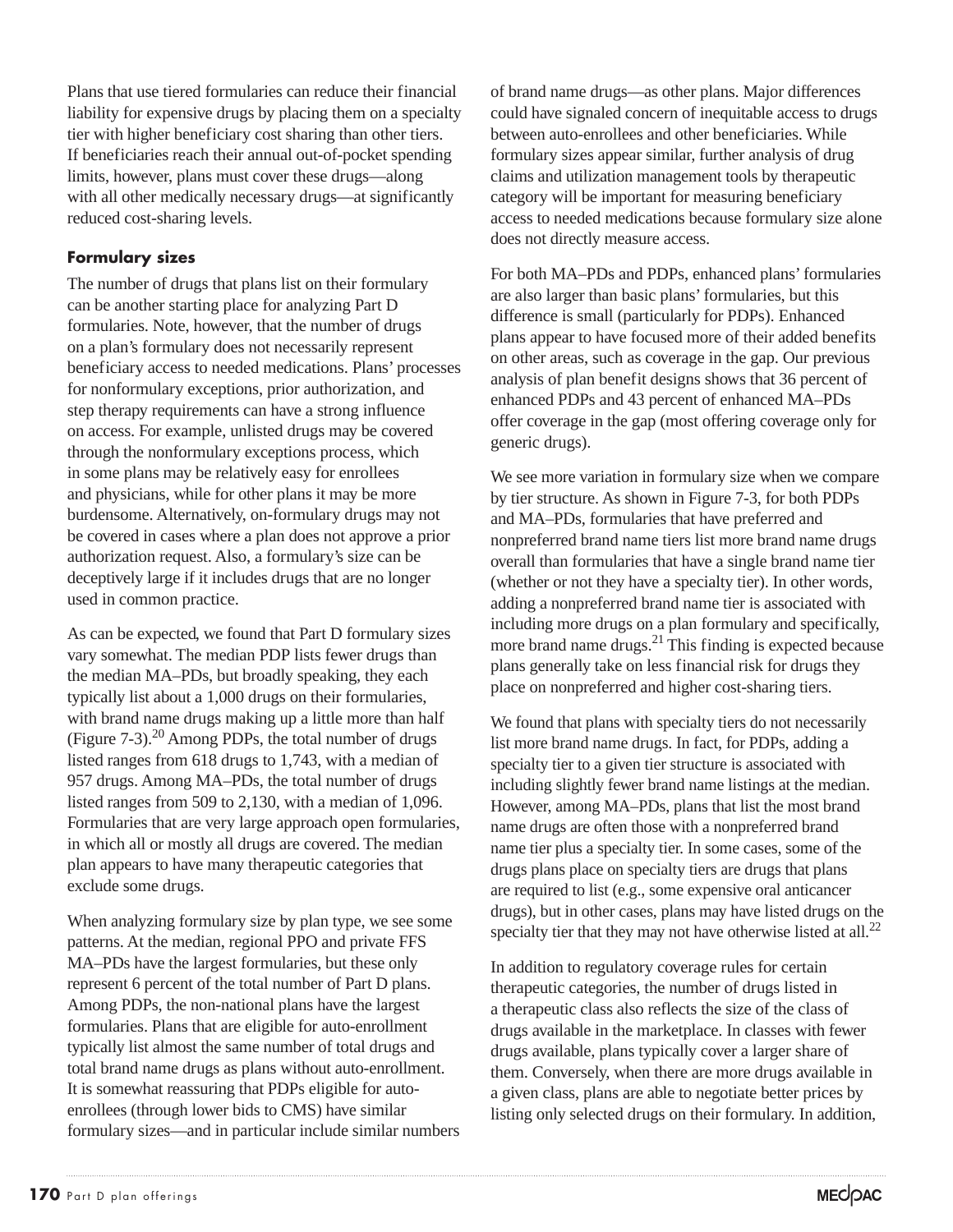#### **FIGURE 7–3**

#### **Part D plans typically list about 1,000 drugs**



Note: PDP (prescription drug plan), MA–PD (Medicare Advantage prescription drug [plan]), HMO (health maintenance organization), PPO (preferred provider organization), PFFS (private fee-for-service). Occasionally, plans list some generic drugs on brand tiers and vice versa. Plans with "other" tier structures are not displayed. The PDPs described here exclude plans offered in U.S. territories. The MA–PDs described here exclude demonstration programs, 1876 cost plans, and plans offered in U.S. territories. Cost-sharing structures are for before the initial coverage limit of Part D. A specialty tier generally includes expensive products and unique drugs and biologicals for which enrollees may not appeal for lower cost sharing.

Source: National Opinion Research Center/Georgetown University analysis for MedPAC of formularies submitted to CMS for January 1, 2006.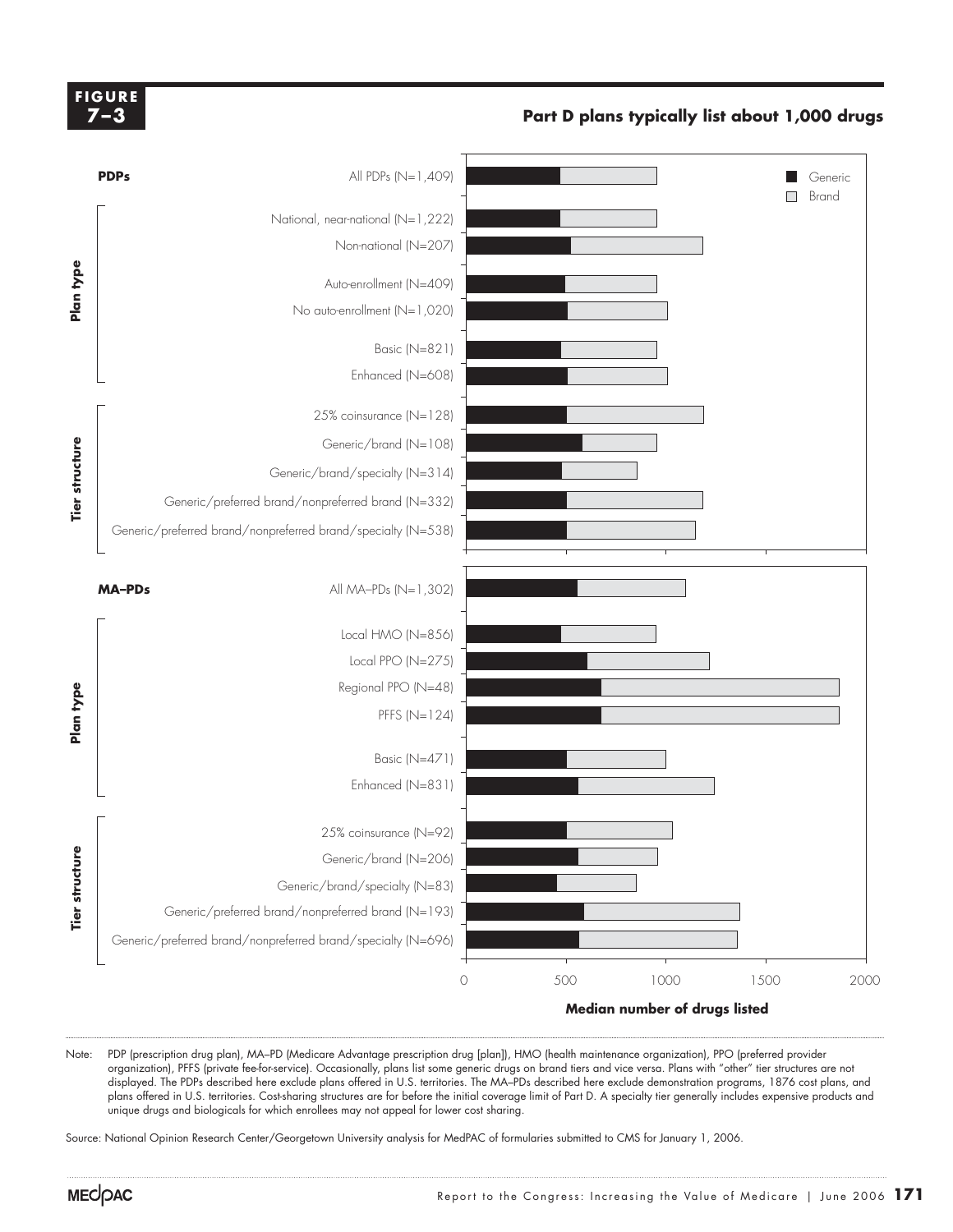#### The share of drugs listed in a therapeutic category  **depends on category size and regulation**

|                         | <b>Cholinesterase</b><br>inhibitors | <b>Dyslipidemics</b> | <b>Opioid analgesics</b> | Atypical<br>*antipsychotics |
|-------------------------|-------------------------------------|----------------------|--------------------------|-----------------------------|
| Total drugs in category |                                     | 20                   |                          |                             |
| Plan type:              |                                     |                      |                          |                             |
| <b>PDPs</b>             | 7.5%                                | 6.5%                 | 39%                      | 100%                        |
| MA-PDs                  | 75                                  | 75                   | 48                       | 100                         |

#### **Median percent of drugs listed by selected therapeutic categories**

Note: PDP (prescription drug plan), MA–PD (Medicare Advantage prescription drug [plan]). Descriptions of therapeutic categories are given in parentheses: cholinesterase inhibitors (antidementia agents); dyslipidemics (anticholesterol agents); opioid analgesics (narcotic pain relievers); atypical antipsychotics (nonphenothiazines). Occasionally, plans list some generic drugs on brand tiers and vice versa. The PDPs described here exclude plans offered in U.S. territories. The MA–PDs described here exclude demonstration programs, 1876 cost plans, and plans offered in U.S. territories. \*Under CMS regulation, plans are required to list all drugs in the atypical antipsychotic category.

Source: National Opinion Research Center/Georgetown University analysis for MedPAC of formularies submitted to CMS for January 1, 2006.

there are often more overlapping products in some of these larger classes (e.g., antibiotics or respiratory tract agents), meaning that plans may not see a need to cover all alternatives, even if negotiation is not a factor.

Table 7-10 shows that the share of drugs that plans list can decrease as class size grows. For example, in a therapeutic class with only a small number of drugs, such as cholinesterase inhibitors (within the class of antidementia agents), plans typically list a higher share of available drugs in the market. But in classes where there are many drugs available in the market, such as opioid analgesics, plans typically list a much smaller share on their formularies.

Note, however, that this table does not specify tier placement for plans' listed drugs. For example, further analysis (not shown on this table) finds that among plans that have nonpreferred tiers, the typical PDP plan lists 38 percent of the available brands for dyslipidemics (anticholesterol agents, including statins among others) on the preferred brand name tier and another 50 percent on the nonpreferred brand name tier.

In the six classes in which CMS requires that plans cover all or substantially all drugs (listed in the text box on page 166), plans predictably list a larger share of drugs. For example, in the class of atypical antipsychotics (listed in Table 7-10), both MA–PDs and PDPs typically list all of the available drugs. In some of these six classes, plans do not list all drugs because of allowed exceptions.

As mentioned earlier, formulary size gives some insight into plan differences, but it does not directly measure access to medications. Some drugs listed on a formulary may require further plan approval and alternatively, unlisted drugs can be covered through a nonformulary exceptions process. We will not be able to compare actual differences in utilization and access until we have drug claims data. With claims information, we can begin to assess coverage rates of drugs between plans, particularly if we also know rates of drug claim denials.

### **Utilization tools**

Most Part D plans apply drug utilization management tools to selected drugs. These tools include prior authorization (plans require pre-approval before coverage), step therapy (enrollees must try specified drugs before moving to other drugs), and quantity limits (plans limit the number of doses of a particular drug covered in a given time period). Plans use these tools for drugs that are expensive, potentially risky, subject to abuse, misuse, experimental use, or to encourage use of lower-cost therapies. Some tools are more common than others. For example, all PDPs and almost all MA–PDs (98 percent) use prior authorization for at least one drug on their formularies. The median plan applies prior authorization to 9 percent of the drugs on its formulary (Table 7-11). Step therapy is less commonly used among Part D plans and those that use it do so for a smaller proportion of drugs. $^{23}$ Again, use of these tools varies by drug class.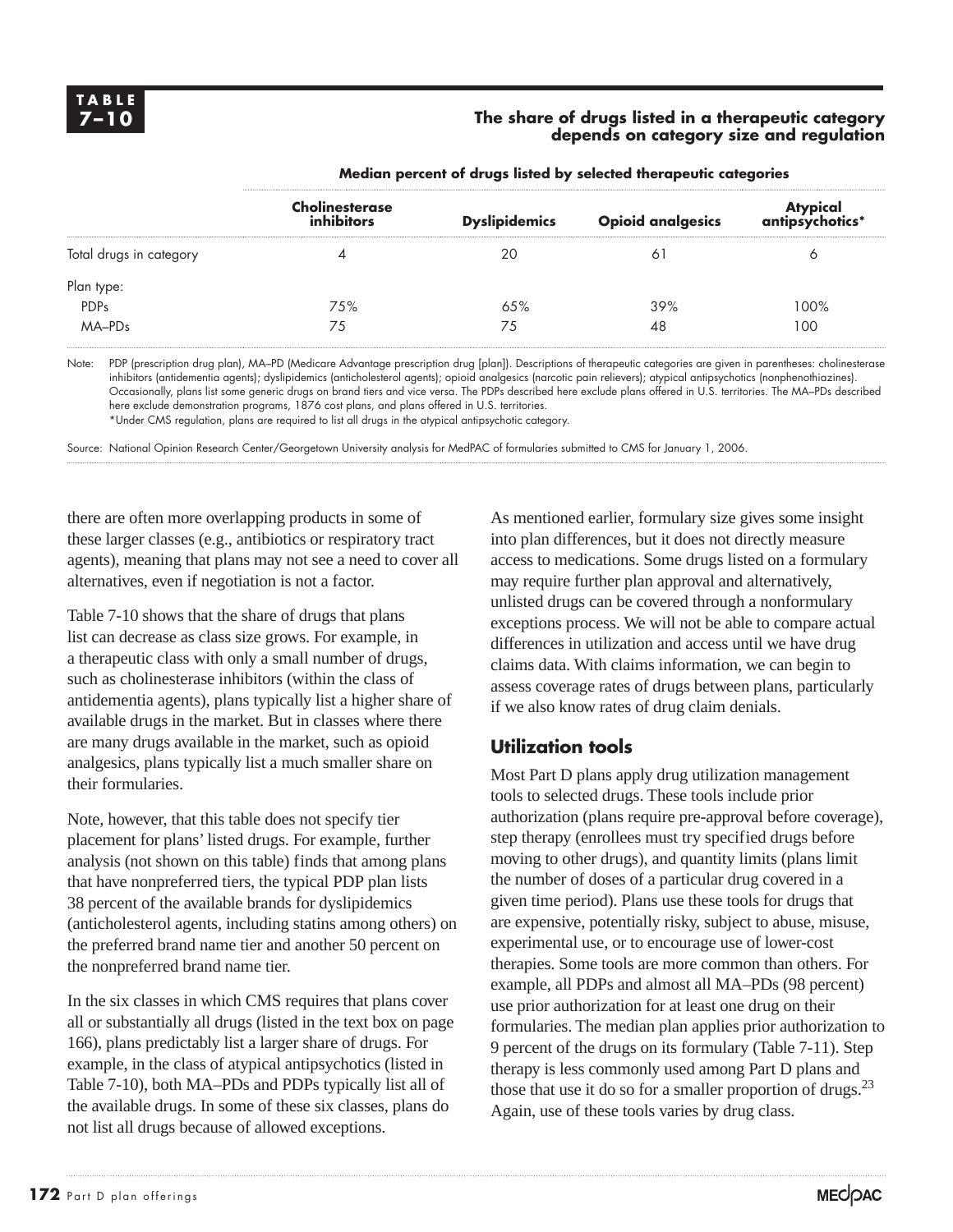As found in current health plan practices, our analysis shows that Part D plans typically require prior authorization in therapeutic categories with high-cost drugs and drugs with elevated safety risks. For example, PDPs and MA–PDs that use prior authorization typically require this tool for most of the drugs in the immune suppressant category for expensive rheumatoid arthritis drugs. In addition, plans are likely applying prior authorization restrictions in this category (and several other categories) to assist in determining whether the drugs should be covered under Part B.24

Plans also use prior authorization and step therapy for selected drugs in classes where lower cost or over-thecounter drugs are available. For example, in the class of proton pump inhibitors (PPIs) (medications that reduce stomach acid), PDPs typically apply prior authorization to half of their listed PPIs, and if they use step therapy at all, they apply it to all of them. Similarly, MA–PDs also use prior authorization and step therapy at high rates in this therapeutic category. For atypical antipsychotic drugs—a category with both high- and low-cost drugs—PDPs and MA–PDs also appear similar in their application of prior authorization and step therapy. (Under CMS instructions, plans can only apply utilization tools in this category to new-start enrollees—those not already taking a drug in the category.) Plans use step therapy considerably less often than prior authorization. In some therapeutic categories, we found differences between MA–PDs and PDPs in step therapy rates, but differences do not appear systematic.

In general, one might have expected MA–PDs to apply more utilization management tools to their formularies than PDPs because MA–PDs may serve a population more accustomed to such tools for other health services. However, PDPs and MA–PDs often use the same kind of organizations—pharmacy benefit managers (PBMs)—to administer their drug benefits. Thus, similarities between the two are somewhat predictable. In fact, in some cases, PDPs and MA–PDs used the same PBM and submitted formularies that were identical. Nevertheless, PDPs are a new kind of product for a new benefit and we expect their formularies to evolve over time. MA–PDs have more experience taking on risk for a drug benefit, but formulary guidelines and standards for Part D are relatively new.

### **Formulary changes**

Throughout 2006, plans may remove a drug from their formularies, move a drug to a higher cost-sharing tier, or impose new restrictions at any point during the year, as long as they notify affected enrollees, pharmacists, and



#### **7–11 Part D plans concentrate prior authorization in selected categories**

**Median percent of listed drugs subject to prior authorization, among plans that use it**

| <b>Therapeutic</b><br>category | PDP | MA-PD |
|--------------------------------|-----|-------|
| All drugs                      | 9%  | 9%    |
| Atypical antipsychotics*       | 33  | 33    |
| Dyslipidemics                  | 13  | 17    |
| Immune suppressants*           | 83  | 71    |
| Metabolic bone disease agents  | 17  | 17    |
| Molecular target inhibitors*   | 75  | 75    |
| Opioid analgesics              | 12  | 9     |
| Oral hypoglycemics             | 17  | 11    |
| Proton pump inhibitors         | 50  | 75    |
| Renin-angiotensins             | 2   |       |
| Reuptake inhibitors*           | 5   | 5     |

Note: PDP (prescription drug plan), MA–PD (Medicare Advantage prescription drug [plan]). Descriptions of selected therapeutic categories are given in parentheses: atypical antipsychotics (antipsychotics, nonphenothiazines); dyslipidemics (anticholesterol agents); immune suppressants (rheumatoid arthritis agents); opioid analgesics (narcotic pain relievers); oral hypoglycemics (blood sugar level agents); proton pump inhibitors (stomach acid reducers); renin-angiotensins (selected hypertension drugs); reuptake inhibitors (selected antidepressants). The PDPs described here exclude plans offered in U.S. territories. The MA–PDs described here exclude demonstration programs, 1876 cost plans, and plans offered in U.S. territories. \*Plans may only apply prior authorization to new-start enrollees—those not

already taking a drug in these categories.

Source: National Opinion Research Center/Georgetown University analysis for MedPAC of formularies submitted to CMS for January 1, 2006.

physicians at least 60 days prior to the change. However, starting in 2007, enrollees who are on medications must have continued coverage for the remainder of the year for their medications and, thus, are exempt from formulary changes during the year. (Some exceptions apply, such as removing formulary drugs that have been withdrawn from the market by either the Food and Drug Administration or a product manufacturer.)

### **Looking ahead**

In 2007, CMS, health plans, pharmacists, and beneficiaries will have had a year of experience with Part D. In addition to working out operational details for this new benefit, CMS will adjust plan subsidies for 2007 based on enrollment-weighted figures from 2006. This may result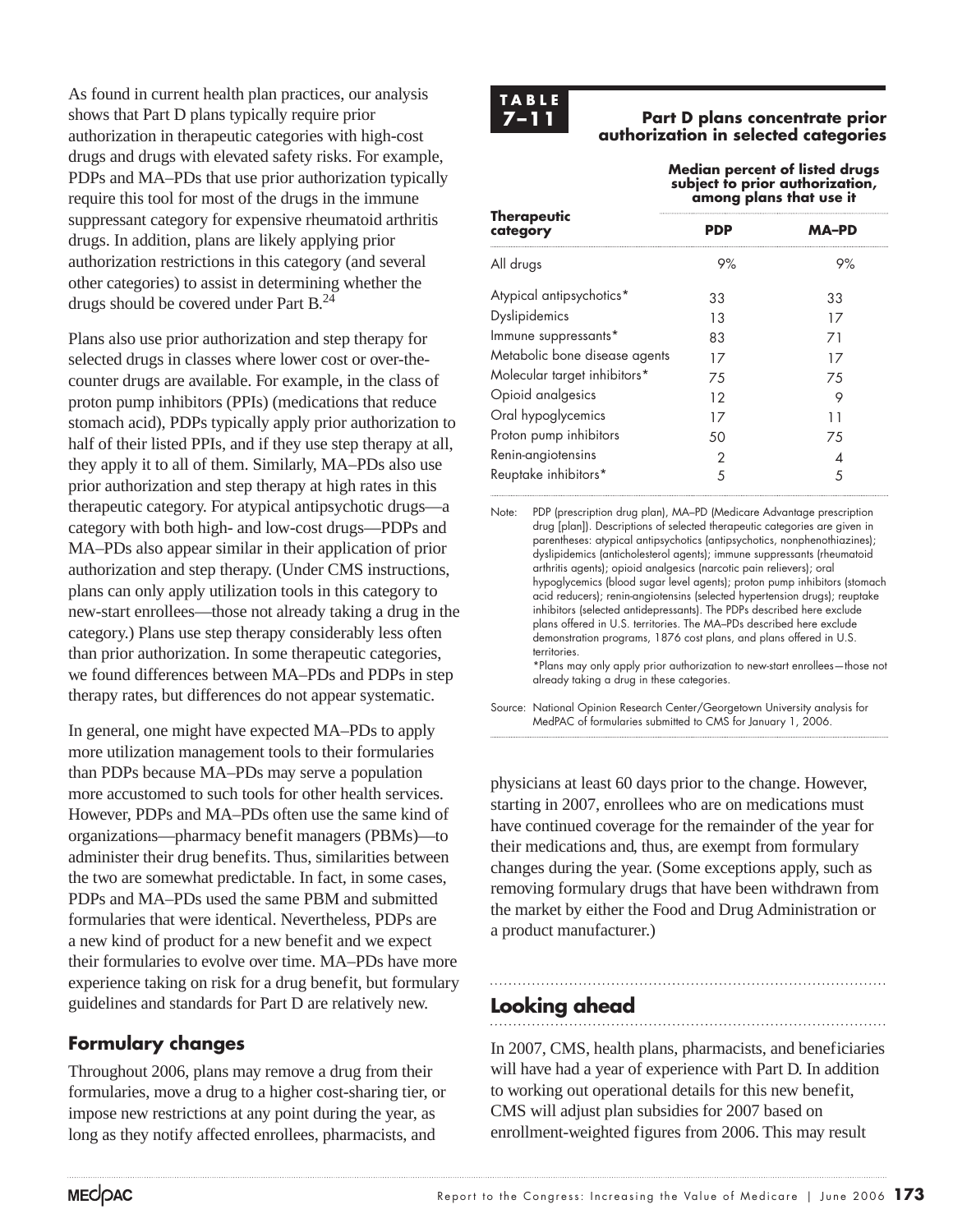in significant changes in premiums for the coming year. For example, if 2007 plan bids are similar to 2006 bids and enrollees cluster in lower-premium plans, the federal subsidy based on the enrollment-weighted average bid will be proportionately lower and beneficiaries' premiums will rise. Some plans may exit if their enrollment is low, and other plans may choose to enter the market. Additionally, some low-income beneficiaries may need to switch plans if their plan no longer qualifies for the low-income premium subsidy, as determined through the bidding process.

In the coming years, the Commission will continue analyzing aspects of cost, quality, and access under Part D. We would like to examine how benefit design and plan formularies affect:

- enrollee plan choice (by characteristics of beneficiaries and plans),
- beneficiary access to medications,
- beneficiary out-of-pocket spending,
- Medicare spending, and
- beneficiary health outcomes.

These analyses will help policymakers construct performance measures to monitor the implementation of the new Medicare drug benefit, as the Commission has discussed previously (MedPAC 2005c). Additionally, the Commission will examine how Part D is meeting the needs of special populations, such as those residing in long-term care facilities. A high priority for future analysis will also be to examine the impact of plans' formulary changes, utilization management tools (such as prior authorization), and nonformulary exceptions processes on beneficiaries and physicians.  $\blacksquare$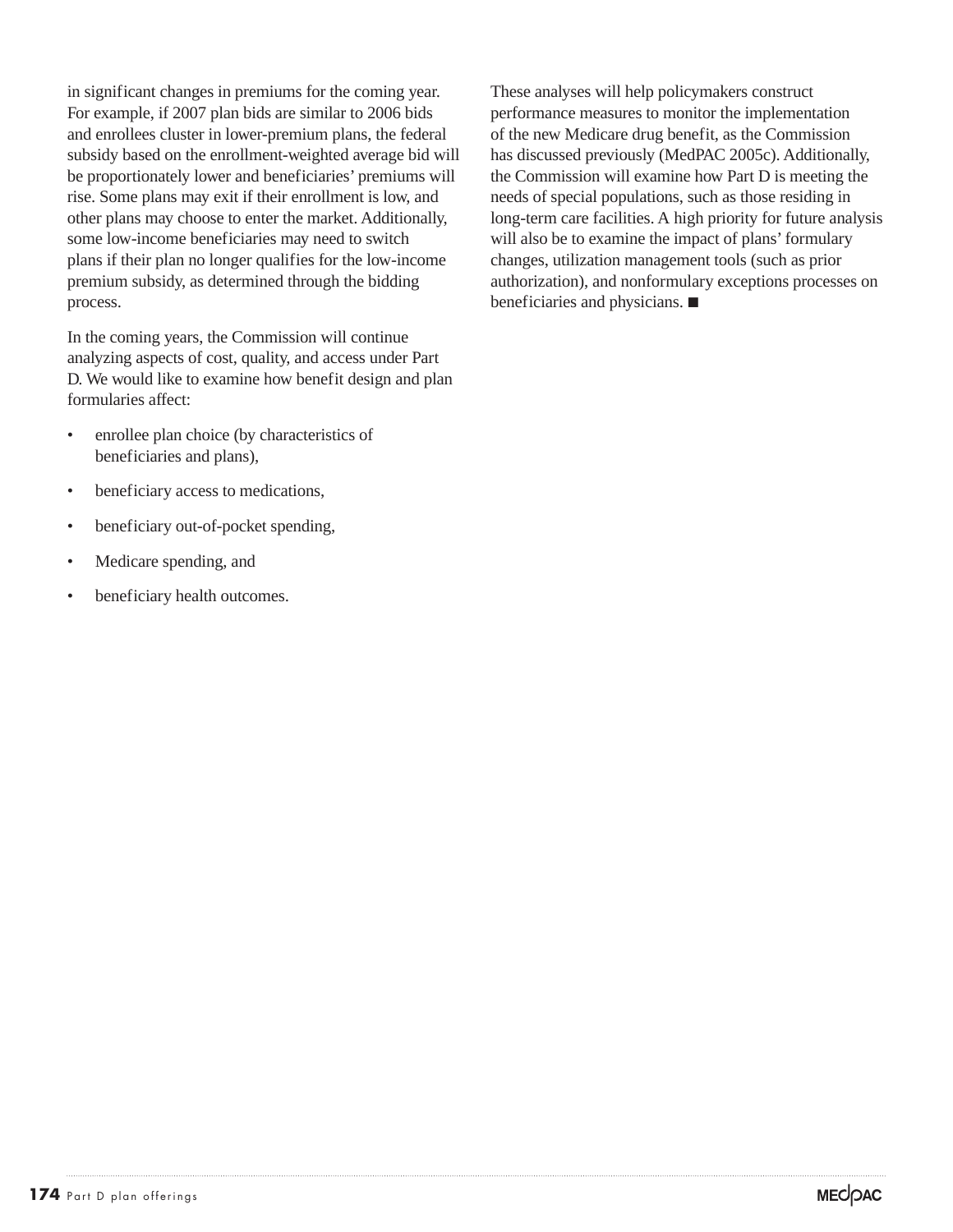### **Endnotes**

- 1 Medicare subsidizes 80 percent of an individual's drug spending above the defined standard benefit's out-of-pocket threshold; enrollees pay 5 percent cost sharing and their plan covers the remaining 15 percent. Individual reinsurance acts as a form of risk adjustment by providing greater federal subsidies for the highest cost enrollees. In addition, Medicare establishes symmetric risk corridors separately for each plan to limit a plan's overall losses or profits. Under risk corridors, Medicare limits a plan's potential losses (or gains) by financing some of the higher-than-expected costs (or recouping excessive profits). These corridors are scheduled to widen, meaning that plans should bear more insurance risk over time.
- 2 CMS reviews plans' benefit designs and formularies with the goal of ensuring that plans do not substantially discourage enrollment by any class of enrollees.
- 3 In 2002, 18 percent of noninstitutionalized Medicare beneficiaries had no drug coverage. Thirty-four percent had coverage through employer-sponsored insurance, 14 percent through Medicaid, 12 percent through Medicare HMOs, 12 percent through medigap policies, and 10 percent through other sources such as the Department of Defense or Department of Veterans Affairs (Kaiser Family Foundation 2005). Although enrollment in the standardized medigap plans that include prescription drug coverage has been less than 6 percent of all standard policies, the percentage with prescription drug coverage through medigap plans may be higher because many individuals held pre-standard medigap policies.
- 4 Part D's late enrollment penalty is 1 percent of the base beneficiary premium for each uncovered month. The enrollee would pay this penalty each month for the rest of her life (or as long as she was enrolled in Part D), and the penalty would reflect each year's new (and presumably higher) base premium. An individual who postpones signing up until fall 2006 with coverage beginning on January 1, 2007, would pay a penalty of about \$2 to \$3 per month throughout 2007.
- 5 Enrollees with standard benefits will pay 100 percent coinsurance for drug spending greater than \$2,250 but less than their catastrophic threshold. However, beneficiaries will be able to obtain their plan's discounted price for prescription drugs for drug spending in this coverage gap. They will need to adhere to their plan's formulary, prior authorization, and formulary exceptions processes to receive credit for their outof-pocket spending toward the \$3,600 catastrophic limit.
- 6 The term "true out of pocket" refers to a feature of Part D in which fewer federal subsidy dollars are directed toward enrollees who have supplemental coverage. Specifically,

only certain types of spending on behalf of the beneficiary count toward the catastrophic threshold: the beneficiary's own out-of-pocket spending, that of a family member or official charity, supplemental drug coverage provided through qualifying state pharmacy assistance programs or Part D's low-income subsidies, and supplemental drug coverage paid for with Medicare Advantage rebate dollars under CMS's demonstration authority.

- 7 The low-income premium subsidy amount is calculated as the greater of the low-income benchmark premium (a weighted average of all PDP and MA–PD premiums for basic benefits in each region) or the lowest PDP premium for basic coverage.
- 8 Duals may select a different plan from the one to which they are auto-enrolled up to once per month.
- 9 Since fewer beneficiaries were enrolled at the start of 2006 than by May 15, OACT's average estimate of Part D and RDS coverage for 2006 is 29 million (Boards of Trustees 2006).
- 10 This number excludes demonstration programs, 1876 cost plans, and other plans not open to all Medicare beneficiaries such as employer-group plans and plans in U.S. territories.
- 11 The term actuarially equivalent refers to the expected value of each plan's benefit, not the expected value of the combination of benefit spending and enrollee premiums.
- 12 The relative magnitude of this difference between payments and bids varies geographically, based in part on how the Medicare+Choice program (the precursor to Medicare Advantage) paid particular counties. (For more on how the Medicare+Choice program categorized counties for payment purposes, see MedPAC 2005a.) Differences between payments and bids lead to different MA–PD premiums.
- 13 Plans that used the USP guidelines were granted safe harbor on the issue of discouraging enrollment of high-cost beneficiaries through their classification system.
- 14 Plans may list one drug in a category or class where only one drug is available.
- 15 CMS states, however, that plans may present a reasonable clinical justification for formularies that do not contain at least one drug for each of the USP formulary key drug types. If a USP formulary key drug type only includes drugs that are primarily covered under Part B, it is not CMS's expectation that these key drug types be represented on formularies.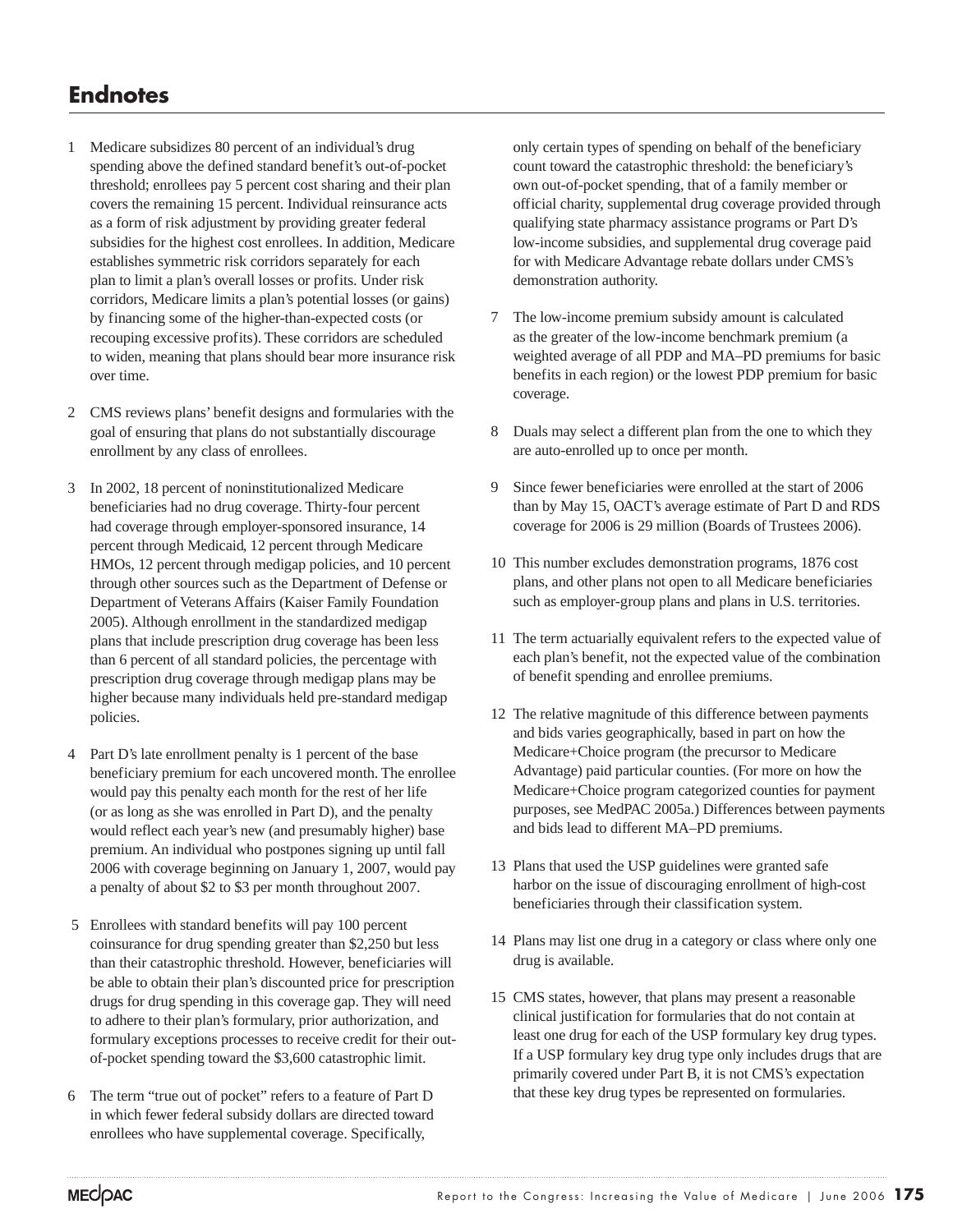- 16 Plans may apply utilization tools, such as prior authorization, for patients who start drug therapy in these categories (except for the HIV/AIDS category) during their enrollment in the plan.
- 17 For 2006, CMS did not establish specific criteria for drugs listed on a specialty tier, but indicated that it could be used for expensive products. (For 2007, CMS defined specialty tier more clearly and has stated that only Part D drugs with plan negotiated prices that exceed \$500 per month may be placed on a specialty tier.)
- 18 For 2006, this list includes drugs that treat anorexia, weight loss, weight gain, fertility, cosmetic conditions, hair loss, symptomatic relief of cough and colds, most prescription vitamins and minerals, nonprescription drugs, barbiturates, and benzodiazepines. Most state Medicaid agencies covered benzodiazepines and continued to do so; they received the federal match for these expenditures. Beginning in 2007, Part D will not cover drugs used for the treatment of sexual or erectile dysfunction.
- 19 On the plan formulary data, CMS did not indicate which tiers were specialty tiers. Therefore, there may be some tiers that offer specialty-type drugs but do not claim this appeal exemption.
- 20 To meet the absolute minimum listing requirements for formularies, plans would have to list at least 425 drugs (NORC 2005).
- 21 Occasionally, plans list some brand name drugs on lower (generic) tiers and generic drugs on higher (brand name) tiers.
- 22 For example, among plans with specialty tiers, plans listed 60 percent of the drugs in the molecular target inhibitors class (part of the anticancer drugs) on their specialty tier.
- 23 We found that 25 percent of PDPs and 19 percent of MA–PDs use step therapy for at least one drug. CMS's website reports that higher percentages of plans are using step therapy.
- 24 Medicare Part B generally covers medications that can not be self-administered and that are administered by or under the supervision of a physician in the physician's office. Part B also covers oral anticancer drugs, hemophilia clotting factors, drugs furnished by dialysis facilities, drugs furnished as part of an outpatient procedure, and intravenous immune globulin provided in the home. Influenza, pneumonia, and hepatitis B vaccines are also covered under Part B.